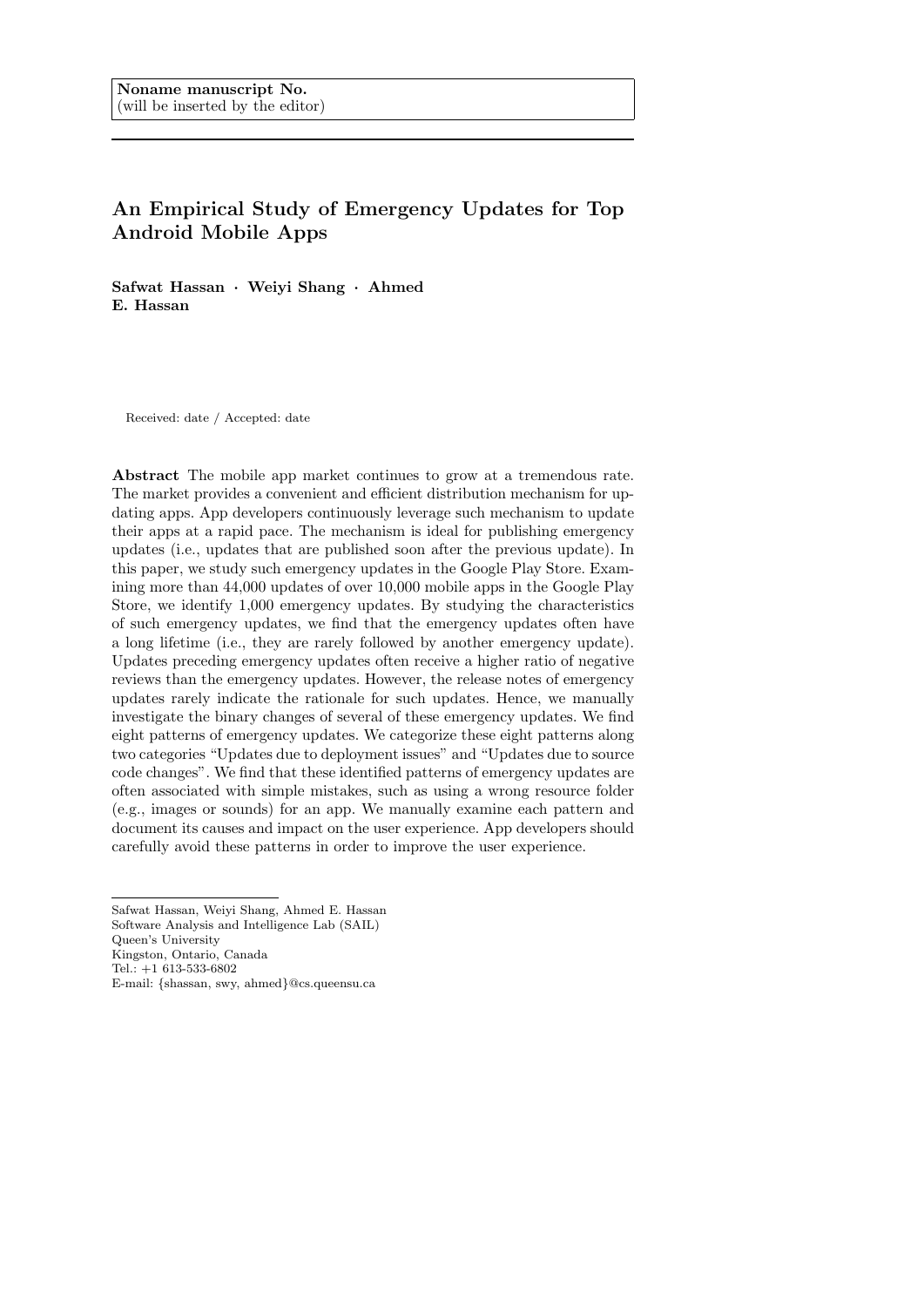# 1 Introduction

The mobile app market is continuously growing and evolving. Research on mobile app markets reports that in July 2015 more than 3.9 million mobile apps are available for users across the different mobile app stores [70]. There exist more than 1.2 billion mobile app users worldwide and the number of users continues to grow at a very fast pace [48]. ABI research estimates that mobile users downloaded 70 billion apps in 2013 [1].

Mobile app stores, such as the Google Play Store, provide a unique distribution mechanism to facilitate the release and deployment of app updates. When a developer publishes an update for their app, all the current users of the app can automatically receive the update within the same day [72]. Developers extensively leverage this low cost distribution mechanism in order to rapidly publish updates. Such a distribution mechanism eases the shift towards faster update cycles [40,44]. However, frequent updates may disturb users, such that some corporations (like Microsoft [77]) opted to reduce the frequency of their updates based on user feedback.

The distribution mechanism enables the rapid release and deployment of emergency updates for mobile apps. Emergency updates are updates that are released soon after the previous update. For example, the "OPM Alert"<sup>1</sup> app has an update on February  $4^{th}$  2014 and an emergency update on the following day (February  $5^{th}$  2014).

However, to the best of our knowledge, there exist no studies that explore such emergency updates. In this paper, we perform an empirical study on the emergency updates for the top apps in the Google Play Store. Our study focuses on the top 12,000 free-to-download apps (according to the Distimo's top popular apps report in 2013 [18], these top free-to-download apps are distributed among 25 different categories). We choose to study these apps, since updates to these top apps impact a large number of users. Moreover, such mature apps are less likely to exhibit very frequent updates. Hence, we can easily identify emergency updates. We rank the emergency nature of each update by measuring the ratio of the lifetime of its preceding update versus the median lifetime of an update for that particular app (we call this metric, the emergency ratio of an update).

We study the top 1,000 emergency updates (according to our aforementioned emergency ratio metric). Our study of the characteristics of the top 1,000 emergency updates, shows that emergency updates often have a long lifetime (i.e., they are rarely followed by another emergency update). The lifetime of an emergency update is on average 2.25 times longer than the median lifetime of all non-emergency updates of an app. Hence, users should install these emergency updates and not worry about another emergency update following the emergency update. In addition, we find that developers rarely mention the reasons of emergency updates in their release notes. 63.4% of the emergency updates do not include any useful information about the rationale for the up-

<sup>1</sup> https://play.google.com/store/apps/details?id=gov.opm.status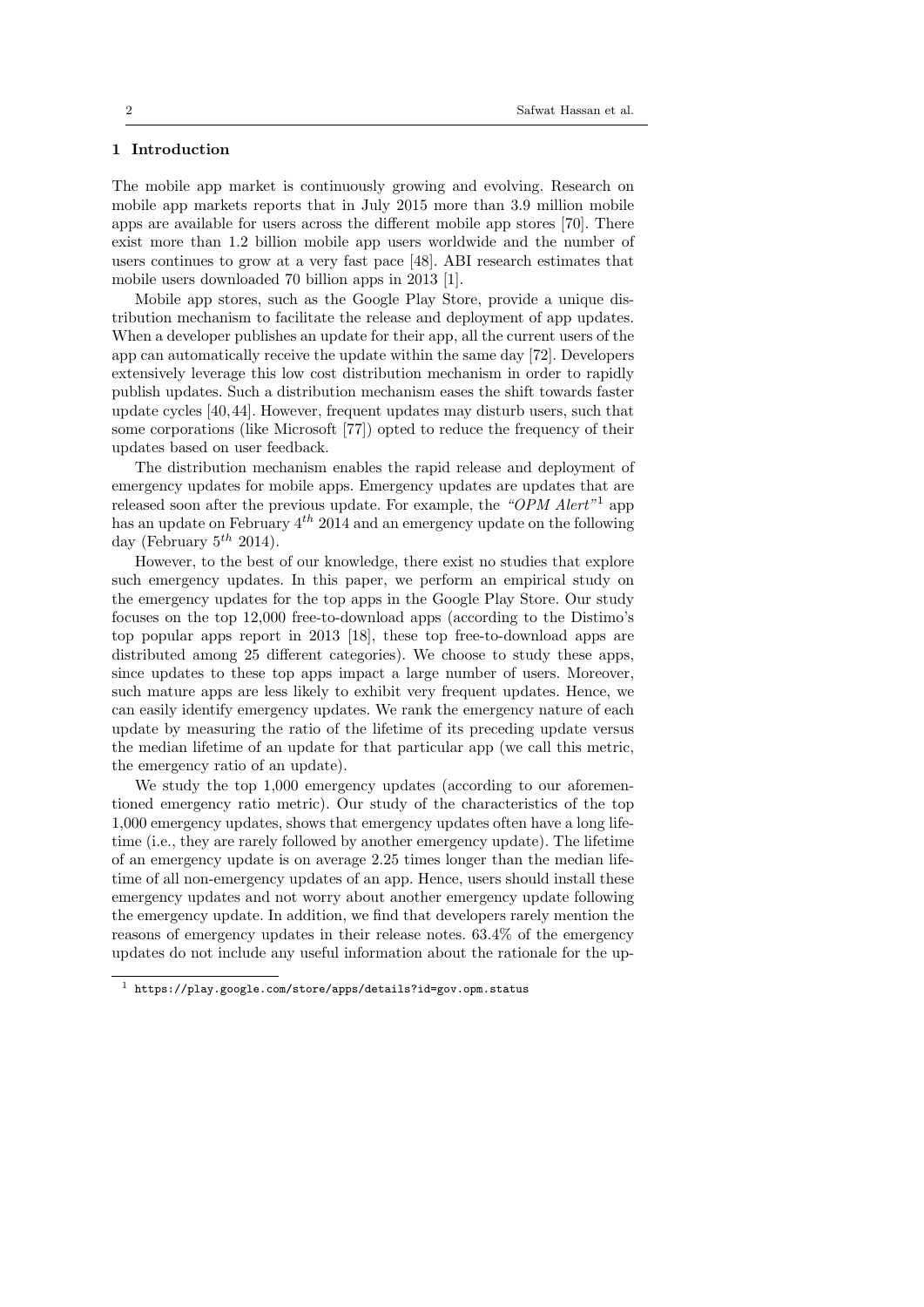dates in their release notes. We find that the ratio of negative reviews for the update preceding an emergency update is often higher than the ratio for the emergency update.

To further understand emergency updates, we manually examine the decompiled code and files in the binaries (apk files) associated with such emergency updates and their preceding updates. Our manual analysis of 361 emergency updates leads us to identify several common patterns for emergency updates. We document eight patterns of emergency updates. These patterns belong to two categories: 1) Updates due to deployment issues and 2) Updates due to source code changes. We document the details of each pattern with its root-causes, example updates, speed of repair, examples of user complaints and lessons learned from the pattern.

The contributions of this paper are as follows:

- 1. This paper is the first study to empirically study the characteristics and patterns of emergency updates for mobile apps.
- 2. Our detailed documentation of emergency updates can help mobile app developers avoid these patterns before releasing updates for their mobile apps.

Our work is a first step towards documenting such patterns and we expect that future studies will extend these patterns and uncover new ones.

The rest of this paper is organized as follows. Section 2 describes the studied apps and illustrates our data collection process and study methodology. Section 3 discusses the characteristics of emergency updates and Section 4 defines our approach for identifying patterns of emergency updates. Section 5 describes the identified patterns for emergency updates. Section 6 outlines the limitations and threats to the validity of our study. Section 7 describes the related work. Finally, Section 8 concludes our study.

## 2 Methodology

In this section, we describe the methodology of our study. First, we collect apps from the Google Play Store. Then, we identify emergency updates from the collected apps. Figure 1 illustrates an overview of the methodology of our study.

#### 2.1 Collecting the studied apps

We study the top free-to-download mobile apps in the Google Play Store. Google Play Store is one of the world's largest mobile app stores with millions of apps and billions of downloads [69, 70]. We study free-to-download apps because the majority of the apps in the Google Play Store are free-todownload [9]. In addition, we can only download binary files (apk file) from such apps due to our limited budget. We focus on the most popular free-todownload apps since these apps have many users and contain more updates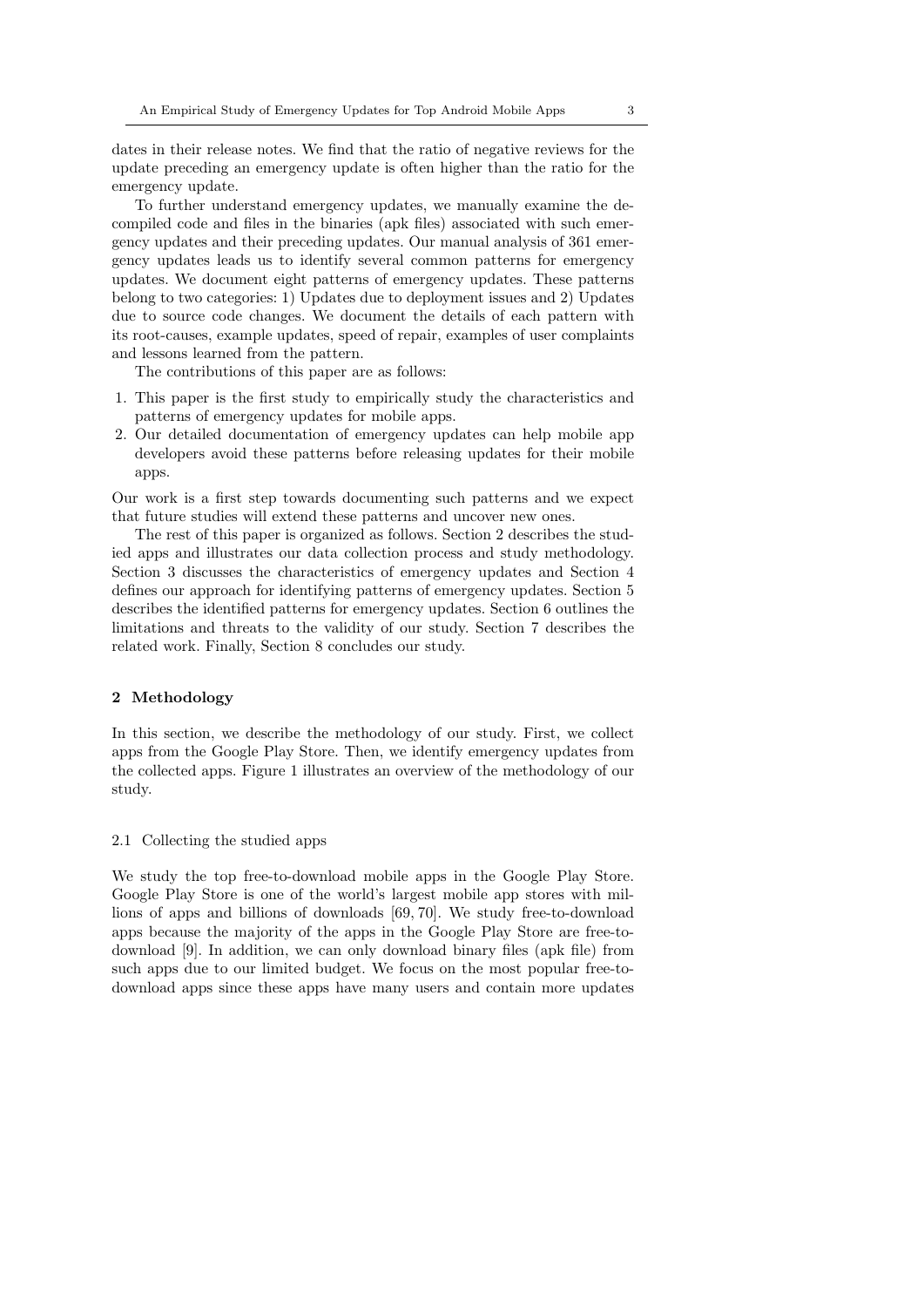

Fig. 1 An overview of the methodology of our study.

than the less popular apps. We select the top free-to-download mobile apps using the Distimo's top popular apps report in 2013 [18]. Distimo's report provides a list of the 400 top apps for each of the 24 non-Game categories. In addition, Distimo's report provides a list of 400 top apps for each of the 6 Game categories. In total, we collect 12,000 top free-to-download apps. We use the Distimo's published popular apps ranking in 2013 (one year before we start our data collection) in order to ensure that the apps are more stable and that the collected updates are not early updates of an app (such early updates are likely to be rapid in nature).

In order to collect daily data about the studied apps, we crawl the Google Play Store using a specialized store crawling library [2]. We collect the general information of an app on a daily basis, such as its name, category, uploaded apk file, and user reviews. We select the Samsung S3 as the mobile device to download apps from the Google Play Store, as Samsung S3 is a very popular mobile device (at the time of our study). If the crawler interacts with the Google Play Store frequently, the crawler may be blocked by the Store due to too many requests. Therefore, we use a timer to pause the crawler periodically and visit the store page of a particular app only once a day.

The crawler runs during the study period of around 12 months starting from November  $26^{th}$  2013 to November 18<sup>th</sup> 2014. During the study period, some apps were removed from the Google Play Store. Hence, we only collect data for the 10,747 available top apps. During the study period, we collect the apk files and user reviews for 44,113 updates. On average, each app has 4.11 updates during the study period and 6,894 apps published at least one update during the study period.

#### 2.2 Identifying emergency updates

In order to identify emergency updates, for each update  $U_i$ , we calculate the lifetime of the update  $(U_i)$ , as the time difference (in days) between the update date of the update  $U_i$  and the update date of the next update  $U_{i+1}$ .

In order to identify emergency updates, intuitively we consider an update  $U_i$  as an emergency update, if the lifetime of the update  $U_{i-1}$  is less than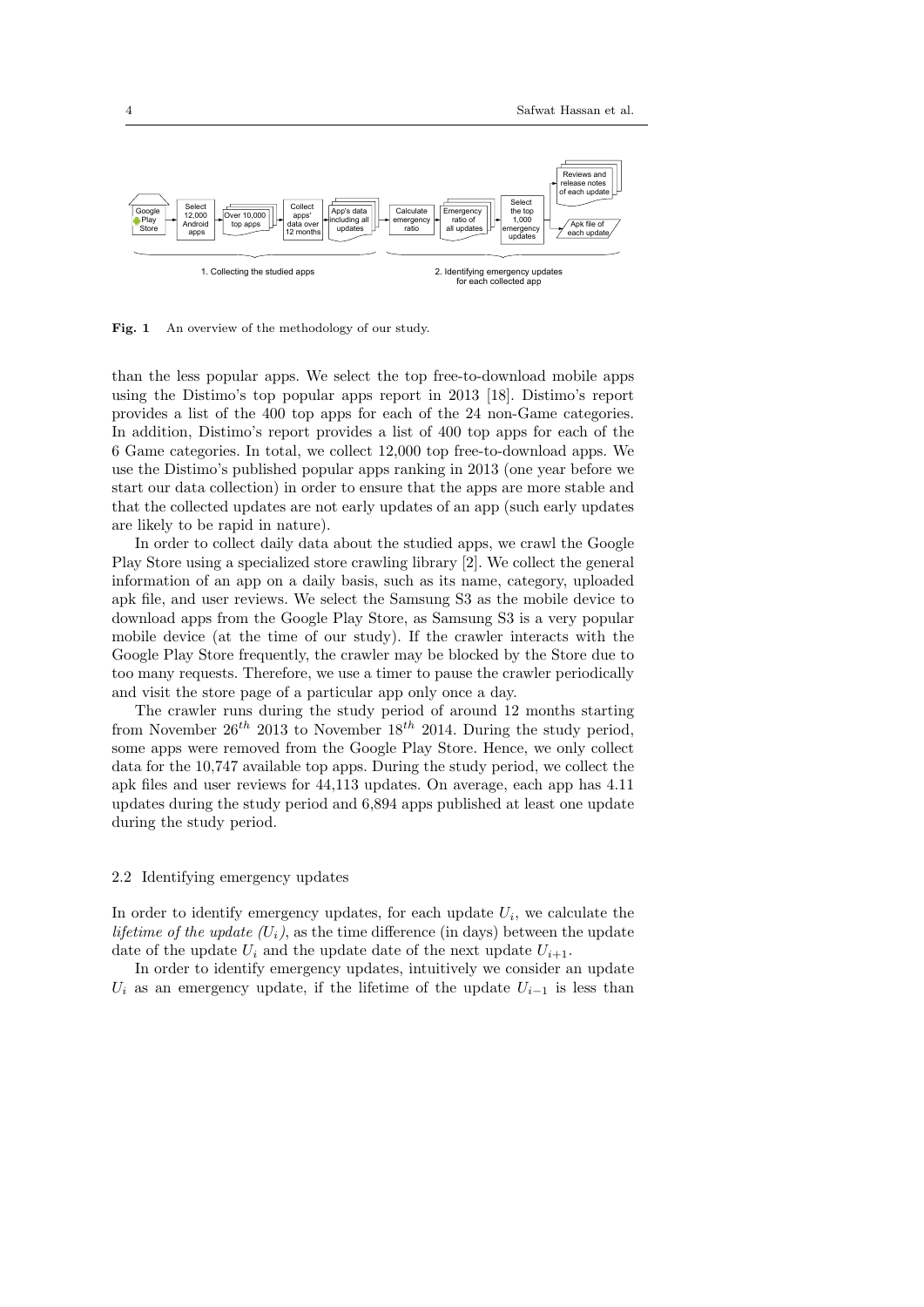Table 1 Mean and five-number summary of emergency ratio of the top 1,000 emergency updates. The larger the emergency ratio, the longer the lifetime of the update preceding the emergency update.

| Update category                 | Mean | Min.     | 1st Ou. | Median | 3rd Ou. | Max. |
|---------------------------------|------|----------|---------|--------|---------|------|
| The emergency<br>update $(U_i)$ | 0.03 | $0.00\,$ | 0.02    | 0.03   | 0.04    | 0.05 |

one day. However, some apps have a more frequent update cycle than other apps. For example, The "Hola Free VPN"<sup>2</sup> app has 69 updates during the study period (the median update lifetime for this app is three days), while the "Stock Watch: BSE /  $NSE^{3}$  app has only three updates during the study period (the median update lifetime for this app is 202 days). There are 200 apps that have a median update lifetime of less than a week.

Therefore, we cannot use one value as a threshold to determine whether an update is an emergency update. Instead, we quantify the emergency nature of an update using a metric named the Emergency ratio of an update. We define the *Emergency ratio* of an update  $U_i$  as the ratio between the lifetime of the  $U_{i-1}$  update and the median lifetime of all the updates for that app.

$$
Emergency\ ratio\ (U_i) = \frac{lifetime\ (U_{i-1})}{Median\ lifetime\ of\ the\ updates\ for\ that\ app} \quad (1)
$$

The lower the emergency ratio, the higher the emergency nature of a particular update. We rank the updates by their emergency ratio and we focus on the top 1,000 emergency updates with the lowest emergency ratios. Table 1 represents the mean and five-number summary of emergency ratio of the top 1,000 emergency updates. For example, the "Tweakker APN INTERNET MMS"<sup>4</sup> app has a median update lifetime of 124 days and the lifetime of one update ("version 1.8.1") is only one day (i.e., the emergency ratio for the following update is 0.008). Such a low emergency ratio indicates that the following update is very likely an emergency update.

Table 2 represents the mean and five-number summary for lifetime (in days) of the updates that precede the 1,000 top most updates according to their emergency ratio. We notice that 688 of the updates are followed by an emergency update within one day and a large portion of updates are followed with an emergency update within two days.

### 3 Characteristics of emergency updates

In this section, we study the characteristics of the top 1,000 emergency updates. In particular, we focus on five aspects of emergency updates: their life-

 $^2$ https://play.google.com/store/apps/details?id=org.hola

 $^3$ https://play.google.com/store/apps/details?id=com.snapwork.finance

<sup>4</sup> http://tweakker.com, the app was available during the study period but the Google Play Store no longer hosts this app at the time of the writing of this paper.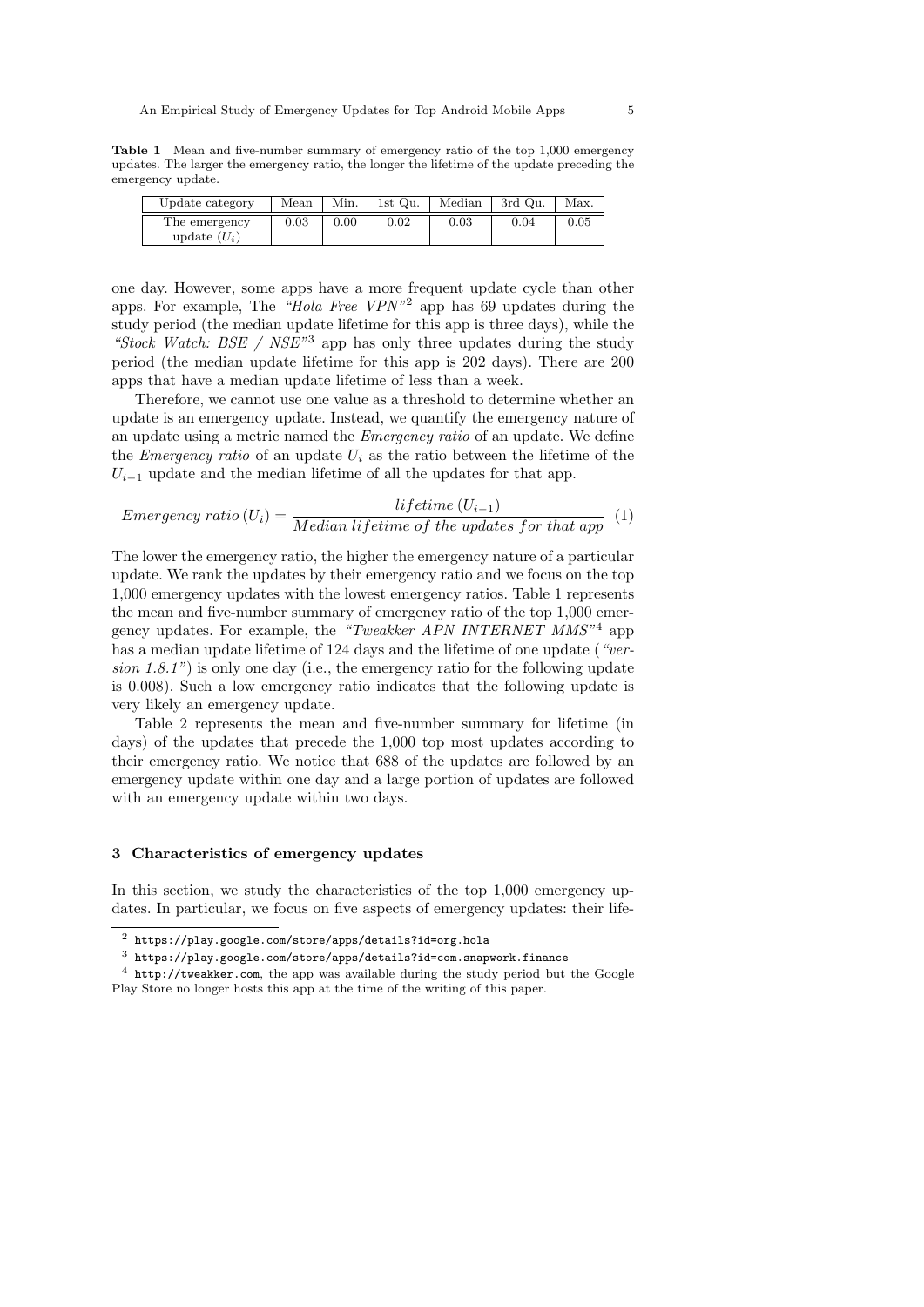Table 2 Mean and five-number summary for lifetime (in days) of the top 1,000 updates (according to the emergency ratio of their following update).

| Update category              | Mean | Min. | 1st Qu. | Median   | 3rd Ou. | Max.  |
|------------------------------|------|------|---------|----------|---------|-------|
| The lifetime of the          | 1.79 | 00.1 | 00.1    | $1.00\,$ | 2.00    | 21.00 |
| update preceding the         |      |      |         |          |         |       |
| emergency update $(U_{i-1})$ |      |      |         |          |         |       |

Table 3 Our major findings (and their implications) on the characteristics of emergency updates for top Android apps.

| Lifetime of emergency updates         | Implications                                   |
|---------------------------------------|------------------------------------------------|
| Emergency updates have a long         | Users should update mobile apps with the       |
| lifetime.                             | emergency updates without being concerned      |
|                                       | about another update showing up soon           |
|                                       | afterwards.                                    |
| Release notes of emergency            |                                                |
| updates                               | Implications                                   |
| Release notes of emergency updates    | Developers should highlight the emergency      |
| rarely provide a clear description    | nature of an update and encourage users to     |
| about the rationale for the update.   | download it.                                   |
| Version numbering of an               |                                                |
| emergency update                      | Implications                                   |
| There is no fixed numbering           | Developers may consider using version          |
|                                       |                                                |
| convention for the emergency updates. | numbers to indicate whether an update is a     |
|                                       | major update or an emergency update.           |
| Ratings of emergency updates          | Implications                                   |
| The updates preceding the emergency   | It would be beneficial if users are told about |
| updates have more negative reviews    | the recent rating of a newly available update  |
| than the emergency updates.           | (relative to the apps rating for its prior     |
|                                       | update) when users are informed of the         |

time, the content of their release notes, their rating and their version numbering. Table 3 summarizes the major findings and implications of our findings.

#### 3.1 Lifetime of emergency updates

We would like to examine whether emergency updates last for a long time, and whether emergency updates are likely to be followed by additional emergency updates. First, we compare the lifetime of emergency updates and the median lifetime of an update of an app. We then study whether there is a statistically significant difference between the emergency ratios of the update that follows an emergency update and the update that follows a non-emergency update. We use the MannWhitney U test (Wilcoxon rank-sum test) [23], since the emergency ratio is highly skewed. The MannWhitney U test is a nonparametric test which does not have any assumptions about the distribution of the sample population. A p-value of  $\leq 0.05$  means that the difference between the emergency ratios of the updates that follow an emergency update and the emergency ratios of the updates that follow a non-emergency update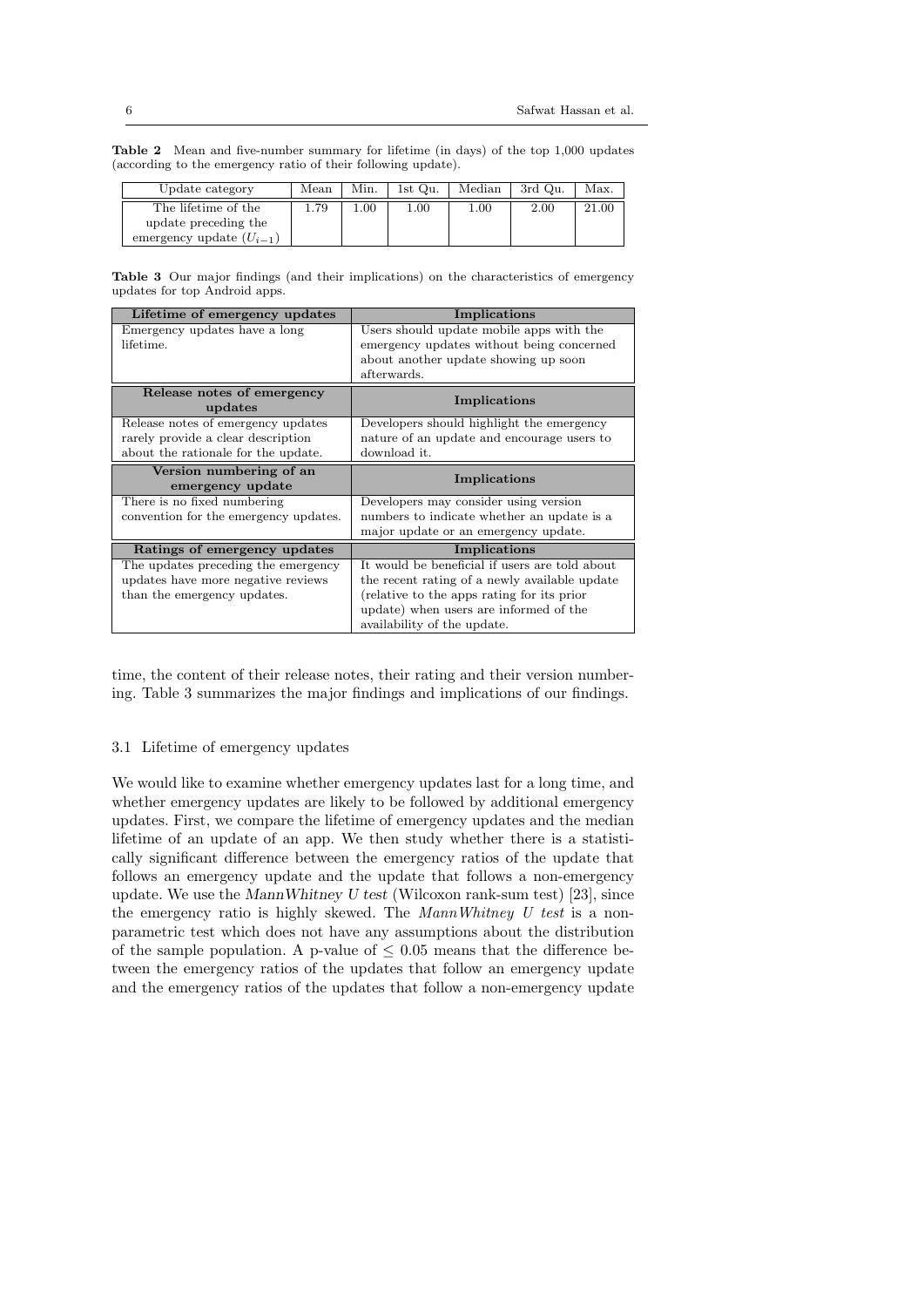is statistically significant and we may reject the null hypothesis. By rejecting the null hypothesis, we can accept the alternative hypothesis, which shows that there is a statistically significant difference between the emergency ratios of the updates that follow an emergency update and the emergency ratios of the updates that follow a non-emergency update.

Emergency updates have a long lifetime. We find that that on average the lifetime of an emergency update is 2.4 times the median lifetime of all non-emergency updates of an app. The p-value of the MannWhitney U test Test is 0.01271, (i.e., less than 0.05) which shows that there is a statistically significant difference between the emergency ratios of the updates that follow an emergency update and the emergency ratios of the updates that follow a non-emergency update.

Nevertheless, we find 40 emergency updates (out of the 1,000 studied emergency updates) that are followed by another emergency update. We find that the minimum value of the emergency ratio of the update after the emergency updates is only 0.01. For example, "Horoscope HD Free"<sup>5</sup> app has an update on March  $30<sup>th</sup>$  2014, the development team published an emergency update on the next day (March  $31^{st}$  2014). However, the development team forgot to add the needed permissions for the modified code. Therefore, they publish yet another emergency update on the next day on April  $1^{st}$  2014 to add the missing permissions.

Our results suggest that users should update their mobile apps if an emergency update is published as developers rarely follow an emergency update with yet another one.

#### 3.2 Release notes of emergency updates

We would like to better understand the rationale for emergency updates and whether developers do inform their users about the rationale for such emergency updates. We read the release notes for all 1,000 identified emergency updates  $(U_i)$  and the updates preceding the emergency updates  $(U_{i-1})$ . Then we identify the differences in the release notes between an emergency update  $(U_i)$  and the preceding update  $(U_{i-1})$ . Based on the differences between the two release notes, we determine whether the release note provides useful information about the rationale for the emergency update.

Around a third of the updates explain the rationale for the emergency update in the release notes. We find that 36.6% of the release notes explain what is fixed in the emergency update. For example, the "Body Fat  $Calculator<sup>n6</sup>$  app has an update on October  $10<sup>th</sup>$  2014 and an emergency update on the next day. The emergency update added text in the release notes that describes the update as follows: "Version 3.2.1: Revised on-line guide did not load properly on some old devices. Issue Fixed".

 $^5\,$ https://play.google.com/store/apps/details?id=ch.smalltech.horoscope.free

 $^6$ https://play.google.com/store/apps/details?id=com.fullquieting.android. FatCalc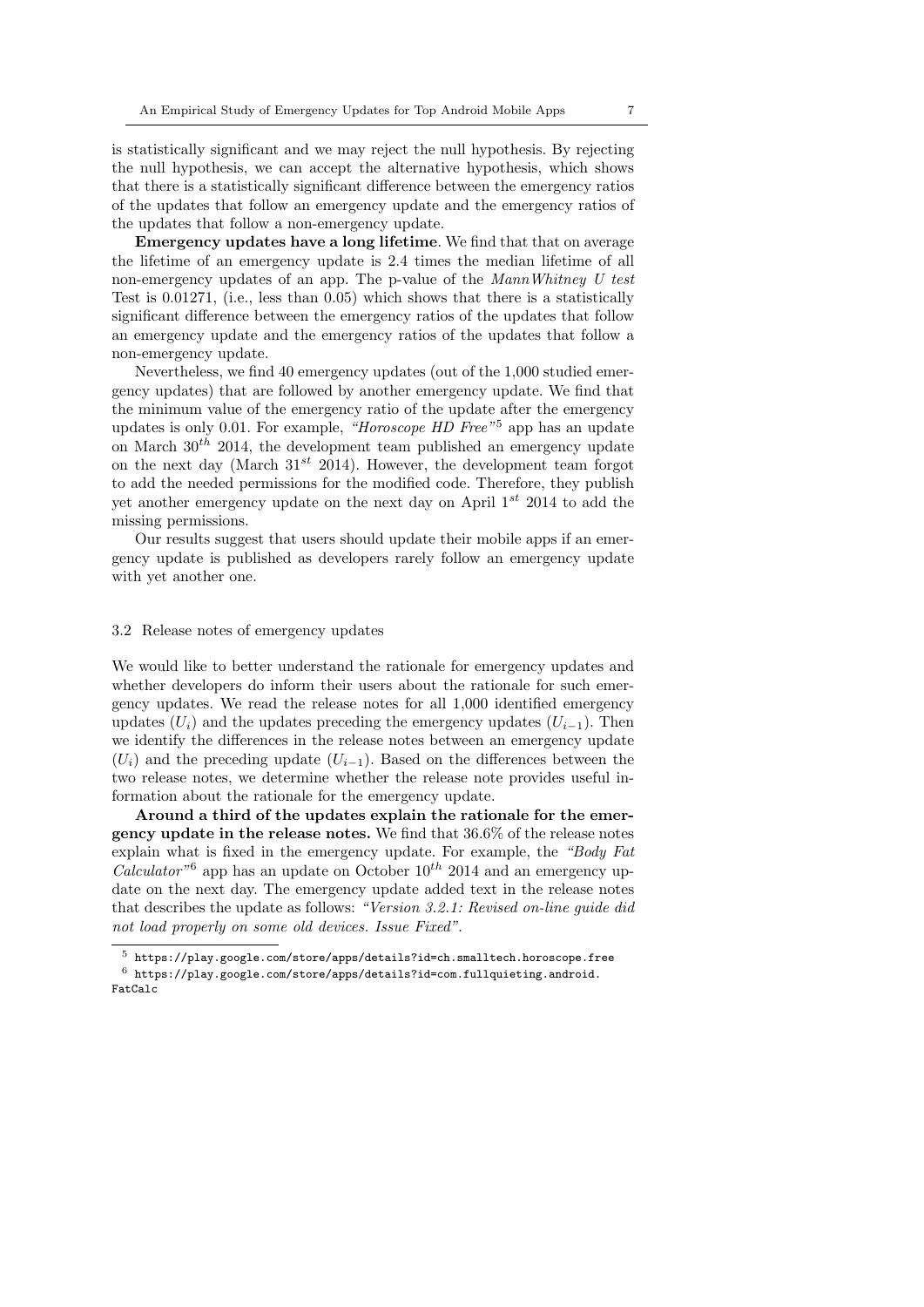Two third of the updates do not have a clear description regarding the rationale for the emergency update. We find that 63.4% of the release notes do not include any useful information about the rationale for the emergency update. 59.8% of the emergency updates use the same release note as the previous update and 3.7% of the emergency updates changed their release notes, however with very general descriptions, such as "Fix bugs and add new features".

We find that both apps with long or short update cycles rarely include the rationale for the emergency update in their release notes. For example, the "Emojidom: Chat Smileys and Emoji"<sup>7</sup> app has a median update lifetime of 20 days. An update of the "Emojidom: Chat Smileys and Emoji" app was published on September  $16^{th}$  2014 and an emergency update was published on the next day. Both updates have the exact same release notes. Similarly, the "Sushi Bar"<sup>8</sup> app with a long update lifetime of 409 days has one emergency update without updating the release notes that are associated with that emergency update.

We also investigate the release notes that are from the websites of the 361 studied apps with emergency updates. We find that 279 apps provide a link to their website on their store page in the Google Play Store. We manually checked the websites for these 279 apps and we find that only 18 apps provide release notes on their web site. We find that such online release notes provide no additional information over the release notes that are posted on the app's store page.

Our analysis suggest that developers should consider highlighting emergency updates in their release notes in order to encourage users to download these emergency updates.

#### 3.3 Version numbering of an emergency update

We would like to understand whether the update version numbers of emergency updates follow a certain format, in order to ease the further investigation of emergency updates. We study the difference between the version numbers for the emergency update  $(U_i)$  and the update preceding the emergency update  $(U_{i-1}).$ 

There is no fixed numbering convention for emergency updates. We define Version level as the number of digits that are separated by dots  $($ "") in a version number. In some cases, developers change the version numbers while keeping the same number of version levels (e.g., from version 2.32 to version 2.33). In other cases, developers use an additional version level for their emergency updates relative to the version number of the preceding update (e.g., from version 2.3 to version 2.3.1). Table 4 summarizes the different changes to version numbers that we find in the emergency updates.

 $^7$ https://play.google.com/store/apps/details?id=com.plantpurple.emojidom

 $^8\,$ https://play.google.com/store/apps/details?id=com.roidgame.sushichain. activity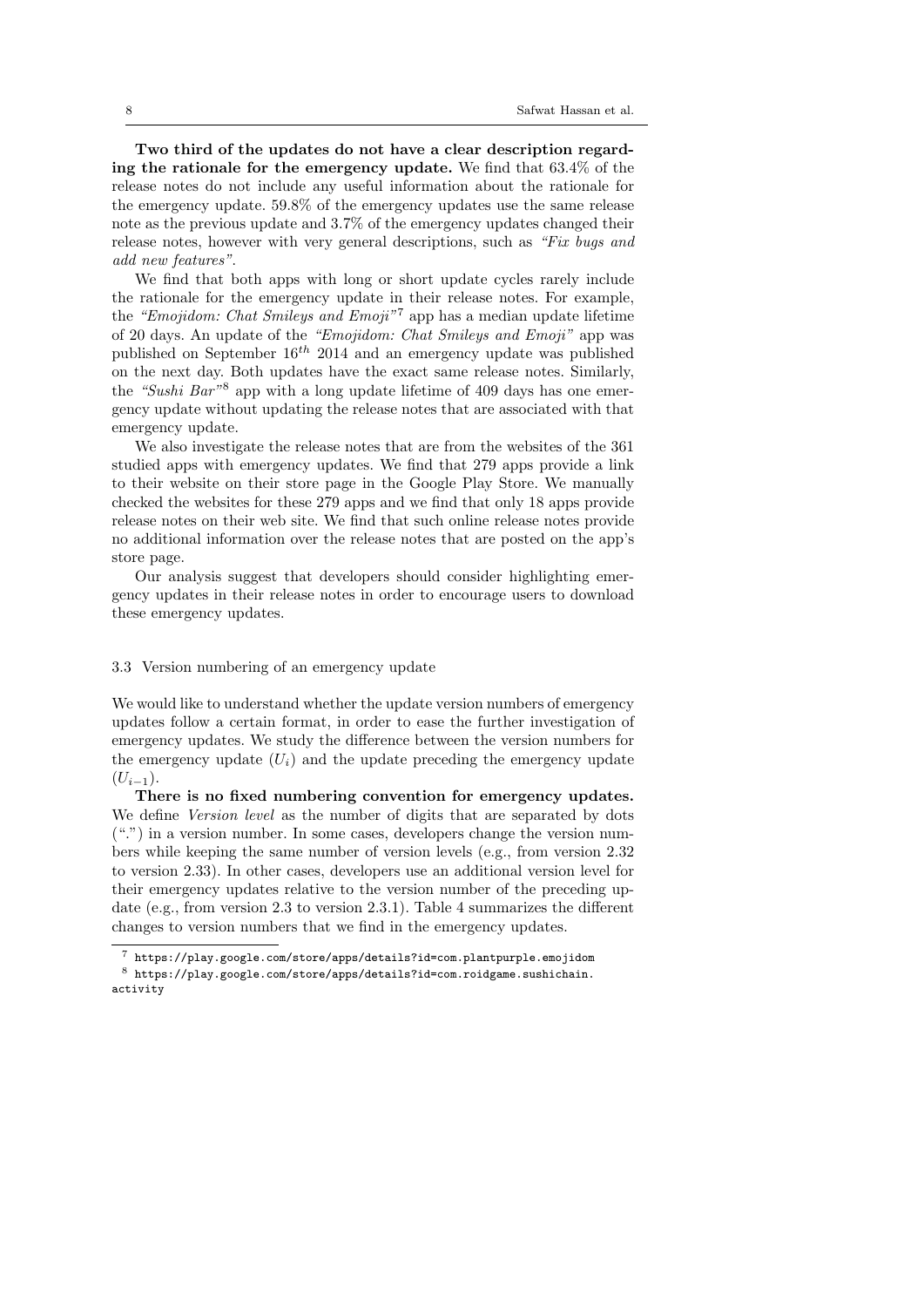| Changes in the version numbers of emergency updates           | $%$ of<br>emergency<br>updates |
|---------------------------------------------------------------|--------------------------------|
| The update preceding the emergency update and the emergency   | 11\%                           |
| update have the same exact version number.                    |                                |
| The emergency update has the same version level as the update | 71%                            |
| preceding the emergency update (e.g., version 5.77 and 5.78). |                                |
| The emergency update has an additional version level than the | 18%                            |
| update preceding the emergency update (e.g., version 7.3 and  |                                |
| $7.3.1$ ).                                                    |                                |

Table 4 Study of version numbers in emergency updates.

From Table 4, we summarize the results as follows:

- $-$  In 11% of the emergency updates, the update preceding the emergency update and the emergency update both have the same exact version number.
- In 89% of the emergency updates, the update preceding the emergency update and emergency update have different version numbers. In such cases:
	- $-71\%$  of the emergency updates have the **same version level** as the update preceding the emergency update (e.g., version 5.77 and 5.78).
	- $-18\%$  of the emergency updates have an **additional version level** than the update preceding the emergency update (e.g., version 7.3 and 7.3.1).

Based on the obtained results, we find that users cannot know whether an update is an emergency update just based on changes to version numbers. However, developers may consider making better use of version numbering patterns (and best practices) to indicate whether an update is a major update or an emergency update.

#### 3.4 Ratings of emergency updates

In order to study changes in the ratings to the updates preceding the emergency updates. We focus on negative reviews (reviews with one or two stars rating) as these reviews mainly contain user complaints [38, 53]. Among the total 1,000 emergency updates, 363 updates have no reviews for the update preceding the emergency update and 280 updates have too few reviews (with a median of two received reviews for the update preceding the emergency update). Therefore, we focus on the rest 357 updates to study the negative reviews.

We define the ratio of negative reviews  $(RNR)$  for an app A at date d as follows:

$$
RNR\left(A,\ d\right) = \frac{N(A,\ d)}{T(A,\ d)}\tag{2}
$$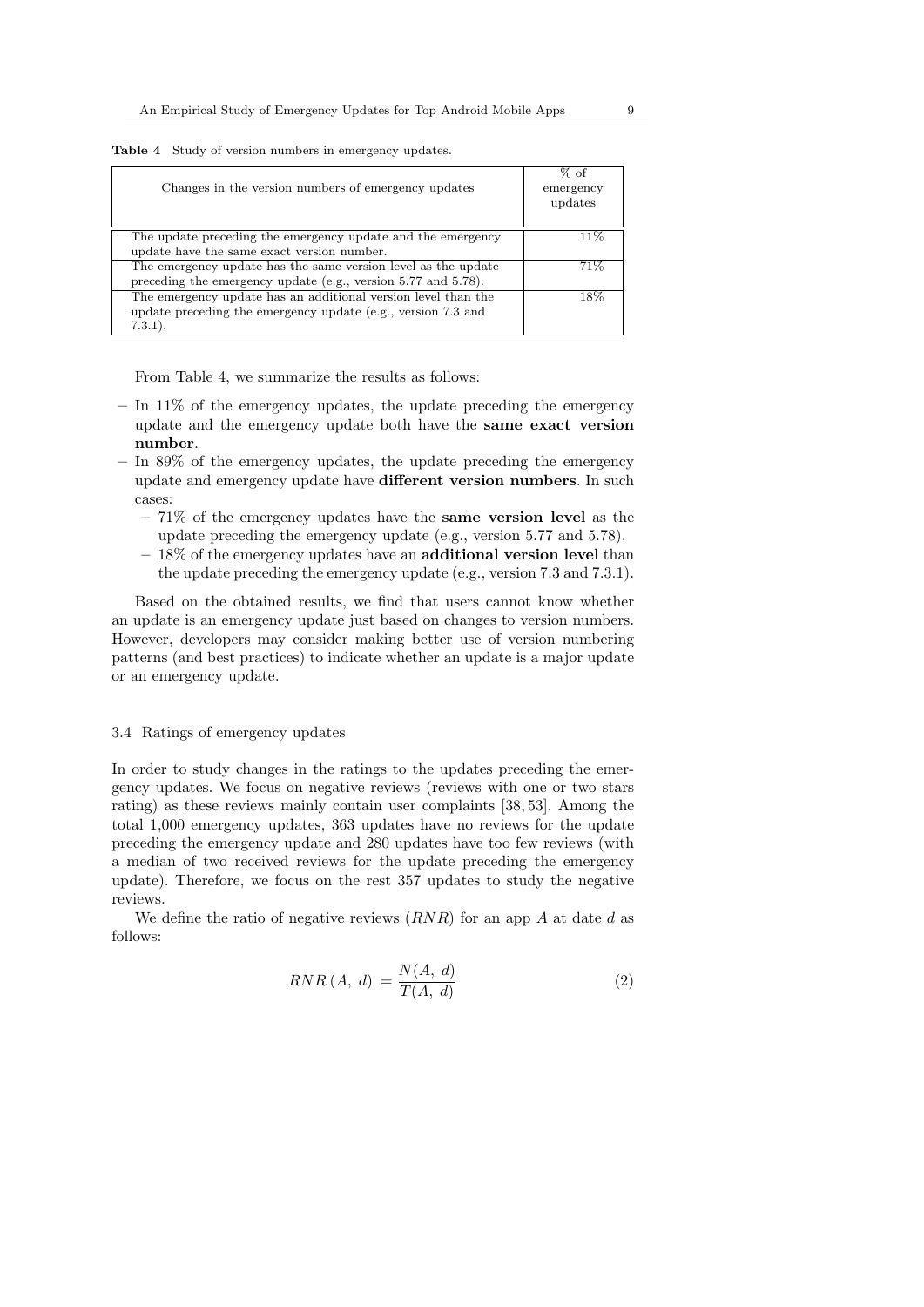where  $N(A, d)$  is the number of negative reviews that are received at date d for an app A, and  $T(A, d)$  is the total number of reviews that are received at date d for an app A.



Fig. 2 An overview of the studied dates for an app A.

For each app A that has an emergency update, as illustrated in Figure 2, we calculate the ratio of negative reviews for the app during the following five dates:

- Date  $d_{2BE}$  is the deployment date of the second update preceding the emergency update.
- Date  $d_{BE}$  is the deployment date of the update preceding the emergency update.
- Date  $d_{ED1}$  is the deployment date of the emergency update.
- Date  $d_{ED2}$  is the following day to the deployment date of the emergency update.
- Date  $d_{ED3}$  is the second following day to the deployment date of the emergency update.

In order to compare the ratio of negative reviews, we use the  $RNR(A, d_{BE})$ i.e., the ratio of negative reviews on the deployment date of the update preceding the emergency update as a baseline. We compare the ratios of negative reviews as follows:

$$
Comparison_{2BE} (A) = \frac{RNR(A, d_{2BE})}{RNR(A, d_{BE})}
$$
\n(3)

$$
Comparison_{ED1}(A) = \frac{RNR(A, d_{ED1})}{RNR(A, d_{BE})}
$$
\n(4)

$$
Comparison_{ED2}(A) = \frac{RNR(A, d_{ED2})}{RNR(A, d_{BE})}
$$
\n(5)

$$
Comparison_{ED3}(A) = \frac{RNR(A, d_{ED3})}{RNR(A, d_{BE})}
$$
\n(6)

where  $Comparison_{2BE}$  (A) compares the ratio of negative reviews between dates  $d_{2BE}$  and  $d_{BE}$ . The rest of the equations follow similar comparisons.

The updates preceding the emergency updates have more negative reviews than the emergency updates. We compare the ratio of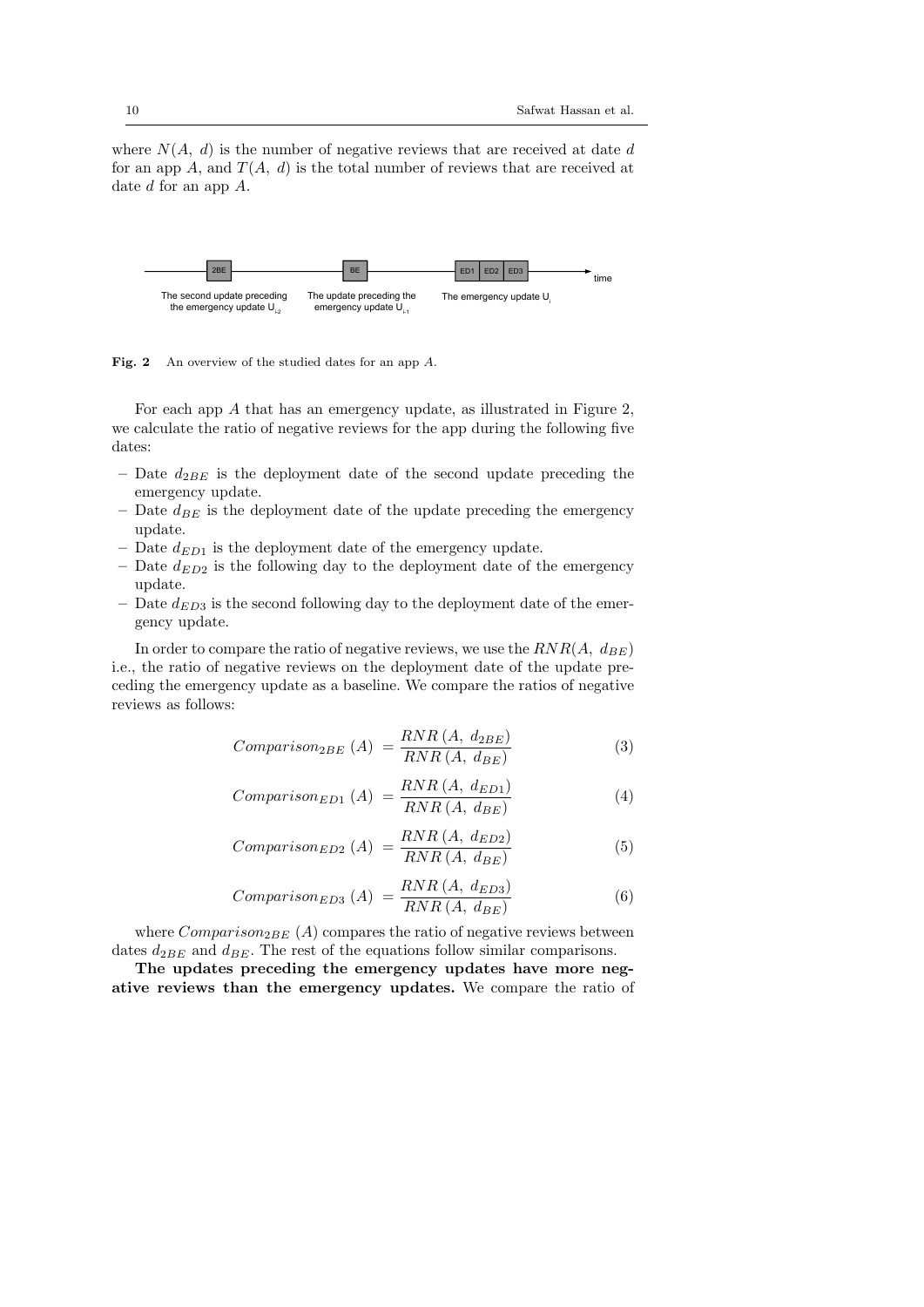negative reviews in different days as illustrated in equations (3, 4, 5 and 6) for all emergency updates.



Fig. 3 Boxplot for the calculated comparison metrics for emergency updates. The red line in the figure shows the metric value 1. Metric values lower than 1 means that the update preceding the emergency update has a higher ratio of negative reviews than this emergency update.

Table 5 Mean and five-number summary of comparison metrics for emergency updates. A value higher than one means that the ratio of negative reviews in the corresponding date is higher than the date of the deployment of the update preceding the emergency update.

| Metric name        | Mean | Min. | 1st Qu. | Median | 3rd Qu.   | Max   |
|--------------------|------|------|---------|--------|-----------|-------|
|                    |      |      |         |        |           |       |
| $Comparison_{2BE}$ | 0.89 | 0.00 | 0.00    | 0.56   | $1.29\,$  | 8.83  |
| $Comparison_{ED1}$ | 1.02 | 0.00 | 0.00    | 0.78   | $1.30\,$  | 7.48  |
| $Comparison_{ED2}$ | 0.91 | 0.00 | 0.00    | 0.67   | $1.22\,$  | 10.74 |
| $Comparison_{ED3}$ | 0.97 | 0.00 | 0.00    | 0.67   | $_{1.31}$ | 8.48  |

As shown in Table 5, the update preceding the emergency update  $(U_{i-1})$ has a higher ratio of negative reviews than the  $2^{nd}$  update preceding the emer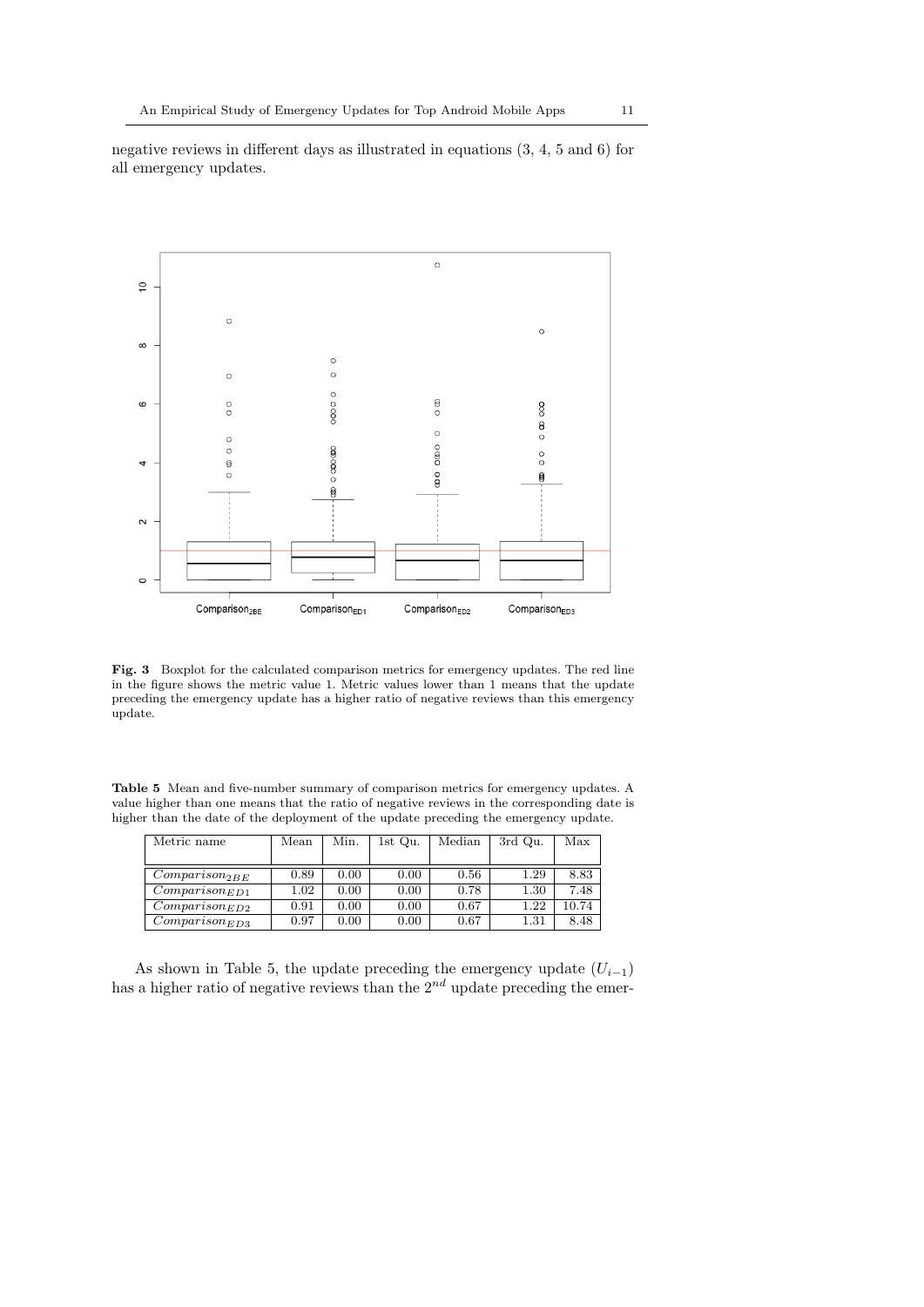gency update  $(U_{i-2})$ . Also we find that the update preceding the emergency update  $(U_{i-1})$  has a higher ratio of negative reviews than the emergency update  $(U_i)$  in the 1<sup>st</sup>,  $2^{n\bar{d}}$ , and  $3^{rd}$  deployment days. We notice that users still complain during the days after issuing the emergency update since users may have not downloaded the new update (the emergency update) yet. Interestingly, for some emergency updates, users may prefer the issues not being fixed, such as the emergency updates that are published to ensure that the app is able to continue displaying advertisement (based on our manual reading of user reviews).

Based on the observed results, it would be beneficial if users are told about the recent rating of a newly available update (relative to the rating of the prior update of the app) when users are informed of the availability of the update. This would permit users to decide on whether they wish to update their apps or not. For example, users might even configure their automated updaters to only install updates with an improved rating.

## 4 Our approach for identifying the patterns of emergency updates

In this section, we present our approach for identifying the patterns of emergency updates. In order to identify the patterns of emergency updates, as illustrated in Figure 4, we leverage four data sources as follows:

- 1. The apk file for each update.
- 2. The release notes for each update.
- 3. The reviews associated with each update.
- 4. The F-Droid apps repositories data [20].

We explain the content of each source in the rest of this section.

## 4.1 The apk file for each update

First we unarchive the apk files of the emergency update  $(U_i)$ , the two updates preceding the emergency update  $(U_{i-2}$  and  $U_{i-1}$ ) and the update following the emergency update  $(U_{i+1})$ . We unarchive each apk file using the Android-Apktool [8]. Each unarchived apk file contains four folders and one AndroidManifest.xml file as follows [61]:

- Smali: This folder contains the source code files [59,61]. In order to obtain readable source code, we converted the apk to jar using Dex2jar tool [17]. We decompiled the generated jar into java source code using the Class File Reader (CFR) tool [14].
- Libs: This folder contains third-party libraries that are used by the mobile app [61].
- Res: This folder stores the different resources that are needed by the app, such as images (stored in "drawable" folders), layout, style, colors, and configuration files for the various customizations that are used across the app (e.g., the displayed text) [61].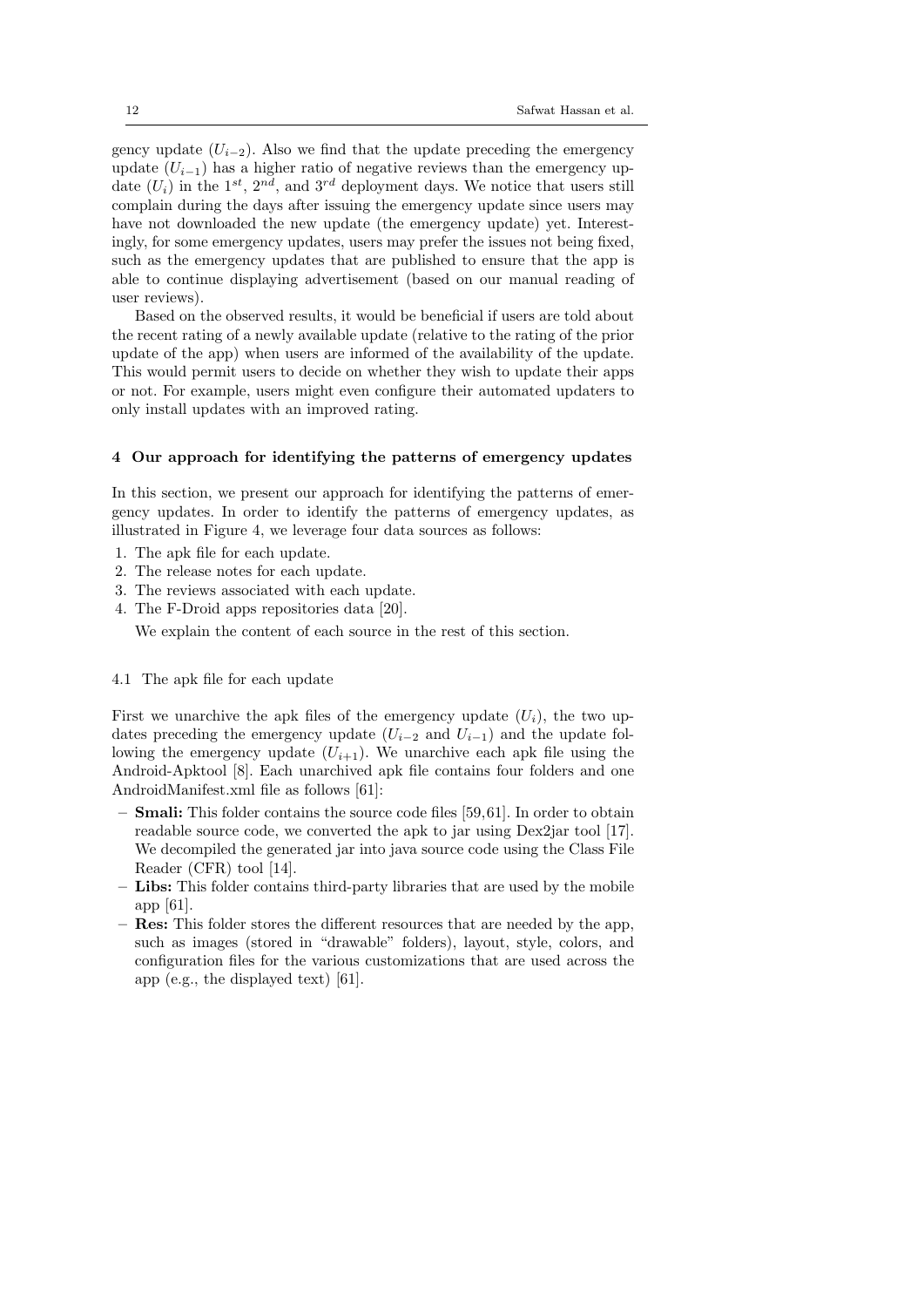

Fig. 4 Process for identifying patterns of emergency updates.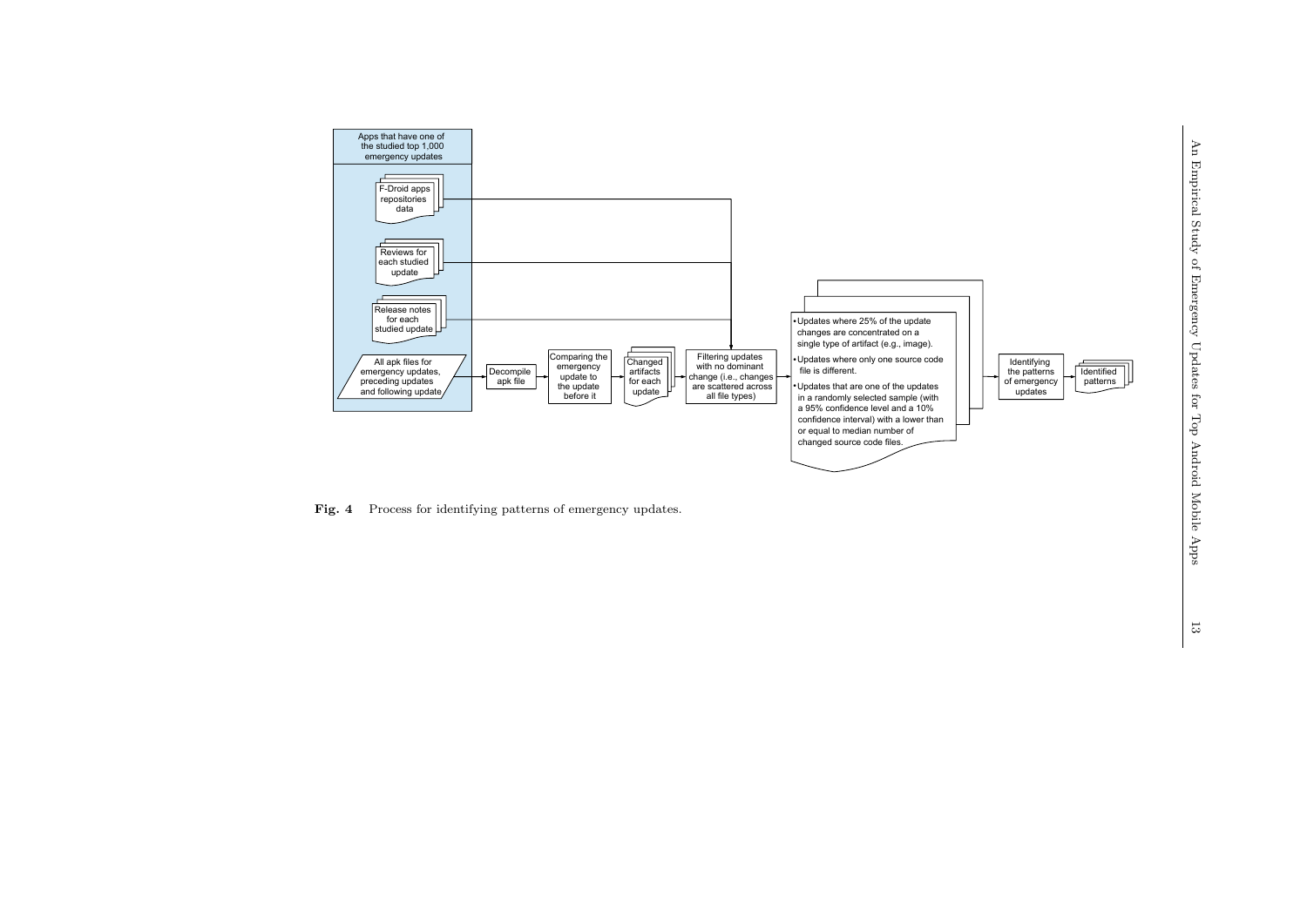- Assets: This folder contains raw files that a developer may want to use in the app, such as texture, audio, text, fonts, and game data files. The raw data files can be stored either in the sub folder raw in the Res folder (res/raw) or in the assets folder: Files in the raw folder need to be accessed via the resource identifier, while files in the assets folder are accessed using the Java filesystem API without constraints on the file names [33, 61, 65, 68, 71].
- AndroidManifest.xml: The manifest file specifies the required configuration for the Android platform for the proper execution of the app [4]. For example, the manifest file specifies the required Android SDK version for the mobile app to work properly [7]. Developers also configure the needed permissions [5] and the needed software or hardware features (such as camera, Bluetooth, app widgets) [6] that are required by the app.

In total, we only encounter 56 apks where the unarchiving or decompilation failed in our experiment.

We compare the decompiled binaries in the emergency update  $(U_i)$  and the preceding update  $(U_{i-1})$  to find what is changed in the emergency updates. We define ten types of files: code, third-party libraries, images, layout, style, colors, audio and video, displayed text, application configurations, and changes in the AndroidManifest.xml file. Then we categorize the similarly changed files together into one type, e.g., the images files are grouped together into image type, all source code files are grouped into the code type and changed XML elements in AndroidManifest.xml file as the AndroidManifest.xml change type. After that, we count the number of changes in each type. For the artifacts that are typically at the file level, e.g., figures and source-code files, we count the number of files that are changed. For the artifacts that are not at the file level, e.g., permissions and SDK version, we count the number of individual items of the artifact. In particular, changes to the the AndroidManifest.xml are not counted as only one change. Then we calculate the total number of changes in the apk file as the total number of items changed in the AndroidManifest.xml file and the total number of changed files (other than the AndroidManifest.xml file). Finally, we calculate the percentage of changes in each type relative to the total number of changes in the apk file.

We examine the decompiled source code files that are different between the emergency update  $(U_i)$  and the preceding update  $(U_{i-1})$ . We find that the median percentage of files that are the same between the two updates is 99.7%, and the minimum percentage is 1.2%. We manually investigated the updates with a very large number of source code files that are different to the files in the proceeding updates (i.e., low percentage of unchanged files). In particular, we rank the updates with the percentage of unchanged files across the two updates. We find that the updates in the first quartile have up to 98.3% of the files that are the same between the update and the previous one. We manually investigate several of the updates in the first quartile. We find that there are two reasons for the low percentage of unchanged code files across updates: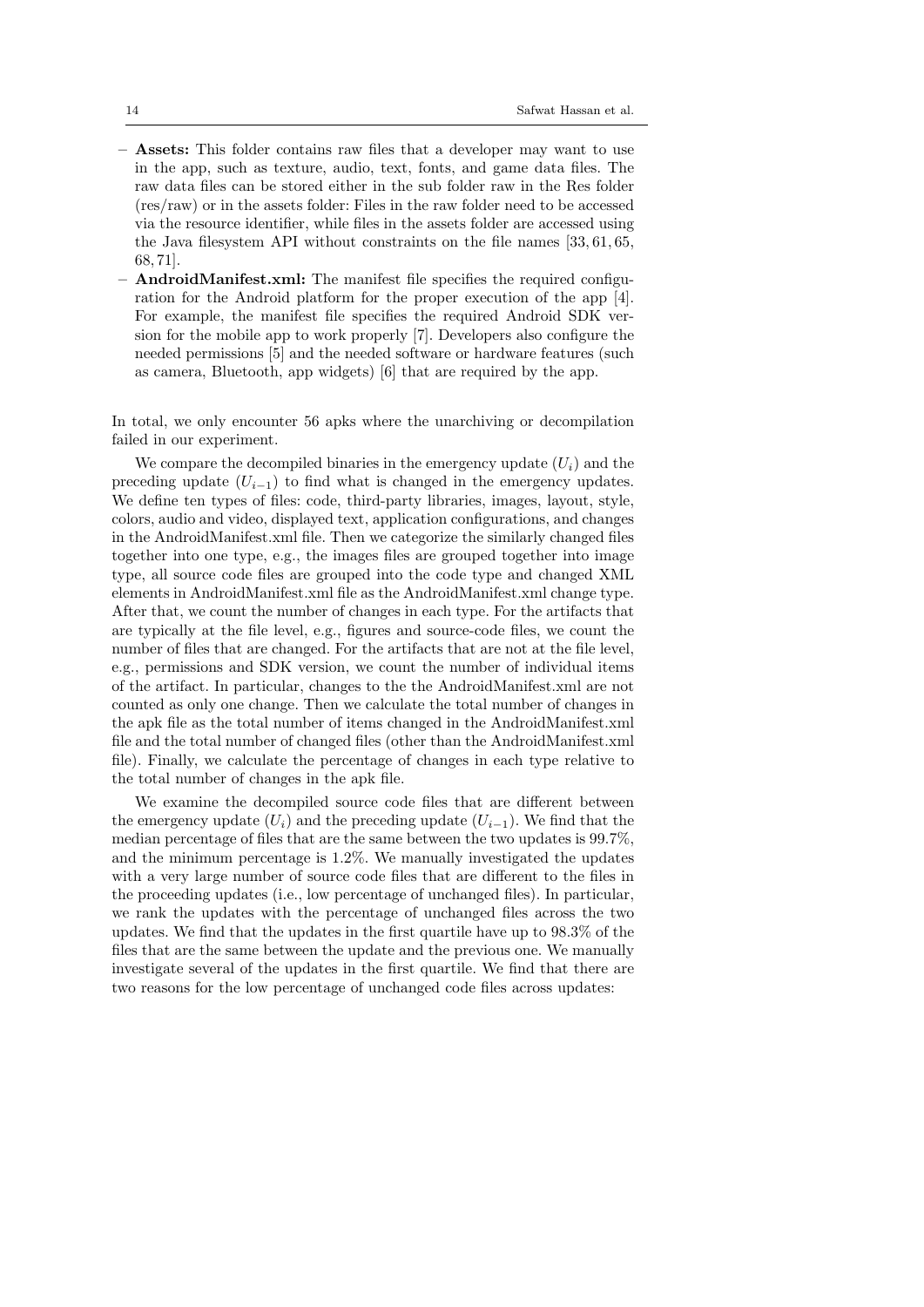- 1. The low percentage of unchanged source code files is due to code obfuscation, instead of actual code changes.
- 2. The app has too few app-specific code files and the rest of the code files are library files (e.g., advertisement library files). Hence, the adoption of a different library would lead to a very large percentage of changed source code files in that particular update. For instance, the update of the "Fin*gerprint Lock Free*<sup>"9</sup> app on May  $3^{rd}$  2014 contains only 1.2% of the code files that are unchanged relative to its prior update. This update involves changes to four out of nine app-specific source code files and 651 out of 654 third party advertisement libraries files.

Since around two thirds of the emergency updates do not specify the rationale for their update (see Section 3.2), we need to manually analyze some of these emergency updates. In order to ease our understanding of the rationale for an emergency update, we manually examine an emergency update if one of the following three selection criteria hold:

- At least 25% of the update changes are concentrated on a single type of artifact. For example, all of the files (100%) in the images type is changed in the "Pediatrics"<sup>10</sup> app on January  $8^{th}$  2014. Therefore, we manually examine this emergency update. If there are no major changes to the artifacts, it would be very difficult for us to deduce the root-cause of the emergency update.
- There is only one code file that differs (i.e., a new file, a removed old file or a changed old file) between the emergency update  $(U_i)$  and its preceding update  $(U_{i-1})$ , as any large amounts of source code differences between the two updates are likely due to code obfuscation. Furthermore, it is very challenging for use to deduce the rationale for such large changes given that we are using decompiled code and we have very limited knowledge of the apps and their codebase.
- The update is one of the updates in a random sample of updates (with a 95% confidence level and a 10% confidence interval) that have lower than or equal to median number of changed source code files. In order to create the random sample, we count the median number of changed source code files in the emergency updates and find that the median number of changed source code files is four. We collect all 376 updates that have less than or equal to four changed source code files and randomly select a sample of 77 updates for manual inspection. The size of our random sample achieves a 95% confidence level and a 10% confidence interval.

In our study, we examine the updates for which we can identify the rationale for the changes without the need for the release notes. E.g., 1) updates where at least 25% of the update changes are concentrated on a single type of artifact (such as images, requested permissions, layout, colors, Android SDK versions),

 $^9\,$ https://play.google.com/store/apps/details?id=com.nb.fingerprint.lock.free  $^{10}$ https://play.google.com/store/apps/details?id=com.texterity.android.

Pediatrics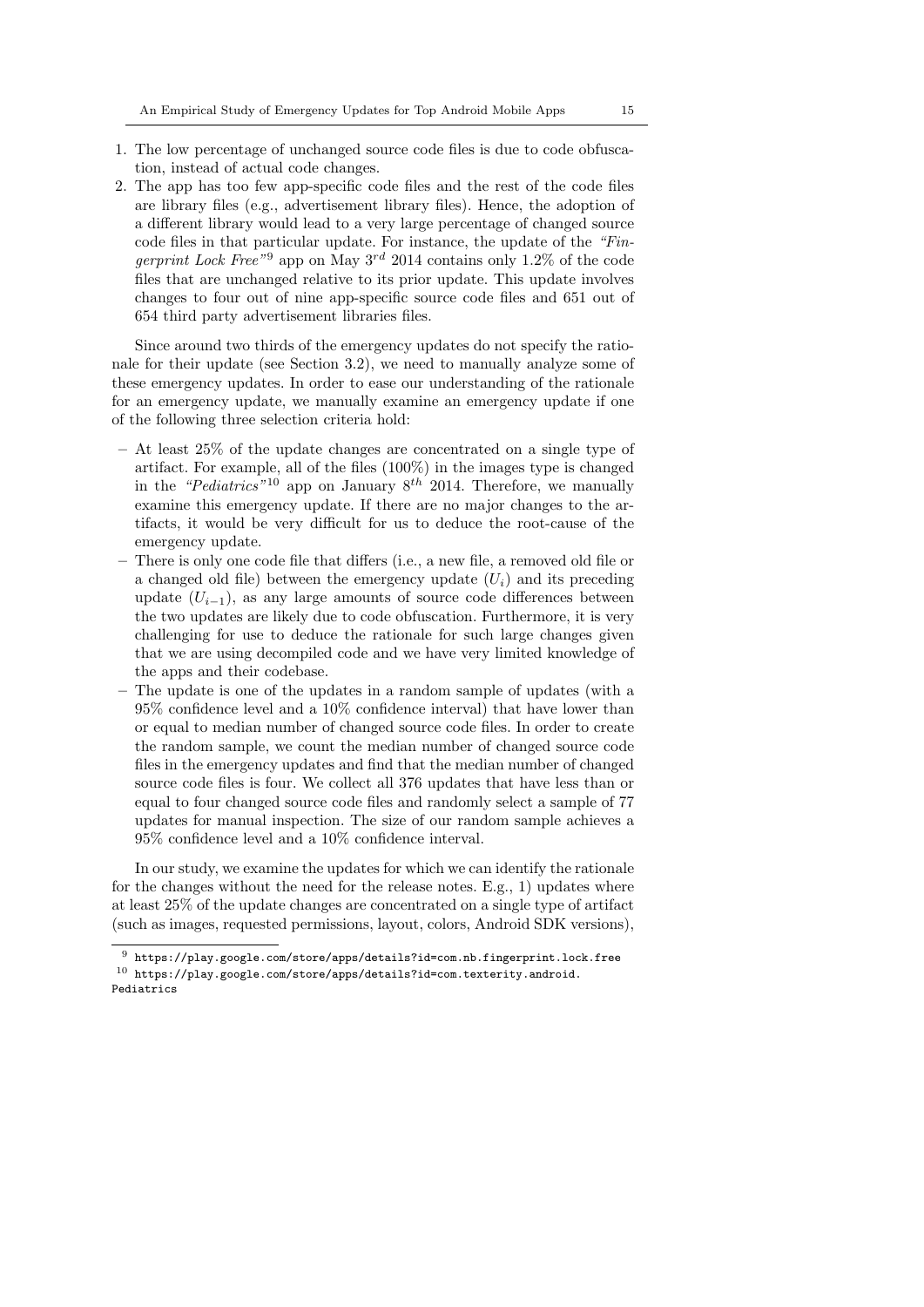2) updates with only one source code file being different, or 3) the random sample of updates for manual inspection.

In total, we select 361 emergency updates to manually examine based on our aforementioned selection criteria.

#### 4.2 The reviews associated with each update

Google Play Store enables users to provide their reviews for each update of an app. We manually examine the reviews that are associated with each studied emergency update  $(U_i)$  and the preceding update  $(U_{i-1})$ .

#### 4.3 The release notes for each update

Release notes are also one of the data sources that are used to study the emergency updates. However, about 60% of the emergency updates use the same release notes as their preceding update, and 3.7% of the emergency updates only have general words for the emergency updates, such as: *Hot-fix and* Various Bug Fixes (see Section 3.2).

In our manual process for identifying patterns of an emergency update, first we start by reading the release notes for the emergency update and comparing the details that are mentioned in the release notes to the changed files in the emergency update. If the release notes do not mention any useful details about the rationale for the emergency update, then we manually read all the reviews associated with the emergency update  $(U_i)$  and the preceding update  $(U_{i-1})$ . We excluded reviews that contain generic user complaints and considered reviews that mention details that are related to each identified pattern.

If the emergency update does not include useful release notes or reviews that are explicitly related to the identified patterns, we manually compare the changed files in the four updates (the emergency update  $(U_i)$ , the update following emergency update  $(U_{i+1})$ , and the two updates preceding the emergency update  $(U_{i-1})$  and  $(U_{i-2})$  in order to identify the rationale for the change. For example, in order to identify that incorrect images were included in a particular update  $(U_i)$ , we compare the images content in the two preceding updates  $(U_{i-1})$  and  $(U_{i-2})$  in order to see the content before the emergency update, then we compare the emergency update with the preceding update  $(U_{i-1})$  in order to identify the changed images. Finally, we compare the content of the updates  $(U_i)$  and  $(U_{i+1})$  in order to ensure that the updated files are the correct images that are still used in the following updates.

#### 4.4 The F-Droid apps repositories data

The release notes of app updates may be short and with limited details (see Section 3.2). In order to have more information about the update, we explore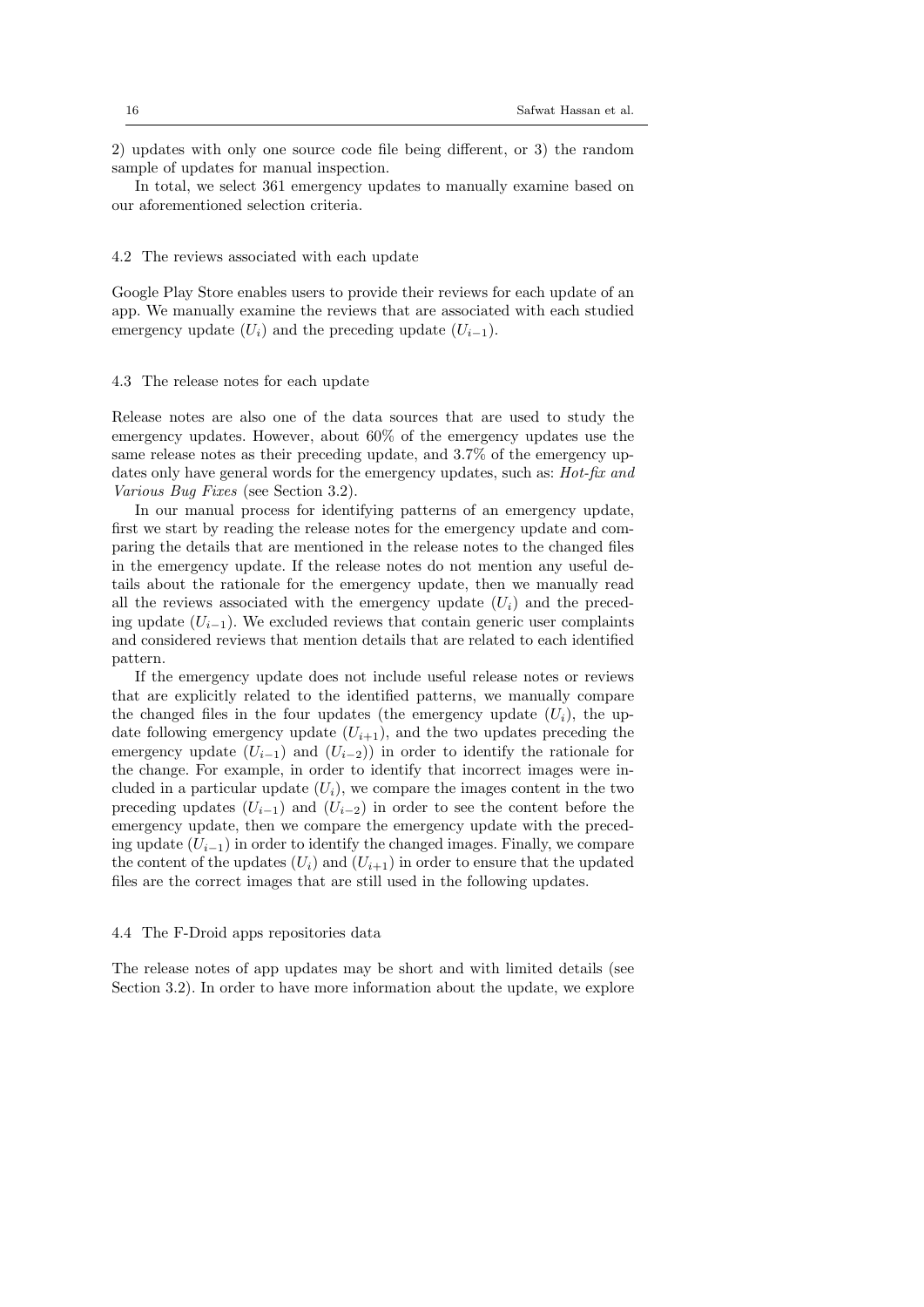another source of data to understand the patterns of emergency updates. In particular, we find that 11 apps with emergency updates are hosted in a software repository named F-Droid [20]. F-Droid provides a public collection of different FOSS (Free and Open Source Software) apps. We collect all the available releases for the 11 apps from F-Droid. We search for the emergency update  $(U_i)$  and the preceding update  $(U_{i-1})$  releases. Then we collect the code comment in the source code files and the commit messages, for the changed files between the two releases for the updates  $(U_i)$  and  $(U_{i-1})$ . We collect the repository release notes, which are different from the release notes shown in the Google Play Store,<sup>11</sup> for the emergency update  $(U_i)$ .

The releases of emergency update  $(U_i)$  or the release of the preceding update  $(U_{i-1})$  are not always explicitly tagged in the repository. In such cases, we use the update time to find the related code commits for the emergency update  $(U_i)$  and the preceding update  $(U_{i-1})$ . Then we use the commit messages and code comments that are associated with these particular code commits to understand the root-cause for the emergency updates.

We have the following three cases for the 11 apps that are hosted on F-Droid:

- 1. The repository is not available. We find two updates where either the repository URL is not working or the repository does not store the commits for the code changes during our study period.
- 2. The repository is available but we cannot identify the code changes to the emergency update. We find three updates in this case.
- 3. The repository is available and we could benefit from the releases and code changes in order to map the studied updates to the actual changed code. We find six updates in this case.

Such results show that even though F-Droid provides much detailed development information about mobile apps, data analytics on mobile apps cannot rely solely on F-Droid due to its small scale and the quality of its data.

#### 4.5 Manual inspection

We manually inspected all emergency updates that meet our aforementioned selection criteria. In our process, we go through the following two steps:

– First step – identifying patterns of emergency updates. The first and second author of this paper work together by manually examining all differences between all the associated updates. We examine the differences between the downloaded apks, release notes, F-Droid repositories data and app reviews in order to know the issue that is fixed in each update. If the issue is a new issue then we add it to the list of identified issues. We iteratively examine all the updates until there are no more identified issues.

 $^{11}\,$  We refer to the release note collected from the Google Play Store as "release notes" and the release notes collected from the apps repositories as "repository release notes".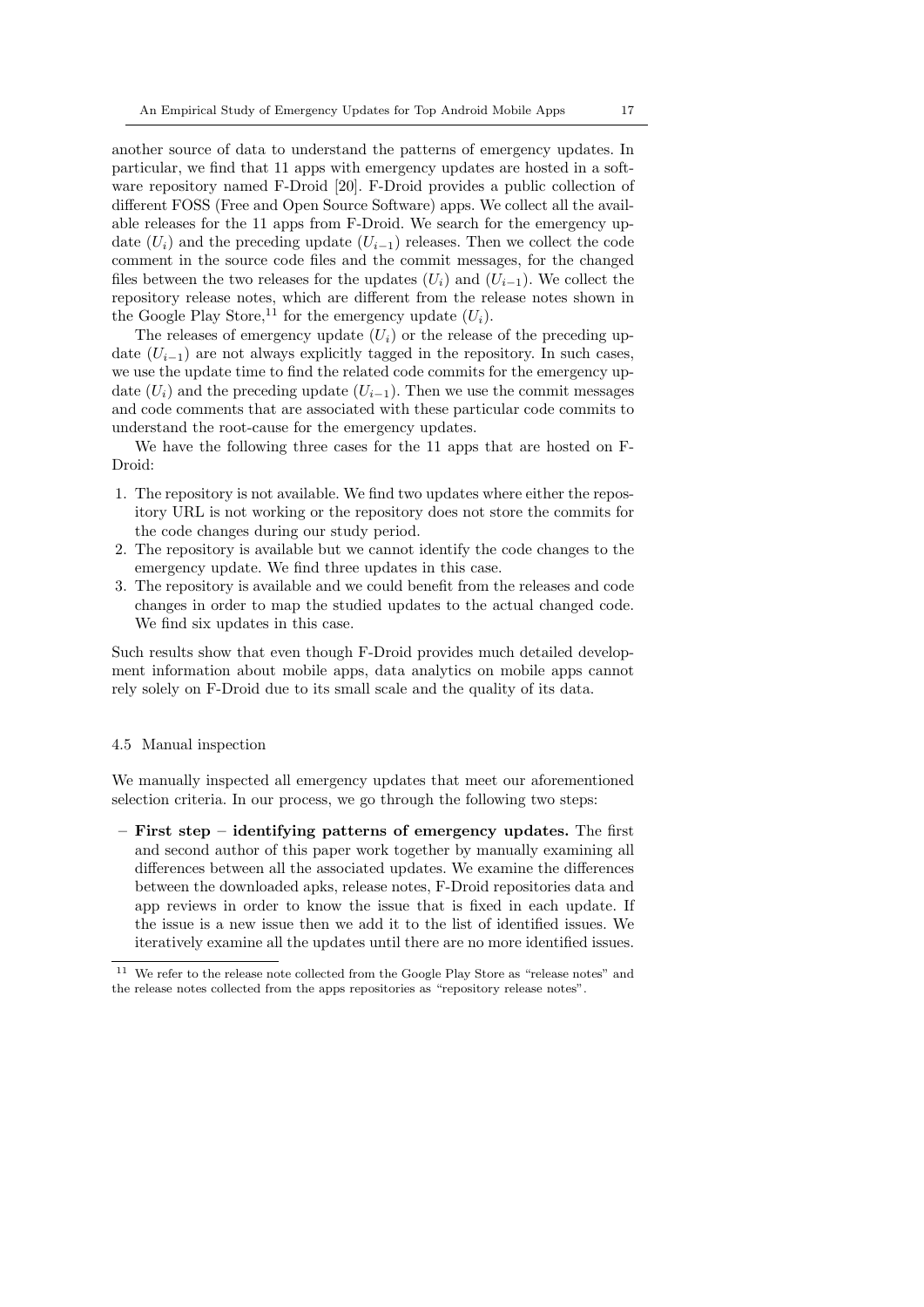If there is disagreement during the issue identification process, the first two authors together come to a consensus. In particular, we have 20 updates which there is disagreement in the identified issues. After finalizing the list of identified issues, we consider only issues that are fixed in more than one update as patterns for emergency updates. The output of the first step is the list of the identified patterns along with the updates that are related to each pattern.

– Second step – identifying root-causes of each pattern. Similar to the first step, the first and second author of this paper examine all the updates associated with each pattern in order to study the root-causes for each pattern. For each inspected emergency update, we use all available data in order to identify the root-cause for the update. If we identify a new root-cause for a certain pattern, we add this root-cause to the list of the root-causes that are related to this pattern. We iteratively examine all the updates in the pattern until there are no more identified root-causes.

#### 5 Identified patterns for emergency updates

We could map 146 updates to certain patterns and we cannot identify the patterns for the remaining 215 updates (361 in total). We identify two categories of emergency patterns including "Updates due to deployment issues" and "Updates due to source code changes". Each category consists of different patterns. Tables 6 and 7 summarize the identified patterns for emergency updates. For each pattern, we discuss the description of the pattern and the root-cause of the pattern with some real-life examples. We also discuss how fast developers address the root-cause problem of the pattern (as shown in Table 8) and show some examples of user complaints. Finally, we discuss the lessons learned from each pattern.

#### 5.1 Updates due to deployment issues

We identify 68 emergency updates that are due to deployment issues: nine updates that are done to address image quality issues, 18 updates that are done to address image content issues, 13 updates that are done to address inconsistent permissions, 18 updates that are done to address inappropriate SDK versions and ten updates that are done to address incorrect debugging mode.

# Including low quality images

#### Pattern description:

An update is published to repair image quality (e.g., image resolution or image brightness). If an emergency update  $(U_i)$  fixes the quality of the displayed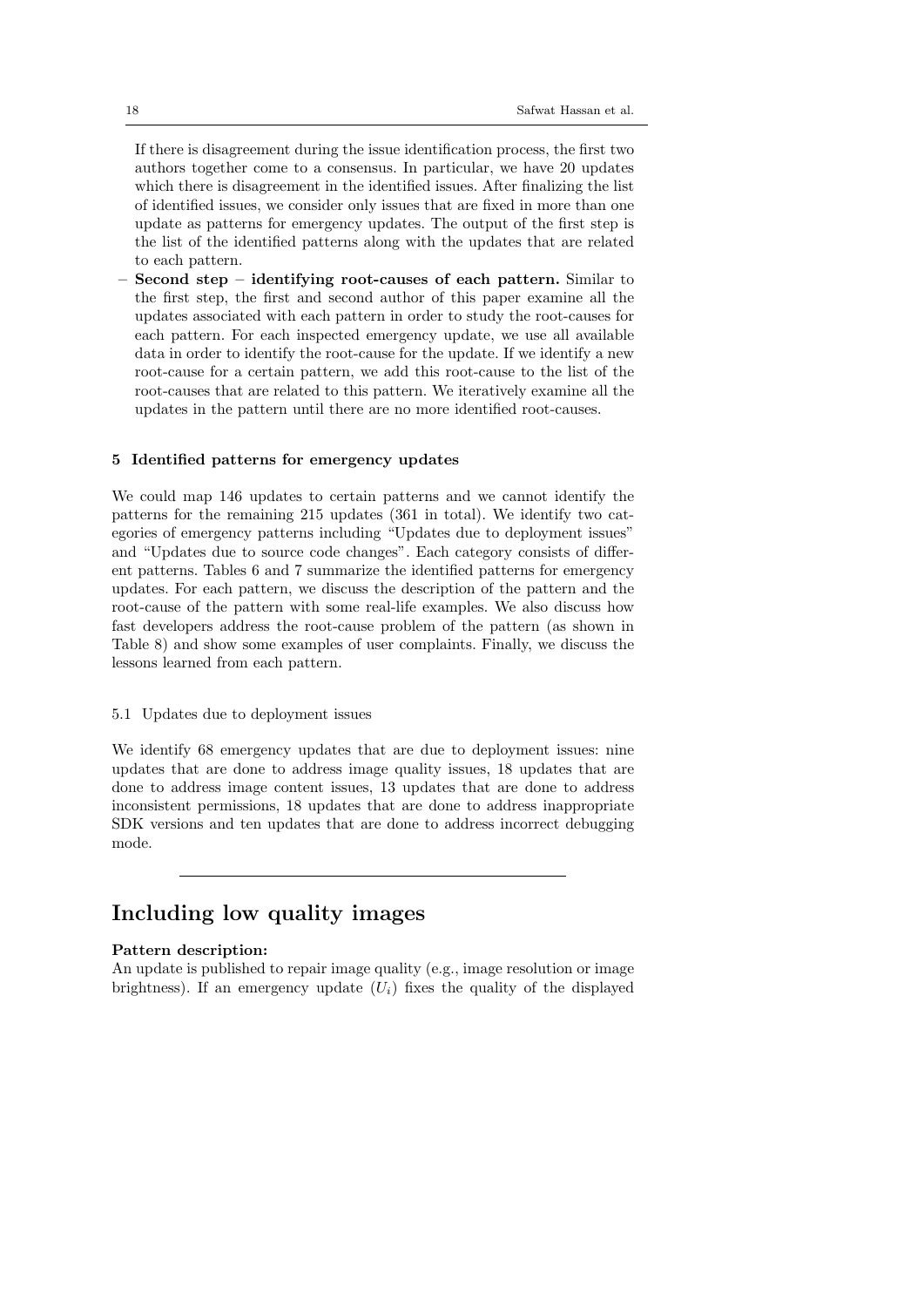Table 6 Patterns of deployment issues emergency updates.

| Updates due to deployment issues             |                                                                                                                                                    |                                                                                                                                                                                                                                                                                                                                          |                       |                                                                                                                                                                                                                                                                                                                                                                                                                                                                                                                                           |  |  |
|----------------------------------------------|----------------------------------------------------------------------------------------------------------------------------------------------------|------------------------------------------------------------------------------------------------------------------------------------------------------------------------------------------------------------------------------------------------------------------------------------------------------------------------------------------|-----------------------|-------------------------------------------------------------------------------------------------------------------------------------------------------------------------------------------------------------------------------------------------------------------------------------------------------------------------------------------------------------------------------------------------------------------------------------------------------------------------------------------------------------------------------------------|--|--|
| Pattern<br>Name                              | Description                                                                                                                                        | Root-cause                                                                                                                                                                                                                                                                                                                               | Identified<br>updates | App names                                                                                                                                                                                                                                                                                                                                                                                                                                                                                                                                 |  |  |
| Including<br>low<br>quality images           | An update is pub-<br>lished to repair<br>quality<br>image<br>issues (image res-<br>olution or image<br>brightness).                                | 1) Developers do not test the<br>quality of images on devices<br>with varying screen resolution.<br>2) Developers forget to test<br>newly added images.                                                                                                                                                                                  | 9                     | "Read Unlimitedly! Kids'n Books", "Chomp SMS theme<br>add-on", "Learn Portuguese with Babbel", "Learn French<br>with Babbel", "Learn German with Babbel", "Our Gro-<br>ceries Shopping List", "Curso de Ingles Gratis", "Naver"<br>and "Baby FlashCards for Kids"                                                                                                                                                                                                                                                                         |  |  |
| Including<br>in-<br>correct images           | An update is pub-<br>lished to replace<br>the incorrect image<br>with the appropri-<br>ate one.                                                    | 1) Developers of multiple mo-<br>bile apps use the wrong images<br>from their other apps.<br>2) Developers miss updating<br>old images.                                                                                                                                                                                                  | 18                    | "Camera ZOOM FX Buddy Pack", "Pediatrics", "Cam-<br>era ZOOM FX Halloween Pack", "Navmii GPS USA<br>(Navfree)", "Davis's Drug Guide", "10K Runner Trainer<br>FREE", "C25K $\odot$ - 5K Runner Trainer FREE", "On-<br>Live", "Camera ZOOM FX Composites", "Camera ZOOM<br>FX New Composites", "Camera ZOOM FX Extra Props".<br>"Camera ZOOM FX Props Pack", "Camera ZOOM FX<br>More Composites", "Camera ZOOM FX Picture Frames".<br>"Camera ZOOM FX Cool Borders", "Brain Age Test<br>Free", "Police Lights and Sirens Pt." and "Safeway" |  |  |
| Having<br>incon-<br>sistent permis-<br>sions | An update is pub-<br>lished to remove<br>the request for not<br>needed permissions<br>or to request the<br>needed permissions<br>that are missing. | 1) Developers use some permis-<br>sions during development but<br>some of these permissions are<br>no longer needed for the most<br>recent app update.<br>2) Developers forget to add<br>some of the needed permis-<br>sions.<br>3) Developers make mistakes<br>when defining customized per-<br>missions.                               | 13                    | "Easy Uninstaller App Uninstall", "Free Sports Radio",<br>"Mobiletag QR & product Scanner", "Higher One Mobile<br>Banking App", "Mixology ™Drink Recipes", "Bingo Fever<br>- Free Bingo Game", "Spanish Translator" 'One More<br>Clock Widget Free", "OPM Alert", "Evernote Widget",<br>"Horoscope HD Free", "AroundMe" and "AnyTimer Pill<br>Reminder"                                                                                                                                                                                   |  |  |
| Having<br>inap-<br>propriate SDK<br>versions | An update is pub-<br>lished to fix the<br>needed SDK ver-<br>sion of the app.                                                                      | 1) Developers mistakenly lever-<br>age new features from a new<br>version of the SDK without<br>specifying the need of the new<br>SDK version in the most recent<br>app update.<br>2) Developers make a code<br>change and downgrade or up-<br>grade the target SDK version,<br>which is discovered to lead to<br>problems in the field. | 18                    | "Guitar Lessons Free", "Horoscope and Tarot", "Con-<br>vert video to mp3", "Mp3 Converter Free", "Chinook<br>Book", "Stock Watcher", "Voxer Walkie Talkie Messen-<br>ger", "Pyramid Spirits 3 - Slots" "Simple Notepad",<br>"Useful Knots", "DJ", "FVD - Free Video Downloader",<br>"BoothStache", "UglyBooth", "MixBooth", "AgingBooth",<br>"FatBooth" and "BaldBooth"                                                                                                                                                                   |  |  |
| de-<br>Incorrect<br>bugging mode             | An update is pub-<br>lished to enable or<br>to disable the de-<br>bugging mode.                                                                    | Developers need to enable or<br>disable the debugging mode.                                                                                                                                                                                                                                                                              | 10                    | "Office Calculator Free", "Mixology <sup>TM</sup> Drink Recipes",<br>"Offroad Legends", "Foods That Burn Fat", "Real Time<br>CPR Guide", "Prenatal Ultrasound Lite", "TAGstagram<br>- IG TAG searcher" and "VAT CALCULATOR"                                                                                                                                                                                                                                                                                                               |  |  |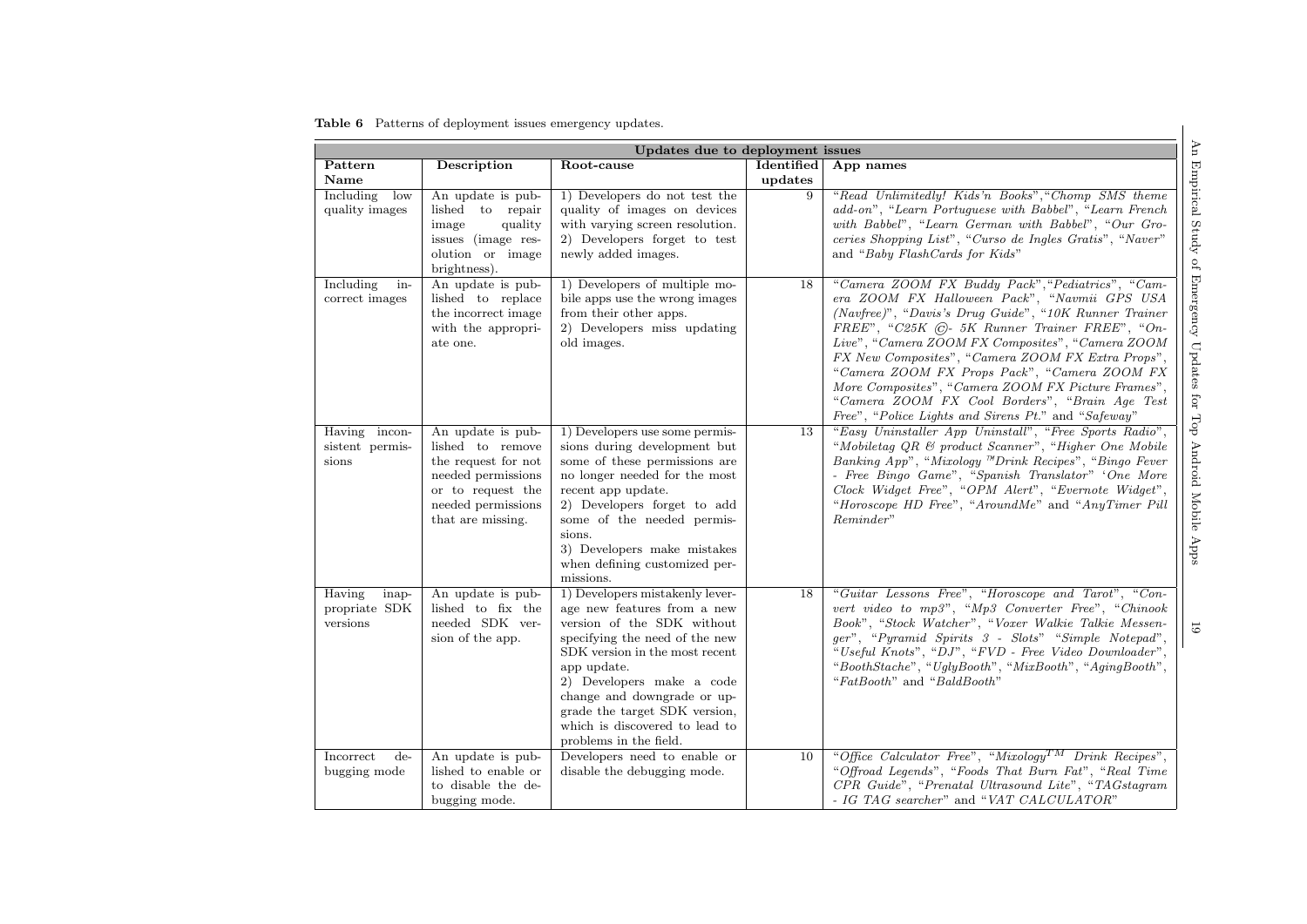| Table 7 Patterns of source code changes emergency updates. |  |  |  |  |  |  |  |
|------------------------------------------------------------|--|--|--|--|--|--|--|
|------------------------------------------------------------|--|--|--|--|--|--|--|

| Pattern<br>Name<br>Invoking<br>$un-$<br>available APIs<br>Advertisement<br>issues | Description<br>An update is pub-<br>lished to check the<br>availability of APIs<br>before calling the<br>APIs<br>An update is pub-<br>lished to ensure the<br>correct display of | Root-cause<br>Developers find that their app<br>crashes due to calling certain<br>features in Android APIs that<br>may not exist in some SDK<br>versions on user devices.<br>1) Developers do not set the<br>correct identifier for the adver- | <b>Identified</b><br>updates<br>$5^{\circ}$<br>19 | App names<br>"justWink Greeting Cards", "Couple Tracker -Mobile"<br>monitor", "DJ Control", "Free Golf GPS APP - FreeCad-<br>die" and "Word Learner Vocab Builder GRE"<br>"Tractor Pull", "KWCH 12", "Pocket Tanks", "Baja Tro- |
|-----------------------------------------------------------------------------------|----------------------------------------------------------------------------------------------------------------------------------------------------------------------------------|------------------------------------------------------------------------------------------------------------------------------------------------------------------------------------------------------------------------------------------------|---------------------------------------------------|---------------------------------------------------------------------------------------------------------------------------------------------------------------------------------------------------------------------------------|
|                                                                                   |                                                                                                                                                                                  |                                                                                                                                                                                                                                                |                                                   |                                                                                                                                                                                                                                 |
|                                                                                   |                                                                                                                                                                                  |                                                                                                                                                                                                                                                |                                                   |                                                                                                                                                                                                                                 |
|                                                                                   |                                                                                                                                                                                  |                                                                                                                                                                                                                                                |                                                   |                                                                                                                                                                                                                                 |
|                                                                                   |                                                                                                                                                                                  |                                                                                                                                                                                                                                                |                                                   |                                                                                                                                                                                                                                 |
|                                                                                   |                                                                                                                                                                                  |                                                                                                                                                                                                                                                |                                                   |                                                                                                                                                                                                                                 |
|                                                                                   |                                                                                                                                                                                  |                                                                                                                                                                                                                                                |                                                   |                                                                                                                                                                                                                                 |
|                                                                                   |                                                                                                                                                                                  |                                                                                                                                                                                                                                                |                                                   |                                                                                                                                                                                                                                 |
|                                                                                   |                                                                                                                                                                                  |                                                                                                                                                                                                                                                |                                                   |                                                                                                                                                                                                                                 |
|                                                                                   |                                                                                                                                                                                  |                                                                                                                                                                                                                                                |                                                   | phy Truck Racing", "Make Up Salon!", "LoveCycles - Pe-                                                                                                                                                                          |
|                                                                                   |                                                                                                                                                                                  | tisement.                                                                                                                                                                                                                                      |                                                   | riod Tracker", "Drift Mania Championship Lite", "Update                                                                                                                                                                         |
|                                                                                   | advertisements.                                                                                                                                                                  | 2) Developers do not validate                                                                                                                                                                                                                  |                                                   | Samsung Android Version" and "Crazy Grandpa"                                                                                                                                                                                    |
|                                                                                   |                                                                                                                                                                                  | how advertisements are loaded                                                                                                                                                                                                                  |                                                   |                                                                                                                                                                                                                                 |
|                                                                                   |                                                                                                                                                                                  | and displayed in the app.                                                                                                                                                                                                                      |                                                   |                                                                                                                                                                                                                                 |
| Un-handled ex-                                                                    | An update is pub-                                                                                                                                                                | Developers do not handle all                                                                                                                                                                                                                   | 54                                                | "Photosphere Free Wallpaper", "SlenderMan LIVE",                                                                                                                                                                                |
| ceptions                                                                          | lished to handle ex-                                                                                                                                                             | possible exceptions that can                                                                                                                                                                                                                   |                                                   | "FrostWire - Torrent Downloader", "", "GROWLr: Gay                                                                                                                                                                              |
|                                                                                   | ceptions.                                                                                                                                                                        | occur when users run the app.                                                                                                                                                                                                                  |                                                   | Bears Near You", "Fast Burst Camera Lite", "Zen Pin-                                                                                                                                                                            |
|                                                                                   |                                                                                                                                                                                  |                                                                                                                                                                                                                                                |                                                   | ball", "Hersheypark", "Harvest Time & Expense Tracker",                                                                                                                                                                         |
|                                                                                   |                                                                                                                                                                                  |                                                                                                                                                                                                                                                |                                                   | "First Aid Emergency & Home", "Flashlight + Clock",                                                                                                                                                                             |
|                                                                                   |                                                                                                                                                                                  |                                                                                                                                                                                                                                                |                                                   | "FeaturePoints: Free Gift Cards", "GPS Phone Tracker                                                                                                                                                                            |
|                                                                                   |                                                                                                                                                                                  |                                                                                                                                                                                                                                                |                                                   | Pro", "Followers+ for Twitter", "Buycott - Barcode Scan-                                                                                                                                                                        |
|                                                                                   |                                                                                                                                                                                  |                                                                                                                                                                                                                                                |                                                   | ner Vote", "Highway Crash Derby", "Next Music Widget",                                                                                                                                                                          |
|                                                                                   |                                                                                                                                                                                  |                                                                                                                                                                                                                                                |                                                   | "GO Cleaner & Task Manager" and "Speed Card Free"                                                                                                                                                                               |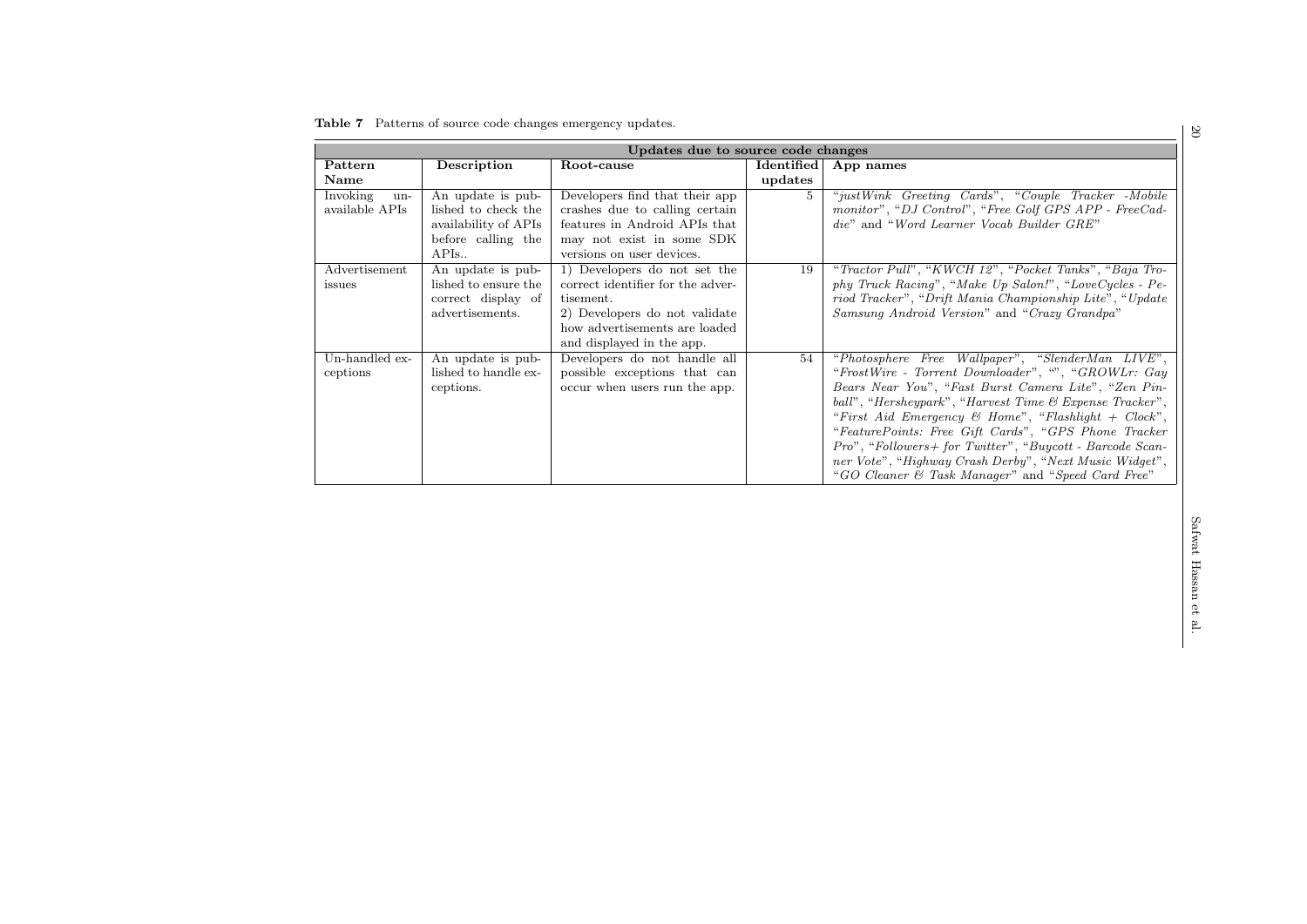| Category          | Pattern name                      | Median<br>speed of<br>repair<br>(days) |
|-------------------|-----------------------------------|----------------------------------------|
| Updates due to    | Including low quality images      |                                        |
| deployment issues | Including incorrect images        | 3                                      |
|                   | Having inconsistent permissions   |                                        |
|                   | Having inappropriate SDK versions |                                        |
|                   | Incorrect debugging mode          | $\overline{2}$                         |
| Updates due to    | Invoking unavailable APIs         | $\overline{2}$                         |
| source code       | Advertisement issues              |                                        |
| changes           | Un-handled exceptions             |                                        |

Table 8 The median speed of repair for all patterns of emergency updates.

images in the update preceding the emergency update  $(U_{i-1})$ , we consider that the emergency update  $(U_i)$  belongs to this pattern.

#### Root-causes:

We find three root-causes of this pattern:

- 1. Developers may not have the resources to verify the quality of images on every single device on which their apps may run. The images may not be of a suitable quality (e.g., resolution) for all mobile devices (especially for mobile devices with high screen resolution).
- 2. Developers may forget that they included new images in an app and they forget to test the quality of such new images.
- 3. Developers add images and icons without knowing whether users would like the new images and icons.

#### Example updates:

- An update of the "Chomp SMS theme add-on"<sup>12</sup> app on August  $17^{th}$  2014 has icons that are not comfortable for users (very bright). An emergency update adjusts the images to be less fluorescent.
- An update of the "*Baby FlashCards for Kids FREE*"<sup>13</sup> app on November  $25<sup>th</sup>$  2013 has images with sizes that are not suitable for all devices. An emergency update adjusts the images sizes to be suitable for all devices, especially for the devices with high-resolution screens.

#### Examples of user complaints:

We find user complaints (in the app reviews) for only one out of the nine updates that are related to this pattern. The users become frustrated with the image quality issues and complain about this pattern. The update of "Chomp

 $^{12}$ https://play.google.com/store/apps/details?id=com.p1.chompsms

 $^{13}$ https://play.google.com/store/apps/details?id=au.com.alexooi.android. flashcards.alphabets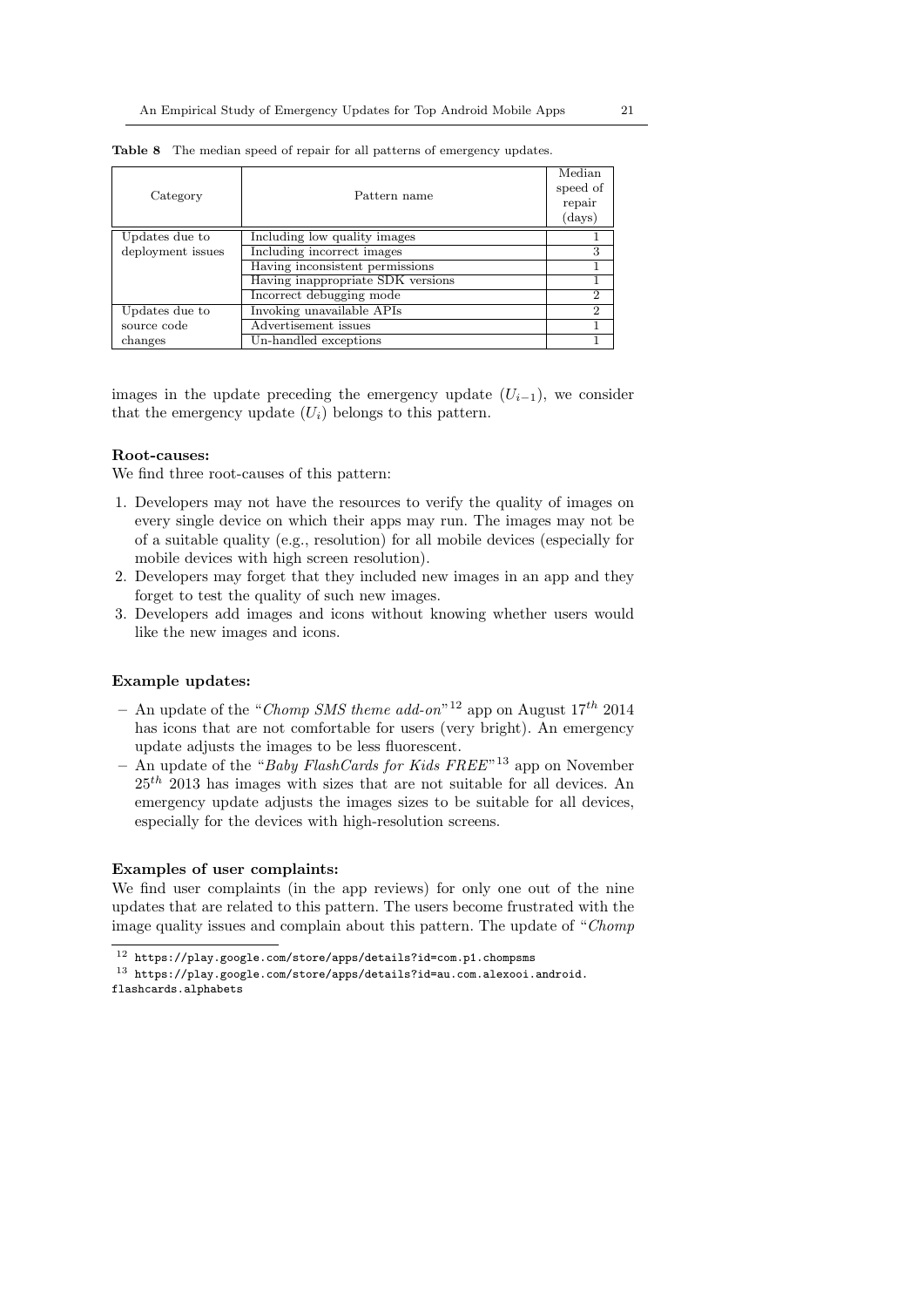SMS theme add-on" app on August  $17<sup>th</sup>$  2014 has an issue in the displayed icons. Users complain about the icons in the app reviews, such as "Love the app ever since I purchased it a while back ! The icon not so much." and "Love the update but not a big fan of the new icon". The development team repairs the icon images and publishes a new update with release notes "Thanks for valuable user feedback, we appreciate it and have updated the icon to be less  $f_l(u)$ orescent!".

# Speed of repair:

As shown in Table 8, this pattern requires a median of one day to repair (i.e., the median lifetime for the update that precedes the emergency update is one day). The short time to repair indicates that it is not hard for developers to replace the image with ones of higher quality.

#### Lessons learned for developers:

Developers should examine the quality of the images when new images are added to the mobile app or when the mobile app starts to support new devices with different screen resolutions. Having an image of low resolution may not be suitable for some devices with higher resolution screens. Developers should always consider making different versions of images with different quality to suit the different devices. A recent study of user reviews have proposed approaches to prioritize the devices that need to be tested based on the reviews [37]. Developers may leverage such an approach to prioritize their effort in order to test the quality of images on various devices.

Prior research studies the relationship between the colors that are used in products and the successfulness of the products [3, 10, 16, 60]. Tools have been proposed to assist in evaluating whether the used colors in a product are comfortable for end users [15, 49]. Developers may leverage results and tools of the prior studies to select the most suitable colors for their apps.

## Lessons learned for store owners:

Mobile app store owners can enhance the current review mechanism by enabling users to upload screenshots for their complaints. Moreover, app store owners can augment their existing tooling to notify app developers about images that may not appear well on some devices so developers are aware of the issue earlier (e.g., as part of the automated verification of an app that is published by the store owners for each new update of an app before making the update available on the store).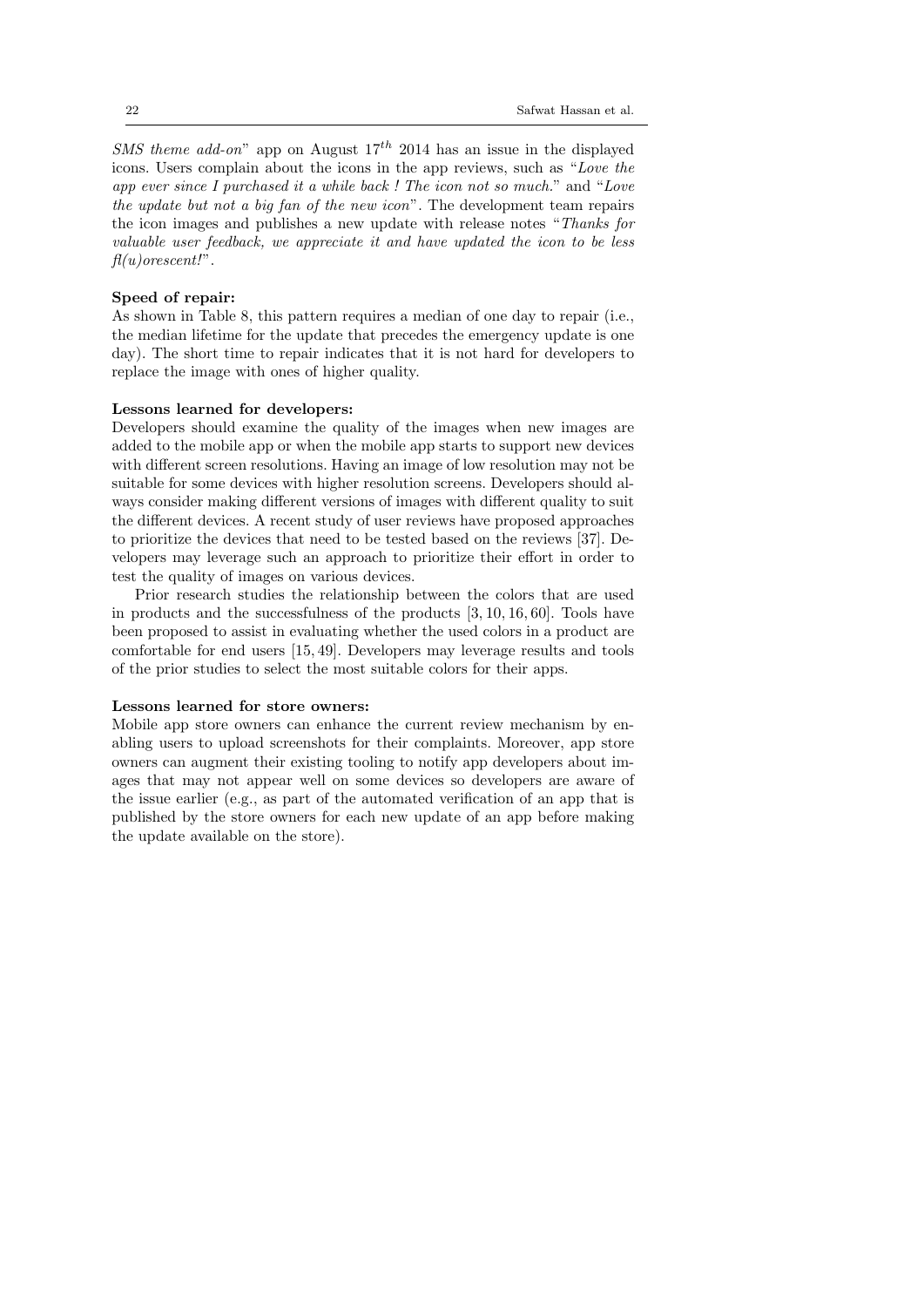# Including incorrect images

## Pattern description:

An app has incorrect images. An update is published to replace the incorrect images with the appropriate ones. If an emergency update  $(U_i)$  fixes the content of the displayed images in the update preceding the emergency update  $(U_{i-1})$ , we consider that the emergency update  $(U_i)$  belongs to this pattern.

## Root-causes:

We find two root-causes of this pattern:

- 1. Developers of multiple mobile apps mistakenly package incorrect images across their other apps.
- 2. Developers forget to include updated images in a new update.

## Example updates:

- The "Camera ZOOM FX Buddy Pack", "Camera ZOOM FX Halloween Pack", "Camera ZOOM FX Composites", "Camera ZOOM FX New Composites", "Camera ZOOM FX Extra Props", "Camera ZOOM FX Props Pack", "Camera ZOOM FX More Composites", "Camera ZOOM FX Picture Frames", and "Camera ZOOM FX CoolBorders" apps have issues in their updates on June  $10^{th}$  2014 when all these apps use the same set of images. Developers had mistakenly replaced the images with Halloween photos from the "Camera ZOOM FX Halloween Pack" app. The developers repair this issue by updating the images for each of their apps.
- Developers forgot to update the main introductory image for the app portfolio of the "Pediatrics" app on January  $6^{th}$  2014. Developers replace the wrong image with the correct image in an emergency update.
- The "Brain Age Test Free"<sup>14</sup> app stopped using the Heyzap advertisement network [34] but the developers forgot to remove the Heyzap advertisement in their image. They published an emergency update on July  $31^{st}$  2014 that removes all images that represents Heyzap. The release notes for this update are "No more Heyzap".

## Examples of user complaints:

We find user complaints (in the app reviews) for only one out of the 18 updates that are related to this pattern. The "Camera ZOOM FX Extra Props"<sup>15</sup> app has a user complaining that the different "Androidslide" apps have the same content. The small number of reviews may be because not all users realize the wrong image content.

<sup>14</sup> https://play.google.com/store/apps/details?id=brain.age.analyzer

 $^{15}\,$ https://play.google.com/store/apps/details?id=slide.cameraZoom.extraprops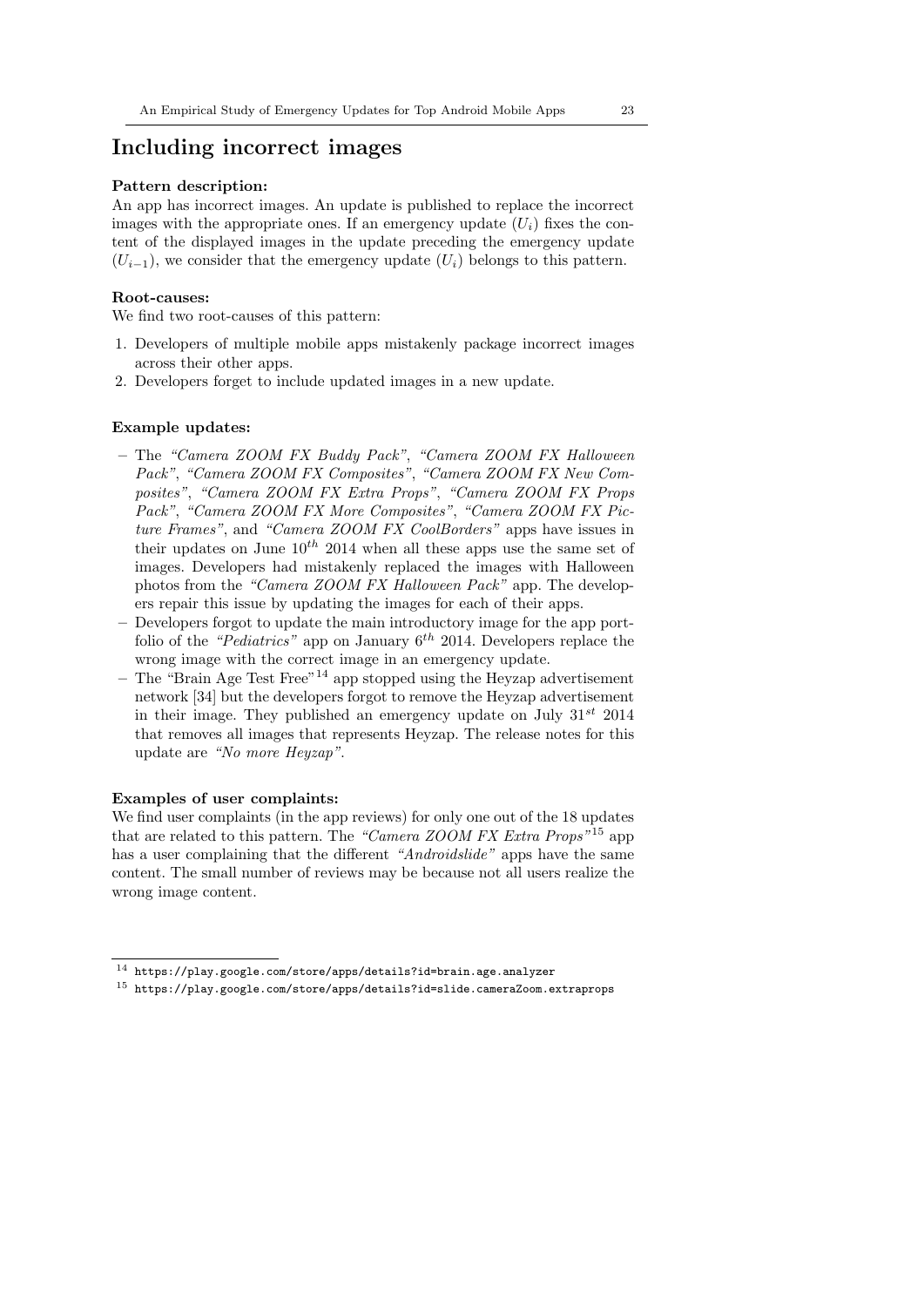# Speed of repair:

The median time to repair the updates with this pattern is three days (shown in Table 8). In comparison to the pattern of "Including low quality images", this pattern takes a longer time to repair. We believe that the slower repair pace may be due to the users not complaining about this pattern as often as the pattern of including low quality image. The fewer complaints may cause the developers to not realize the issue right after the update, or the developers realize the issue but are not as hard pressed to repair it, given the low number of complaints.

## Lessons learned for developers:

There exist automated GUI testing tools for mobile apps, such as Robotium [55]. However, automated GUI testing on mobile apps is effort consuming and challenging [35]. In order to avoid this pattern, developers need better automated testing tools that can reduce their testing efforts. Developers might wish to consider using different build environments for their different apps to ensure that each app has separate resources.

Developers need better code analysis tools that track the dependency between two changed elements in the app (e.g., which parts of the code that are related to which resources in the app) [30, 79]. For example, If developers change source code, tools can notify developers with a list of non-code resources (e.g., images) that should be updated.

#### Lessons learned for store owners:

Mobile app store owners should augment their automated verification process of new updates so that the process would examine all recent updates across a single organization not just for the current app update. The app store may then warn app developers about the repeated content (e.g., resources and configurations) across their different apps. Such automated analysis might also help flag spam apps (i.e., apps with similar content and very slight variations) [56,57].

# Having inconsistent permissions

# Pattern description:

A mobile app requests a list of permissions. Some of these permissions may not be actually needed or, on the other hand, some needed permissions are not requested. An update is published to remove the request for the not needed permissions or to request the needed permissions that are missing. If an emergency update  $(U_i)$  fixes the requested permissions in the AndroidManifest.xml file, we consider that the emergency update  $(U_i)$  belongs to this pattern.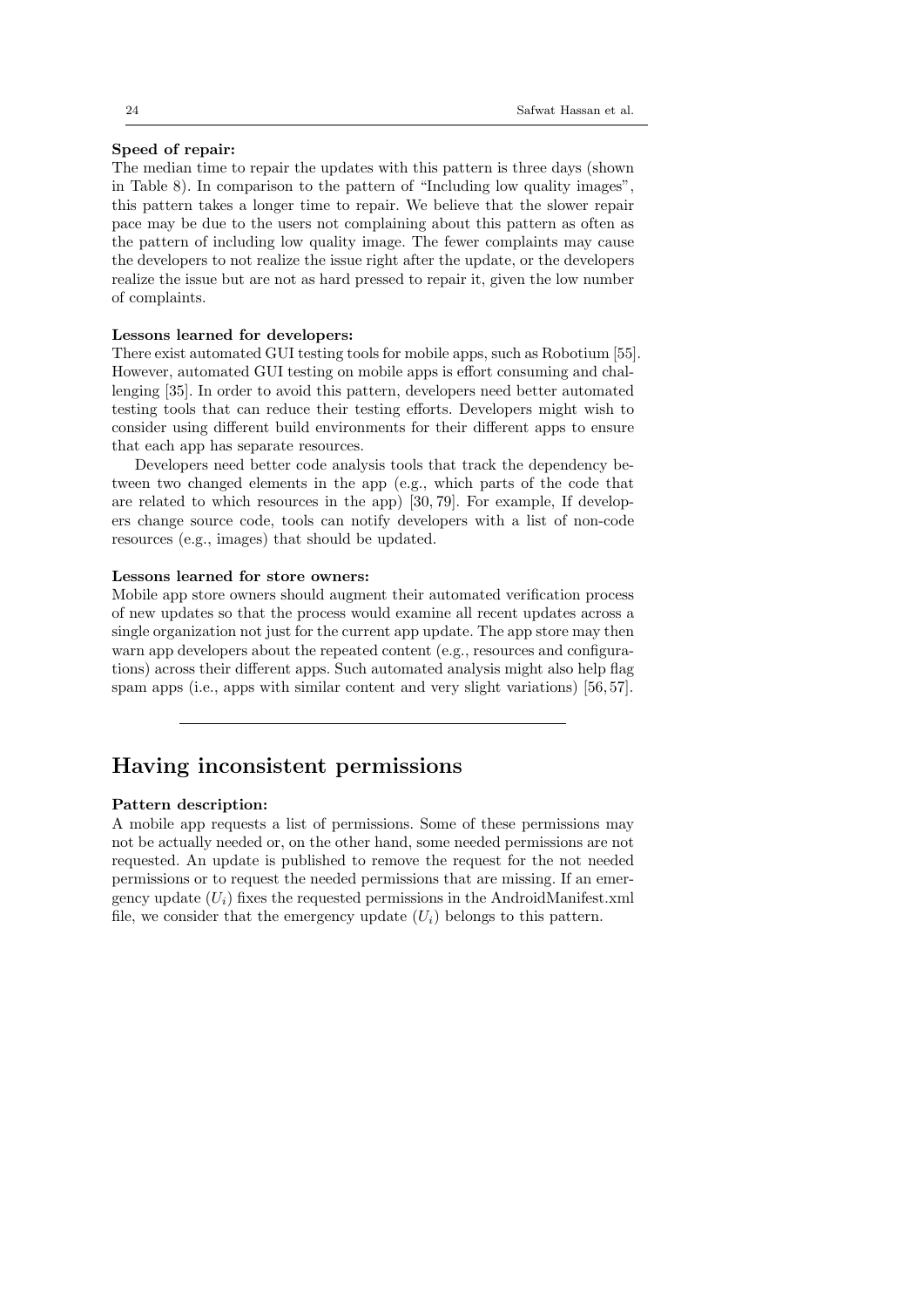#### Root-causes:

We find four root-causes for this pattern:

- 1. Developers do not examine whether all the requested permissions by the app are actually needed. For example, developers sometimes use tools to assist during development but these tools may require permissions to function correctly, however such permissions are not needed once the app is published [75].
- 2. Developers may use some permissions during development but forget to remove them before issuing their update.
- 3. Developers forget to add some needed permissions.
- 4. Developers restrict the permissions for certain SDK versions and discover after issuing an update that the permission needs to be requested for all SDK versions.

#### Example updates:

- An update of the "Free Sports Radio"<sup>16</sup> app on March  $8^{th}$  2014 requests several not needed permissions. The developers removed the not needed permissions "Read External Storage", "Write External Storage", "Read User Directory", and "Write User Directory" in an emergency update.
- To repair an issue in an update of the "Higher One Mobile Banking  $App$ "<sup>17</sup> app on April  $29^{th}$  2014, developers needed the "Read Phone State" permission, which requests read access to the phone state. This permission is not needed any more after the fix. However, developers of the "Higher One Mobile Banking App" app forgot to remove the permission for this update. An emergency update removes the permission since it is no longer needed.
- The "Spanish Translator"<sup>18</sup> app has an update on November  $11^{th}$  2014 and the update has unused permissions Read Phone State and Access Network State. On the next day, the development team publishes a repair that removes these permissions that are not needed.
- An update of the "One More Clock Widget Free"<sup>19</sup> app on November  $4^{th}$ 2014 was restricting the "Write External Storage" permission to certain SDK versions. Developers discover that they need to request the "Write External Storage" permission for all SDK versions. To repair this issue, developers correctly reconfigure the permission request in an emergency update by removing the "maxSdkVersion" attribute so the "Write External Storage" permission is requested for all SDK versions.
- An update of the "Evernote Widget"<sup>20</sup> app on May  $16^{th}$  2014 misses to request the "Read Data" and "Write Data" permissions. Developers publish an emergency update to request these missing permissions.

 $^{16}\,$ https://play.google.com/store/apps/details?id=com.MyIndieApp. FreeSportsRadio

 $^{17}$ https://play.google.com/store/apps/details?id=com.higherone.mobile.android

<sup>18</sup> https://play.google.com/store/apps/details?id=pl.pleng.spanish

 $19$  https://play.google.com/store/apps/details?id=com.sunnykwong.freeomc

<sup>20</sup> https://play.google.com/store/apps/details?id=com.evernote.widget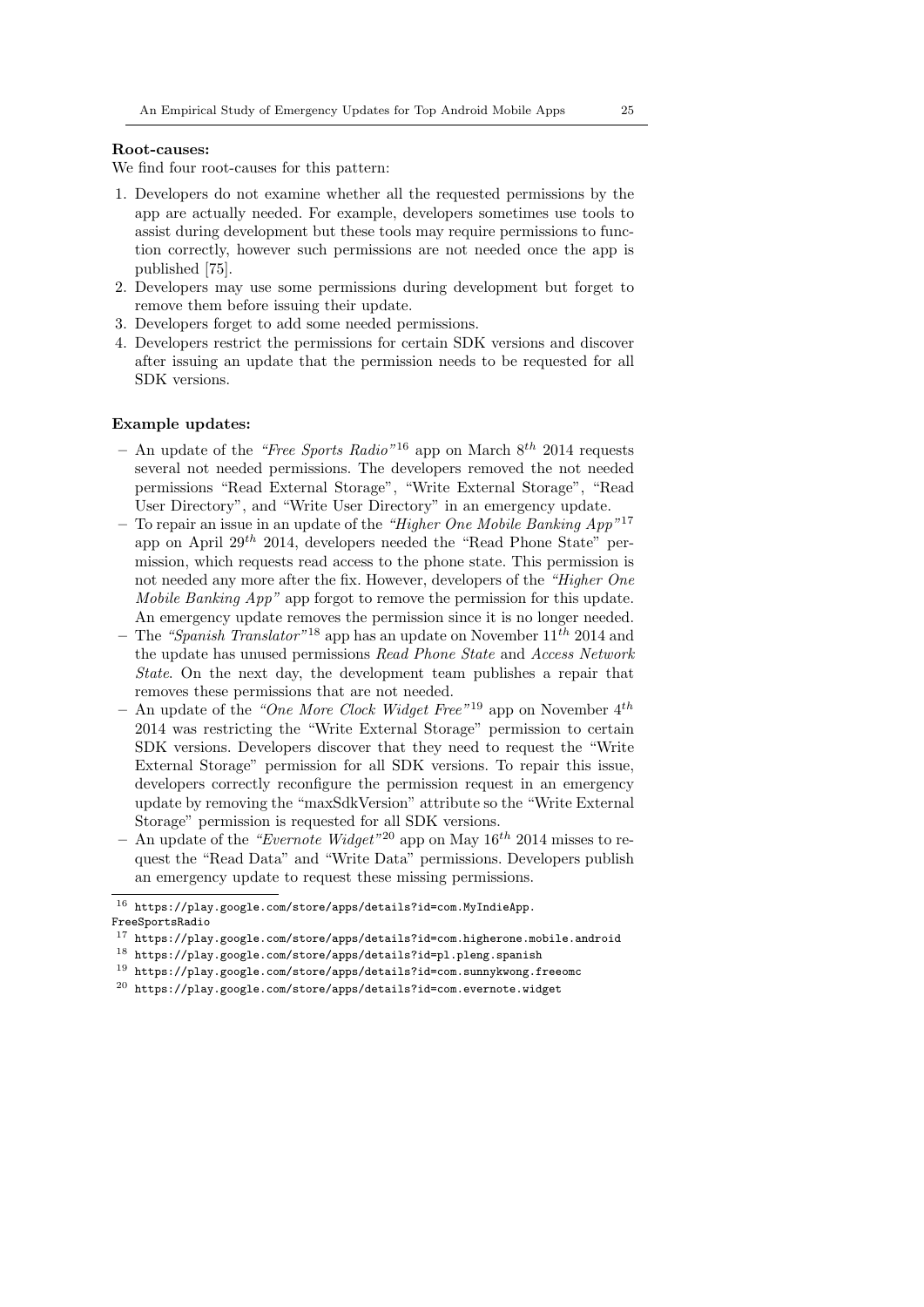## Examples of user complaints:

We find that two out of 13 updates that are related to this pattern (the updates for the "One More Clock Widget Free" and the "Evernote Widget" apps) have user complaints.

The missed permissions introduces high severity issues as the app may not work because of these missed permissions. Below are examples of user complaints:

- The update of the "Evernote Widget" app on May  $16^{th}$  2014 misses to request the "Read Data" and "Write Data" permissions. Users start to complain that the updated app is not working. Users leave the following reviews on the same day of the update, such as a review "Application No longer working correctly since evernote update", and another review with title "Stopped working" and content "The new update does not work". Developers publish the emergency update that requests the missing "Read Data" and "Write Data" permissions.
- The update for the "One More Clock Widget Free" app on November  $4^{th}$ 2014 restricts the request for the "Write External Storage" permission to some SDK versions. Users start complaining that they cannot open the app. For example, user wrote a review on November  $4^{th}$  2014 with title "Was good" and comment text "App was great till latest update, then wouldn't open. Will try again later". Developers publish an emergency update on the next day to fix this permission issue.

#### Speed of repair:

As shown in Table 8, the median time to repair the updates related to this pattern is one day. The reason for this fast repair can be explained as follows:

- In the case where the emergency update removes the unneeded permissions, we think the fast turnaround may be due to developers taking permission requests very seriously. For example, according to a recent survey issued on 2,272 participants, 49% of mobile app users do not download at least one app due to privacy issues [19].
- In the case where the emergency update adds the missing permissions, we find that reviews often report app crashes for missing to request the needed permissions. The app crashing may be the reason for this fast speed of repair.

## Lessons learned for developers:

Developers should better track the requested permissions and their corresponding source code or third party libraries. With strong and up to date traceability links between requested permissions and the source code of an app or third party libraries, developers can ensure that all requested permissions are needed and all needed permissions are requested correctly [64, 66, 67].

In order to track the inconsistency in the requested permissions, many researchers introduced tools to verify the needed permissions [21, 24, 50, 78].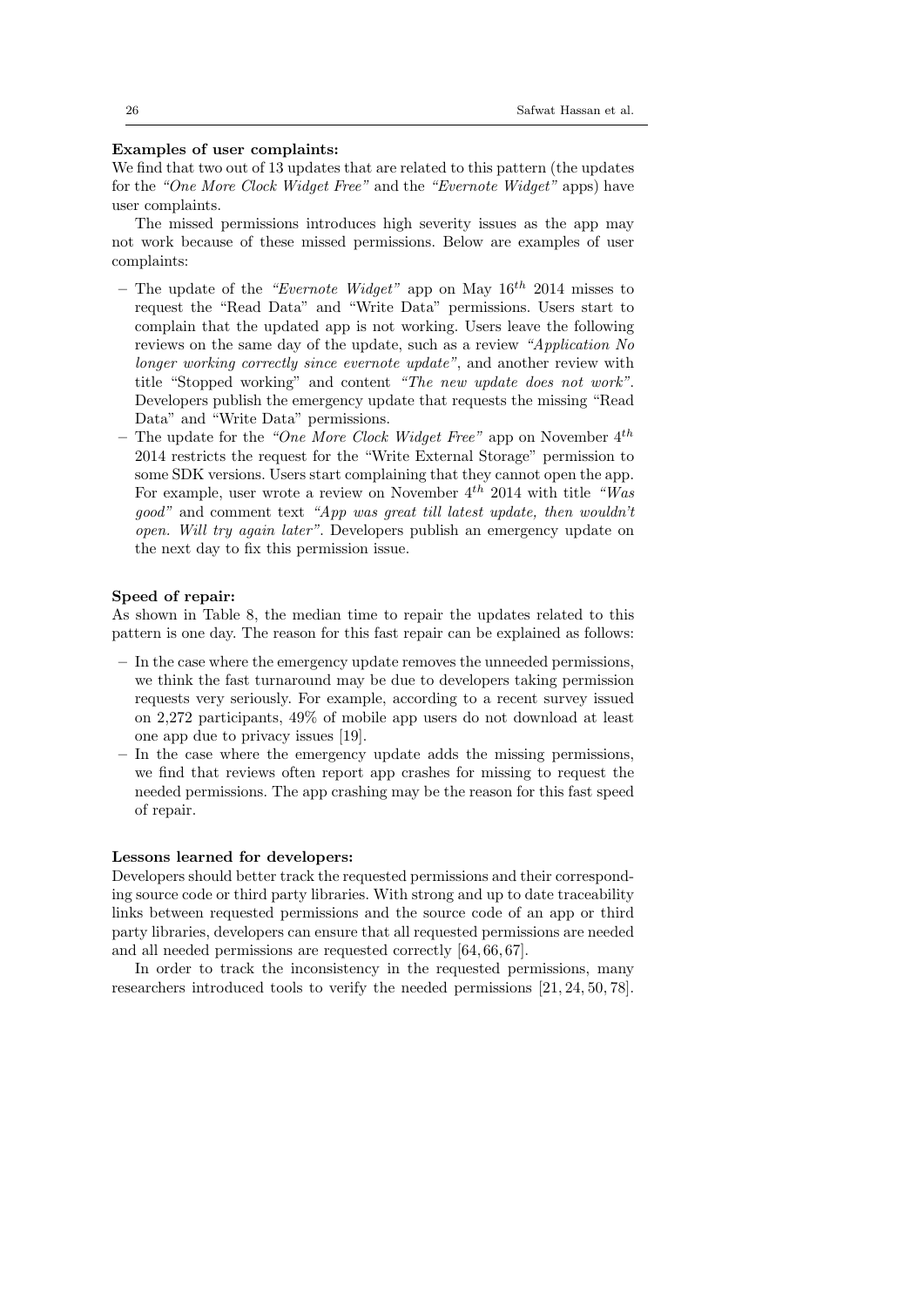Developers should leverage the existing permissions tracking tools to identify any inconsistency between the requested permissions and the app behavior.

#### Lessons learned for store owners:

Mobile app store owners should leverage the existing permission tools in order to prevent app developers from issuing updates with unneeded or missing permissions.

# Having inappropriate SDK versions

Developers define the minimum and target SDK versions in the Android Manifest file. The minimum SDK version represents the minimum SDK version that needs to be installed on the mobile device in order to assure that the app runs properly [7]. Users, who installed a later version of the Android platform, can run the updated app. For example, if a user has SDK version 5.0 installed on his mobile device and the app has a minimum SDK version 7.0, this update will not appear to this user [7, 58]. Developers change (usually increase) the minimum SDK version because they use new features that are introduced in a certain SDK version. By upgrading the minimum SDK version to a higher value, developers prevent the update from being installed on devices with lower SDK versions. If the app runs on an older SDK version, the app may crash because the app may call features that are not supported by the older SDK version [58].

The target SDK version represents the SDK version that is targeted by the development team [7]. Adjusting the target SDK version to a certain value means that this SDK version is the version that development team use to test the app. For example, if an app has a target SDK version lower than the user's installed SDK version, the Android platform may apply compatibility behavior in order to make the app run in the same way as expected by app developers [7]. For example, The "Honeycomb" version of Android provides a set of themes called "Holo" themes, by identifying the target SDK version to a lower version than Android Honeycomb, the Android platform will not enable the "Holo" themes for these apps in order to prevent issues like drawing a black text on a black background [7, 58].

We find 18 emergency updates that are due to issues related to SDK versions (either minimum or target SDK versions). Eight updates are done to address the issue of missing to update an old SDK version and ten updates are done to address the issue of using a wrong SDK version.

#### Pattern description:

A mobile app requires a certain SDK version to run, however the app fails to specify the need for this SDK version in its AndroidManifest.xml file. An update is published to fix the needed SDK version of the app. If an emergency update  $(U_i)$  fixes the required SDK version of the app, we consider that the emergency update  $(U_i)$  belongs to this pattern.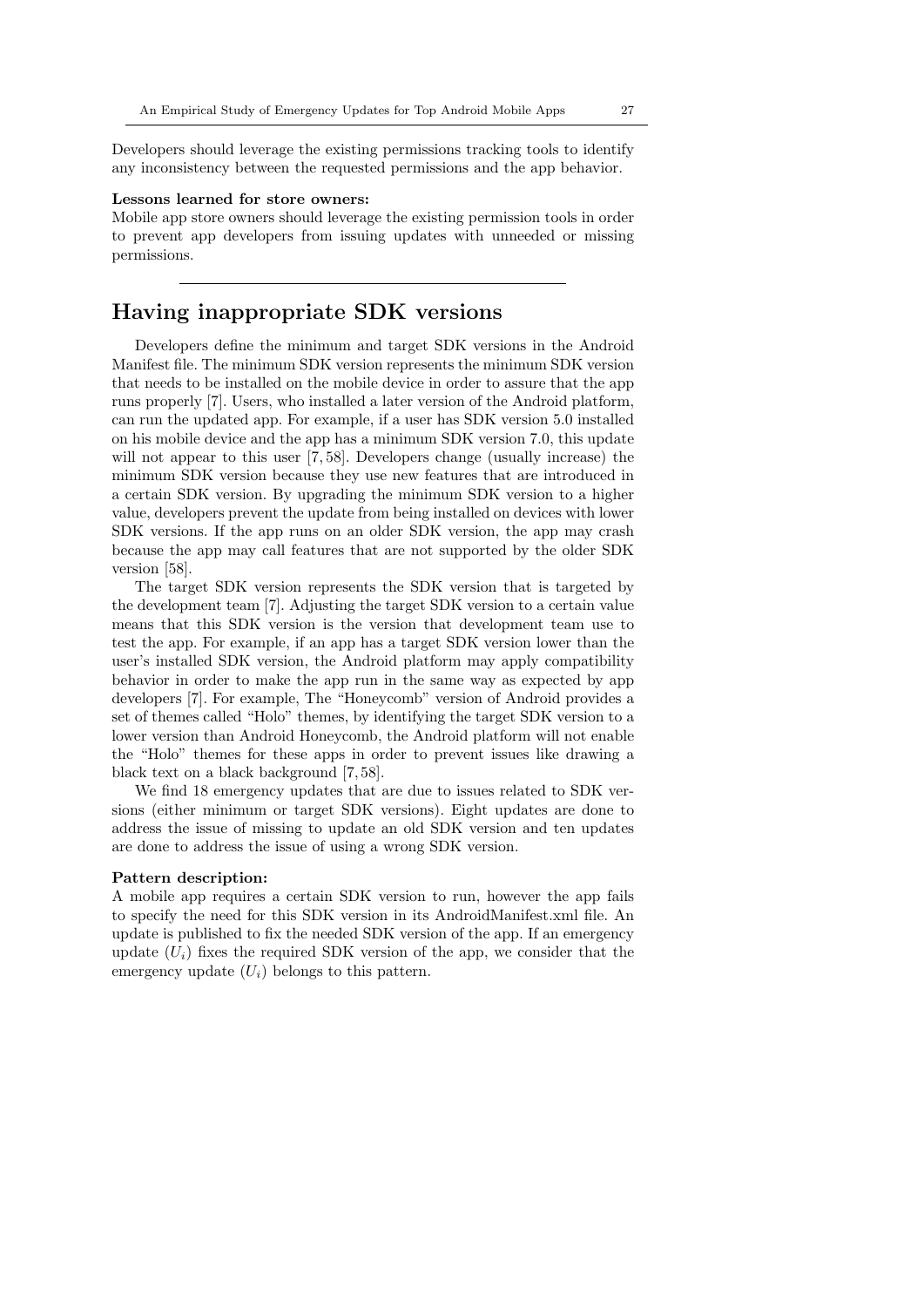#### Root-causes:

We find two root-causes for this pattern:

- 1. A new version of the SDK often provides new features, such as additional APIs. Developers may leverage such new features from a new version of SDK. However, an update might miss specifying the need for a new SDK version in the AndroidManifest.xml file.
- 2. Developers make a code change and downgrade or upgrade the SDK version. After the update, developers discover that the SDK version change introduces issues (e.g., menus do not appear) on some devices. Developers perform an emergency update to correct the SDK version to the version that is suitable for the new changes, or to revert back their new changes and to continue using the original SDK version.

#### Example updates:

- An update of the "Stock Watcher"<sup>21</sup> app on September  $25^{th}$  2014 misses to change the target SDK version. Developers release an emergency update on the next day in order to update the SDK version with release notes "Fix" the disappearing menu button on some devices".
- An update of the " $DJ''^{22}$  app on November  $5<sup>th</sup>$  2014 increases the target SDK version from 10 to 21. The developers discover an issue that the menu key does not appear, such that users cannot shut down the app. The developers repair the issue by reverting the SDK version back to 10.

#### Examples of user complaints:

We find that four out of the 18 updates that are related to this pattern (for the "Voxer Walkie Talkie Messenger"<sup>23</sup>, "DJ", "AgingBooth"<sup>24</sup> and the "Fat- $Booth$ <sup> $n25$ </sup> apps) have users complaining about symptoms that are related to this pattern:

- The "Voxer Walkie Talkie Messenger" app on September  $15^{th}$  2014 does not update the minimum SDK version. A user posts a review with the title "Voxer freezing" and the following review content "After new update voter is freezing and not letting me listen to full vox messages". Developers publish an emergency update on the following day to increase the minimum SDK version from version 8 to version 10.
- The "AgingBooth" app has an update on June  $20^{th}$  2014 and users report issues about this update. For example, a user leaves a review with title "Crashed on first use" and content "Cannot use it. Let's me take pic and

 $^{21}\,$ https://play.google.com/store/apps/details?id=com.mobileappsresearch. stockwatcher

 $^{22}\,$ https://play.google.com/store/apps/details?id=com.spartacusrex.prodjlite

 $^{23}$ https://play.google.com/store/apps/details?id=com.rebelvox.voxer

<sup>24</sup> https://play.google.com/store/apps/details?id=com.piviandco.agingbooth

<sup>25</sup> https://play.google.com/store/apps/details?id=com.piviandco.fatbooth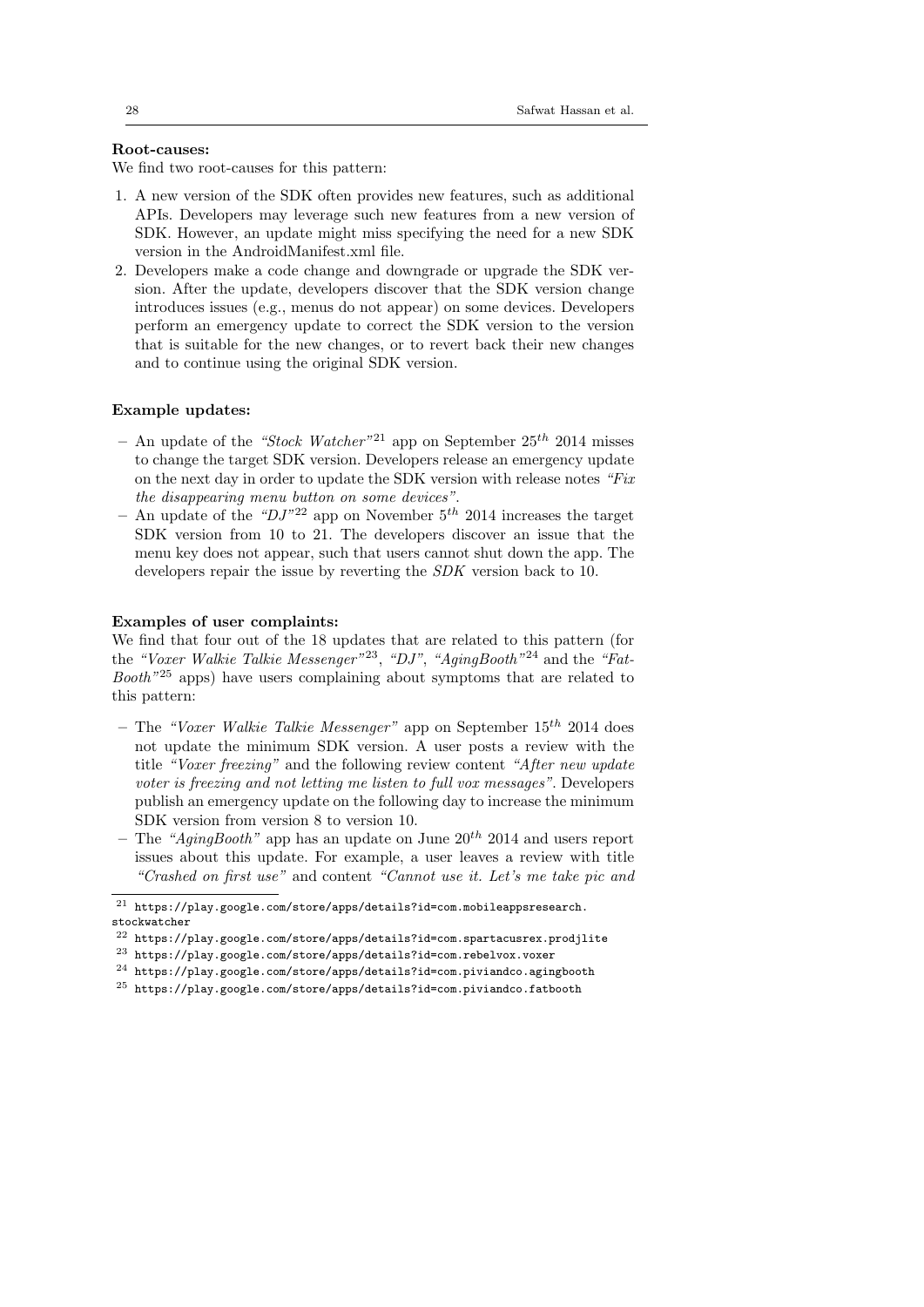then adjust markers. Then it closes unexpectedly for no apparent reason. Uninstalling", another user leaves a review with content "Force closes after I take a picture, as I can see it (')s doing the same for everyone else too". Because of the large impact on the user experience, the development team publishes an emergency update to repair this pattern in two days.

- Before updating the " $DJ$ " app with the emergency update, we observe that the users complain that the app cannot shutdown. For example, a user leaves the review "Since it(')s for free but with add - you cannot shut down anymore this app. Craps!!". After the emergency update, the same user confirms that the app is working well "NOW it works PERFECT! GREAT technical support and best DJ app. THANKS".
- The app "FatBooth" has an update on June  $20^{th}$  2014 and users complain about this update. For example, a user writes a comment with the title "Force close" and the following text: "Since last update it automatically force closes". Another user left a comment "I (t) take a picture, then go to do it and it force close every single time. Stupidity". The development team published an emergency update to upgrade the minimum SDK version from version 9 to version 10 and the target SDK version from version 20 to version 21.

#### Speed of repair:

The median time to repair the SDK version issues pattern is one day (as shown in Table 8). The reason of this pattern being repaired fast is that this pattern is easy to fix. Moreover, this pattern has a large impact on users since every user with the inappropriate SDK version is impacted.

## Lessons learned for developers:

To ensure the correct running environment of apps, developers must correctly specify the minimum requirement of SDK version in the AndroidManifest.xml file. However, there exist no automated techniques to ensure that the specified minimum requirement of SDK version is the correct one. Therefore, for every update of an app, developers need to verify the correctness of the specified minimum SDK version. Automated techniques are needed to analyze the app source code and identify the minimum SDK version that is needed for the current code, then to notify the developers with any inconsistency between the needed and the requested minimum SDK versions.

Prior research finds that updating to a new SDK version may be harmful since the API change may lead to defects in mobile apps, leading to a negative impact on the user ratings [13, 41]. Before updating the SDK version, developers need to understand the impact of the update. A thorough regression testing process is needed to compare the behavior of an app with the old and the new SDK versions.

#### Lessons learned for store owners:

Mobile app store owners need automated tools that warn developers if they change the source code without updating the needed SDK version, or if the new source code is not compatible with the specified minimum SDK version.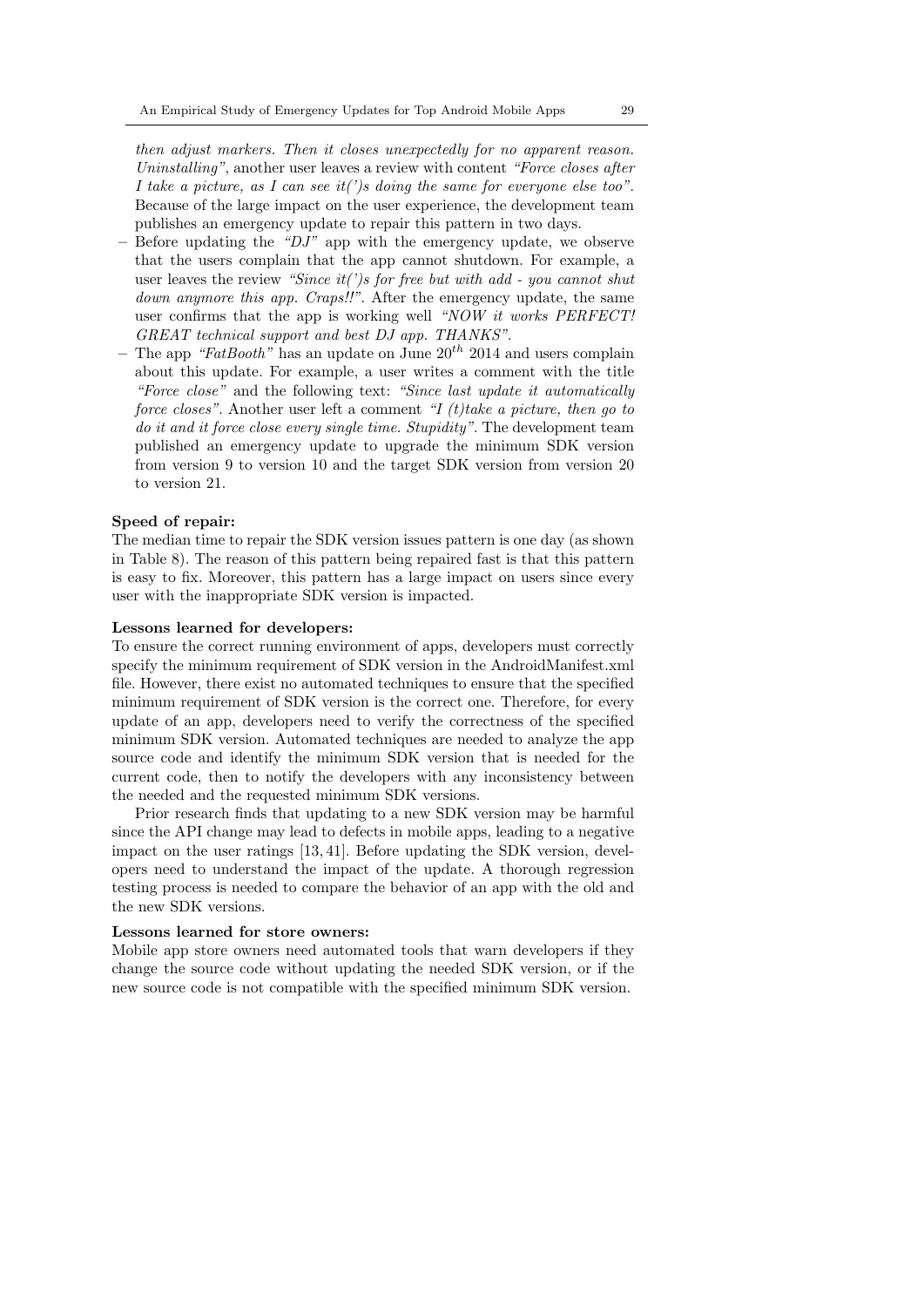# Incorrect debugging mode

#### Pattern description:

A mobile app uses debugging functionality to store information about the app behavior. Developers find a need to enable or disable the debugging mode. An update is published to change the debugging mode. If the emergency update  $(U_i)$  changes app source code in order to enable or disable the debugging mode, we consider that the emergency update  $(U_i)$  belongs to this pattern.

## Root-causes:

We find two root-causes of this pattern:

- Developers forgot to disable the debugging mode. Developers publish an emergency update to disable the debugging mode.
- Developers find that there is a need to store the debugging information in order to track the app behavior, so an emergency update is published to enable the debugging mode.

## Example updates:

- Developers of the "Office Calculator Free"<sup>26</sup> app notice that the app was published with the debugging mode mistakenly enabled. An emergency update is published on June  $30<sup>th</sup>$  2014 to disable the debugging mode.
- Developers of the "Mixology<sup>TM</sup> Drink Recipes"<sup>27</sup> app need to track debugging information about the app. An update is published on July  $2^{nd}$  2014 to enable the debugging mode.

#### Examples of user complaints:

We did not find user complaints about this pattern. The lack of user complaints is likely due to users not being aware of the debugging and with debugging not having a large impact on the user experience with the app (e.g., performance).

## Speed of repair:

As shown in Table 8, this pattern requires a median of two days to repair. The short time to repair is most likely due to enabling or disabling debugging information not requiring much effort from developers.

### Lessons learned for developers:

Developers should have a checklist to review the app configurations (such as enabling or disabling the debugging mode) before issuing the updates, in order to avoid the need for an emergency update.

 $^{26}\,$ https://play.google.com/store/apps/details?id=net.taobits.officecalculator. android

<sup>27</sup> https://play.google.com/store/apps/details?id=com.digitaloutcrop.mixology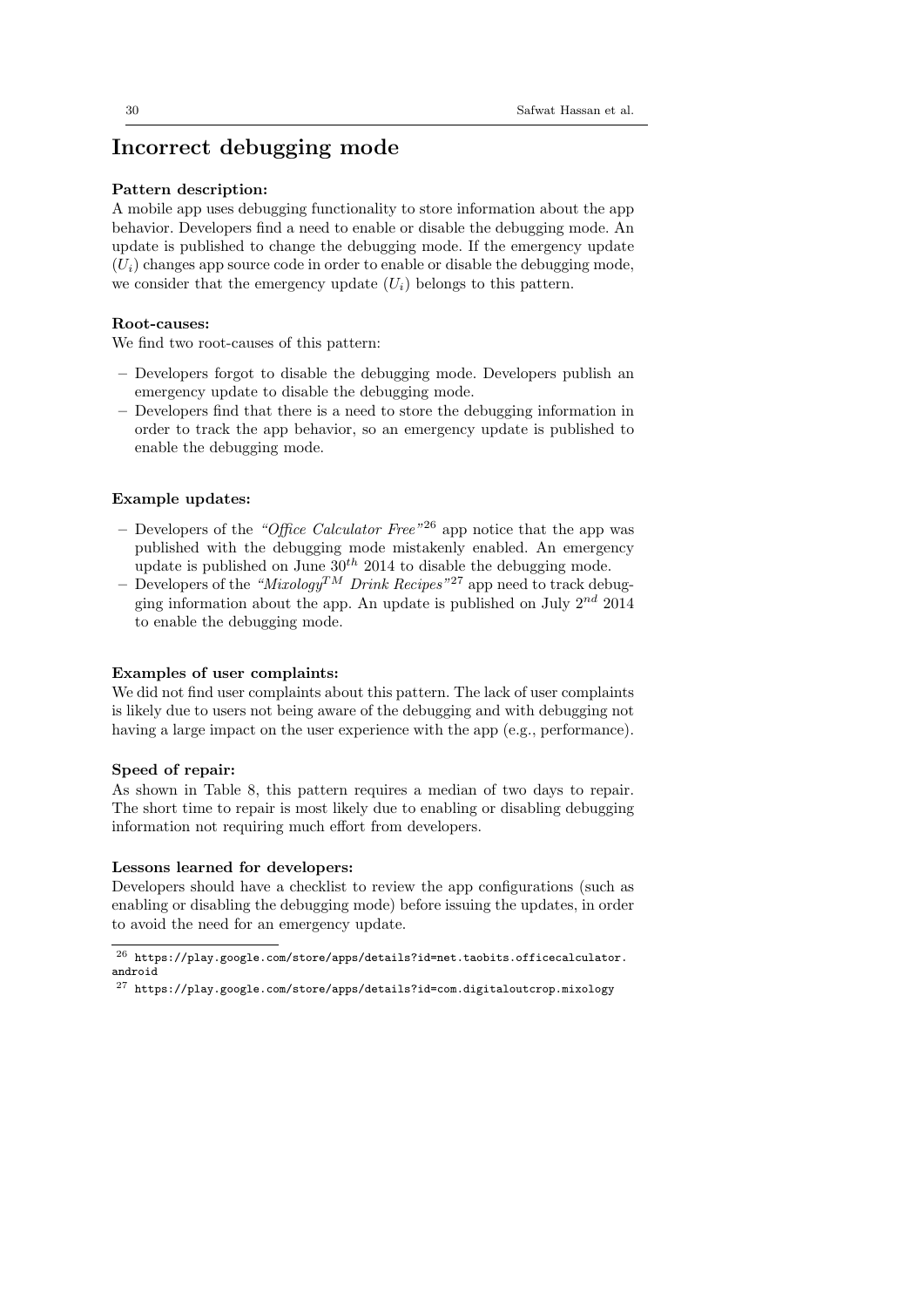5.2 Updates due to source code changes

We identify 78 emergency updates that are due to source code changes: five updates are done to address invoking unavailable APIs, 19 updates are done to address advertisement issues and 54 updates are done to address un-handled exceptions.

# Invoking unavailable APIs

#### Pattern description:

A mobile app does not consider the users' installed SDK versions while calling certain API features. App developers publish an emergency update that enables different behaviors based on the availability of API. If an emergency update  $(U_i)$  changes the source code to address the invocation of an unavailable API issue, we consider that the emergency update  $(U_i)$  belongs to this pattern.

## Root-cause:

The root-cause for this pattern is that developers fail to consider the availability of an API before invoking it in their code.

#### Example updates:

An update of the "Word Learner Vocab Builder  $GRE^{r28}$  app on June  $19^{th}$ 2014 has an issue in getting the app data using the Android "Context" object. The issue exists because the app invokes APIs that are not available in some versions of the Android SDK . An emergency update with version "2.3" is published to handle the described issue with release notes "Version 2.3: Fixed crash on Android 4.2 and above".

#### Examples of user complaints:

We find complaints about the app crashing but we cannot be sure that the complaints about app crashing are related to the code changes in the emergency update.

#### Speed of repair:

As shown in Table 8, the "Invoking unavailable APIs" pattern requires a median of two days to repair. The "Invoking unavailable APIs" pattern needs longer time to fix than the other code related patterns (e.g., "Un-handled exceptions"). The reason may be that the "Invoking unavailable APIs" pattern needs more investigation and development effort than the other source code related patterns.

 $^{28}\,$ https://play.google.com/store/apps/details?id=com.wordLearner.Free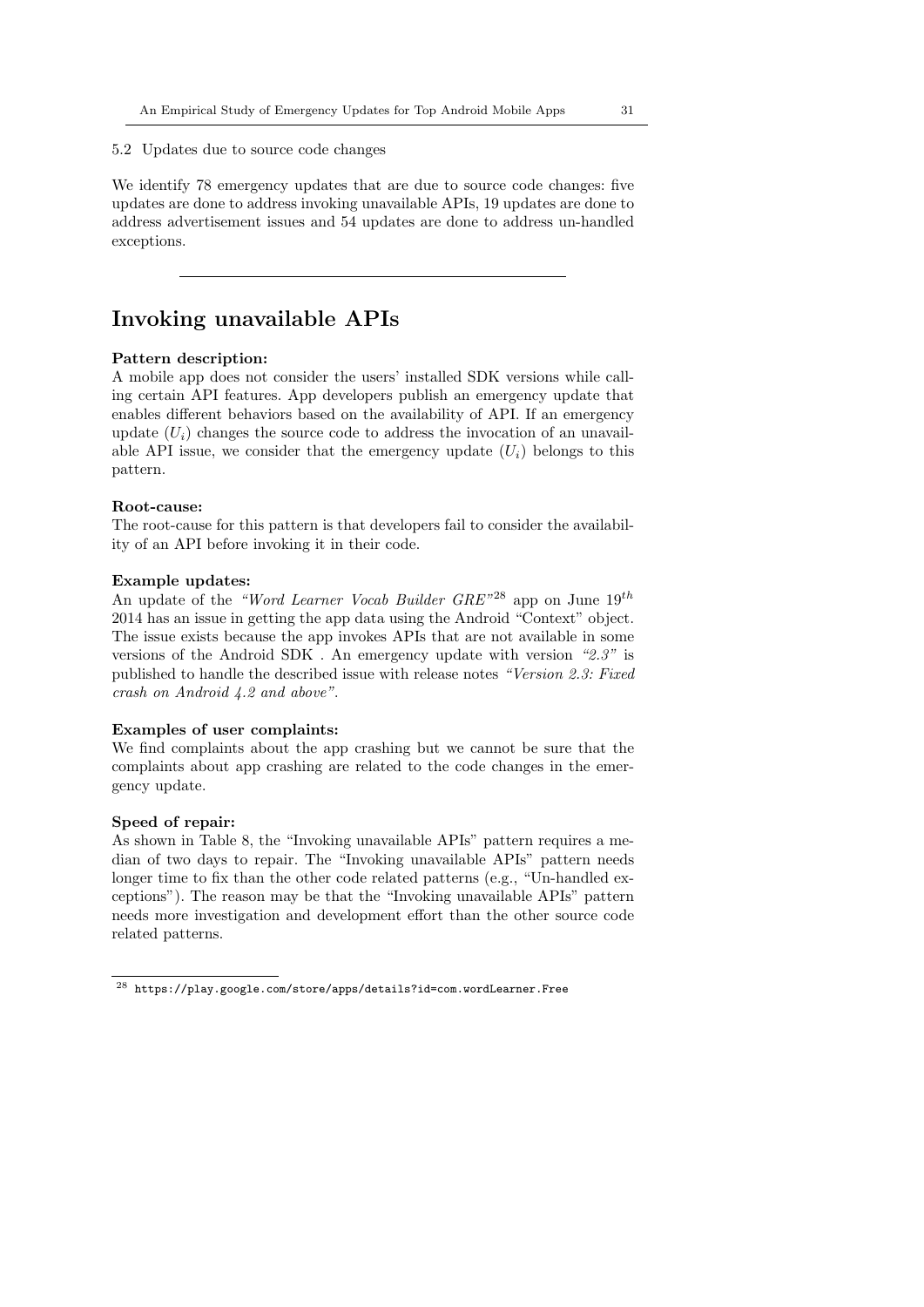# Lessons learned for developers:

We notice that developers handle this pattern by adapting the code to behave in a different ways depending on the availability of APIs on the user device. Development tools (e.g., development IDEs) can warn developers when their code calls certain methods that are not provided for some SDK versions that are configured by the app. Similarly, apps store owners can easily warn developers about such issues as part of their automated verification of new updates.

# Advertisement issues

# Pattern description:

A mobile app uses third party libraries to display advertisement. Developers find an issue that is related to displaying advertisement. An update is published to ensure the correct display of advertisement. If an emergency update  $(U_i)$ changes app source code to fix issue in the calls to the ad libraries, we consider that the emergency update  $(U_i)$  belongs to this pattern.

#### Root-causes:

We find two root-causes of this pattern:

- 1. Developers use a pseudo value for the ad identifier and forget to update the ad identifier with the correct value.
- 2. Developers do not validate how the ad will be loaded and displayed in the app.

## Example updates:

- An update of the "*Tractor Pull*"<sup>29</sup> app on May  $11^{st}$  2014 has an issue in setting the ad identifier for the displayed advertisement. An emergency update is published on the next day to fixe the ad identifier value.
- An update of the "KWCH  $12^{n30}$  app on June  $5^{th}$  2014 does not handle issues related to the rendering of advertisement. An emergency update is published on the next day to handle such issues. The emergency update adds retry mechanisms to load advertisement.

#### Examples of user complaints:

We did not find user complaints about advertisement in the updates that precede the emergency update. On the other hand, we find 128 recent reviews for the emergency updates that are related to this pattern where users complain about the intensive existence of the advertisement in the app. Some users threaten to uninstall the app. For example, on the same day of the emergency

 $^{29}$  https://play.google.com/store/apps/details?id=com.anddgn.tp.main

 $30$  https://play.google.com/store/apps/details?id=com.newssynergy.kwch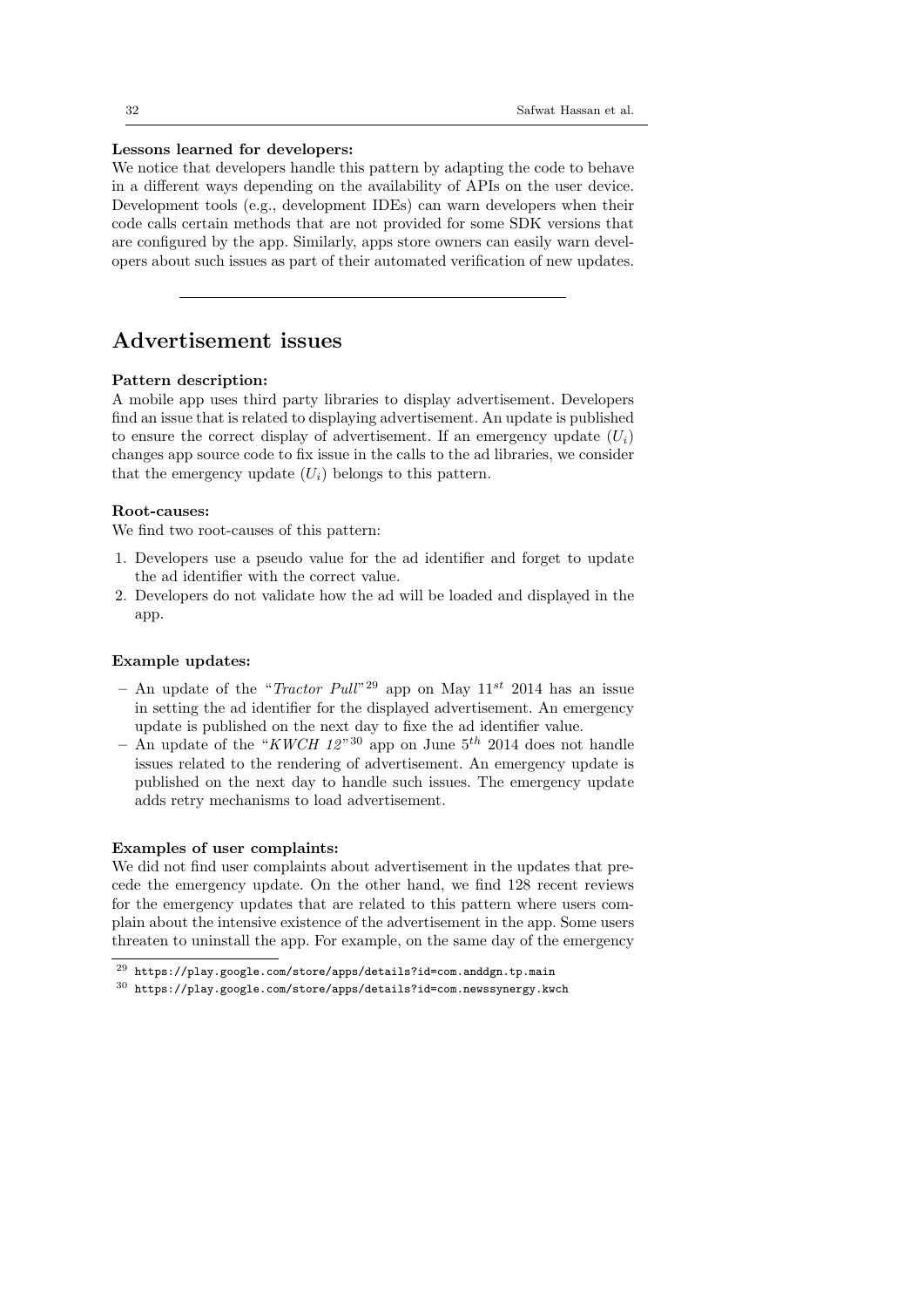update of the "Tractor Pull" app, users posted negative reviews such as "Fun game but since last update get killed with ads! Hard to run gas peddle when a stupid ad covers right half of screen! Uninstall!!!".

### Speed of repair:

As shown in Table 8, this pattern requires a median of one day to repair. The short time to repair may be because displaying advertisement is one of the main sources of revenue for the free-to-download app developers.

#### Lessons learned for researchers:

More research needs to be done in order to provide recommendation about the common usability issues (e.g., best practices and common pitfalls) surrounding the integration of advertisements in mobile apps.

# Un-handled exceptions

## Pattern description:

Mobile app code does not handle all possible scenarios and app crashes in certain scenario. An update is published to handle exceptions. If an emergency update  $(U_i)$  changes app source code to handle some previously unhandled exceptions that may be thrown by the code, we consider that the emergency update  $(U_i)$  belongs to this pattern.

#### Root-cause:

The root-cause for this pattern that developers do not handle all possible raised exceptions that may occur when users run the apps.

#### Example updates:

- An update of the "Photosphere Free Wallpaper"<sup>31</sup> app on June  $27<sup>th</sup>$  2014 has an issue in setting the scroll speed for users if the mode is auto scroll. The app code does not handle the case if the user does not provide scroll speed value. An emergency update is published on the next day (on June  $28^{th}$  2014) to handle the exception by setting the scroll speed to a default value with release notes "Fixed issue with auto scroll".
- An update of the "SlenderMan LIVE"<sup>32</sup> app on April  $3^{rd}$  2014 has an issue in the code that opens the camera and sets the orientation of the displayed preview of the camera images. The app code does not handle the case of an exception occurring while opening and setting the camera preview. An emergency update is published on the next day (on April  $4^{th}$ 2014) to handle the exception of the un-handled cases with release notes "Fixed upside down camera !".

 $^{31}\,$ https://play.google.com/store/apps/details?id=fishnoodle.photospherewp\_free  $^{32}$ https://play.google.com/store/apps/details?id=www.agathasmaze.com.

slendermanlive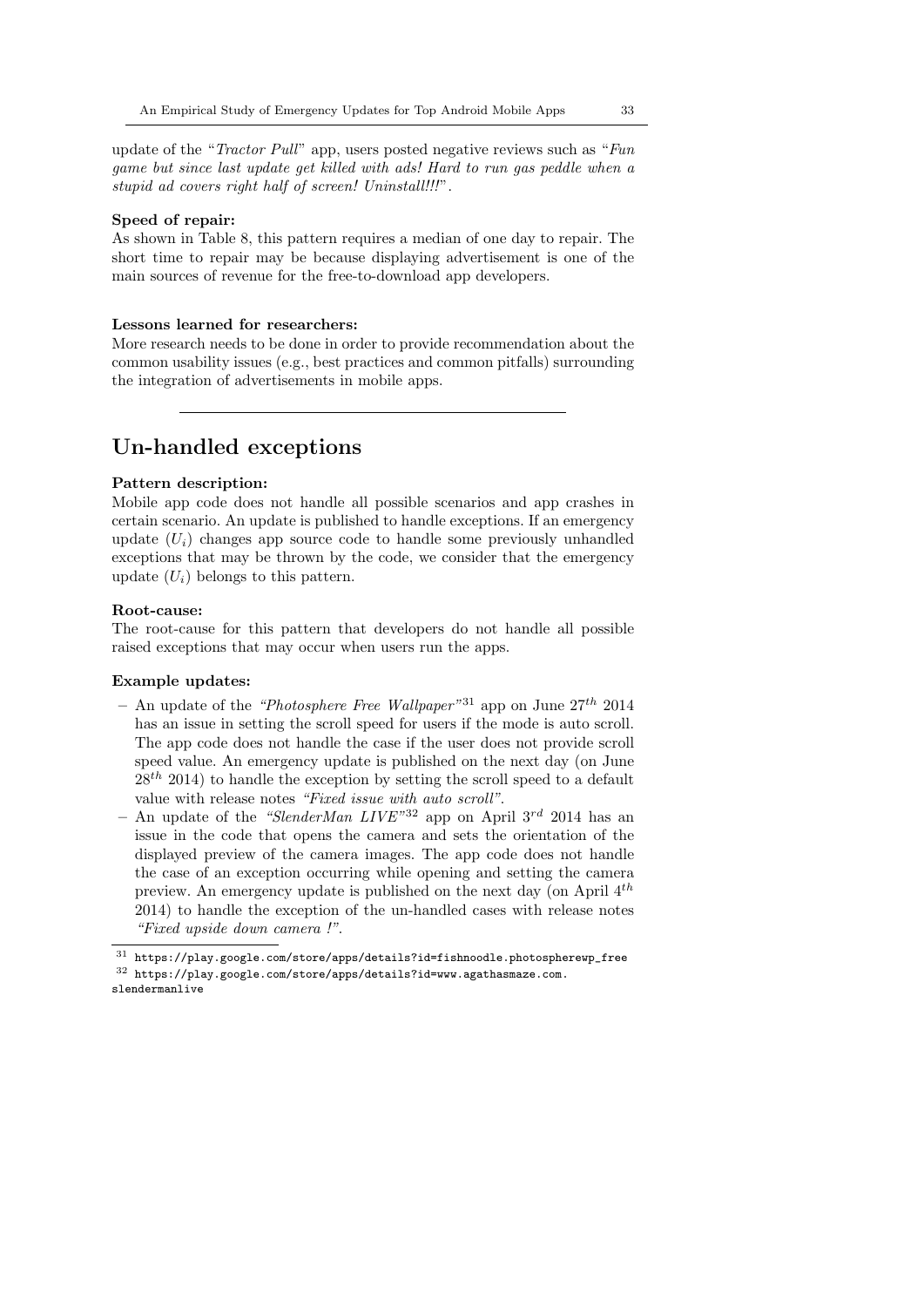- An update of the "First Aid Emergency & Home"<sup>33</sup> app on December  $8^{th}$ 2013 has an issue in loading the In Case of Emergency (ICE) profile data. The issue occurs because the code does not handle the case of the user not providing all the requested information. An update is published on the next day to handle the null cases with release notes "Fixed crash related ICE Profile".
- An update of the "Flashlight + Clock"<sup>34</sup> app on June 9<sup>th</sup> 2014 has an issue in setting the visibility of component as the code does not handle case if component is null. An update with version "1.1.2" is published on the next day to handle the null cases with release notes "Version 1.1.2 Crash bug fixed".
- An update of the "FeaturePoints: Free Gift Cards"<sup>35</sup> app on April  $30^{th}$ 2014 has an issue in connecting to Google+ as the code does not handle the case of the user data being null. An update is published to handle the null cases with release notes "Fixed crash when connecting to  $Google +$ ".

### Examples of user complaints:

We find some user complaints about the app crashing but similar to the "Invoking unavailable APIs" pattern, it is difficult to be sure that these complaints are related to exceptions.

#### Speed of repair:

As shown in Table 8, this pattern requires a median of one day to repair. The short time to repair can be explained as this pattern causes the app to crash with the un-handled exceptions.

#### Lessons learned for developers:

Although un-handled exceptions may produce critical issues, research illustrates that un-handled exceptions are not often identified during code review. For example, Bacchelli et al. [11] study code review comments for Microsoft code. Bacchelli et al. find that only 4% of code review comments are about handling exceptions. Developers need to perform more efficient code review mechanism and possibly automated tools in order to avoid the occurrence of this pattern.

We find 35 of the 54 updates that are related to this pattern are due to unhandled null pointer exceptions. There exists a slew of tools that can identify possibly unhandled null pointer exceptions [22]. Developers and store owners should make use of static analysis tools to avoid the need for emergency updates.

<sup>33</sup> https://play.google.com/store/apps/details?id=com.nikolay.arfa

<sup>34</sup> https://play.google.com/store/apps/details?id=flashlight.led.clock

<sup>35</sup> https://play.google.com/store/apps/details?id=com.tapgen.featurepoints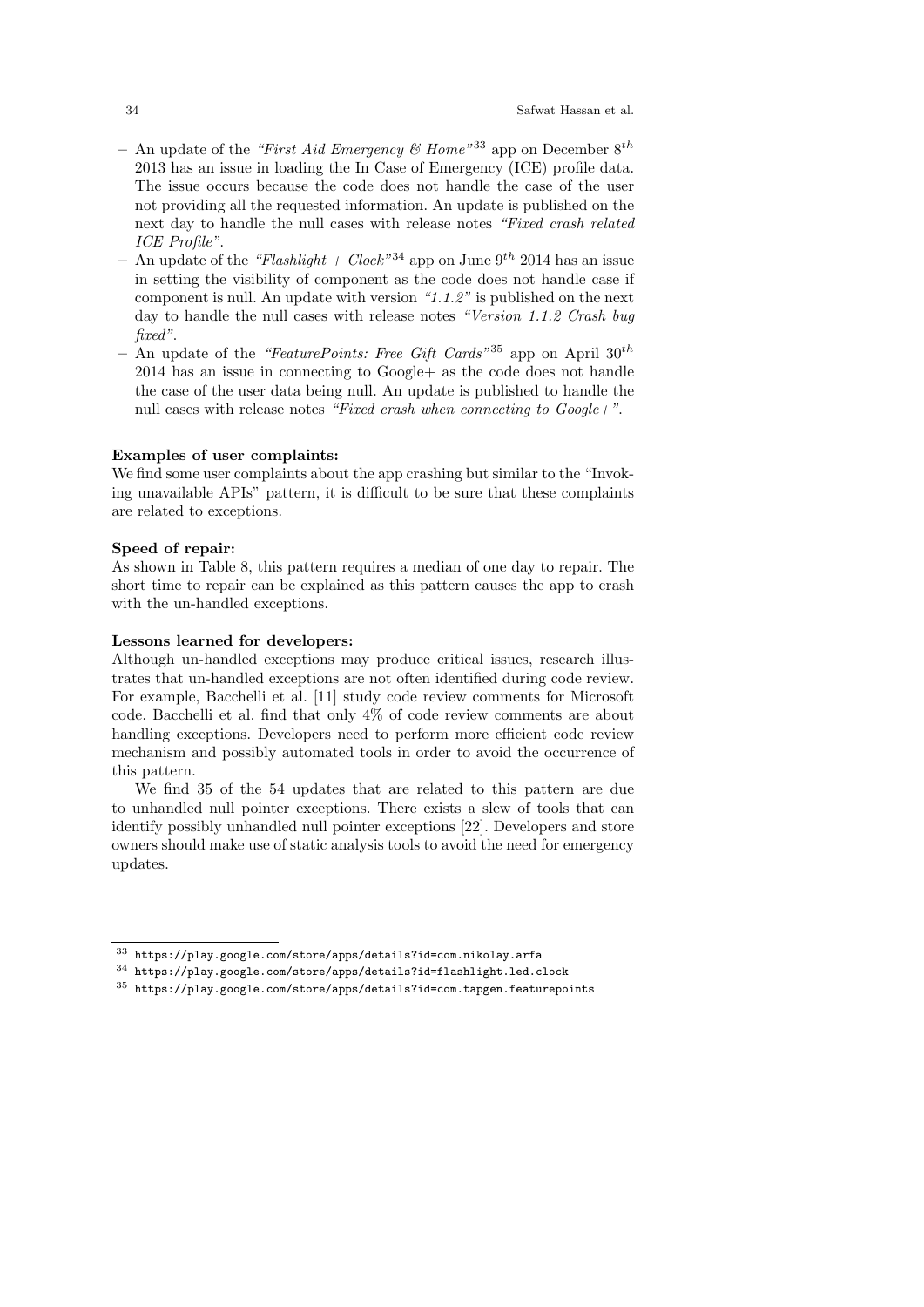#### 6 Limitations and threats to validity

In this section, we discuss the limitation and threats to validity of our findings.

# 6.1 Construct Validity

We select 1,000 emergency updates based on the emergency ratio that is defined in this paper. The emergency ratio depends on the number of days after the last update and the median update lifetime. As illustrated in Table 1, the lifetime for the updates preceding the emergency updates is less than or equals to 5% of the median lifetime of the app. Such a low emergency ratio indicates that such updates are most likely emergency updates. However, some mobile apps may have an unstable update cycle. An update with a low emergency ratio may not be an actual emergency update. Including other factors in defining the emergency updates such as considering the standard deviation of the release cycle is another possible alternative definition of emergency updates.

We leverage a heuristic to identify emergency updates. The heuristic may not be 100% accurate. There is a chance that a developer might release two updates back to back even though the second update is not urgently needed. However we feel the chances of such rapid updating is very low. For example, as illustrated in Table 2 we find one app (for the "AutoZone"<sup>36</sup> app) where the lifetime for the update preceding the emergency update is 21 days, while its median life time is 568 days. However, for this particular update, many issues are fixed. The release notes are as follows: "Version 2.0.1 Multiple bug fixes, including: \* Accurate product fitment notes. \* AutoZone Rewards login issue. \* Free Repair Guide images issue. \* Improved accuracy with barcode scanning". Therefore, such an update is not included in our manual investigation of patterns of emergency updates.

We manually identify the patterns of emergency updates. Although we examine the decompiled apk file artifacts of the updates, the release notes and the user reviews, we are not experts in the development of these mobile apps. Our observation can be biased by our knowledge. To minimize the bias, the first two authors work together during the manual investigation. However, to further address this threat, interviews and users studies of such mobile apps are required to better understand the rationale for these emergency updates.

#### 6.2 Internal Validity

Although we find eight patterns of emergency updates, not all studied emergency updates follow one of our eight patterns. In short, we do not consider our patterns as a comprehensive set of emergency updates patterns. Instead, our work is a first step in creating a richer and more complete set of such

 $^{36}\,$ https://play.google.com/store/apps/details?id=com.autozone.mobile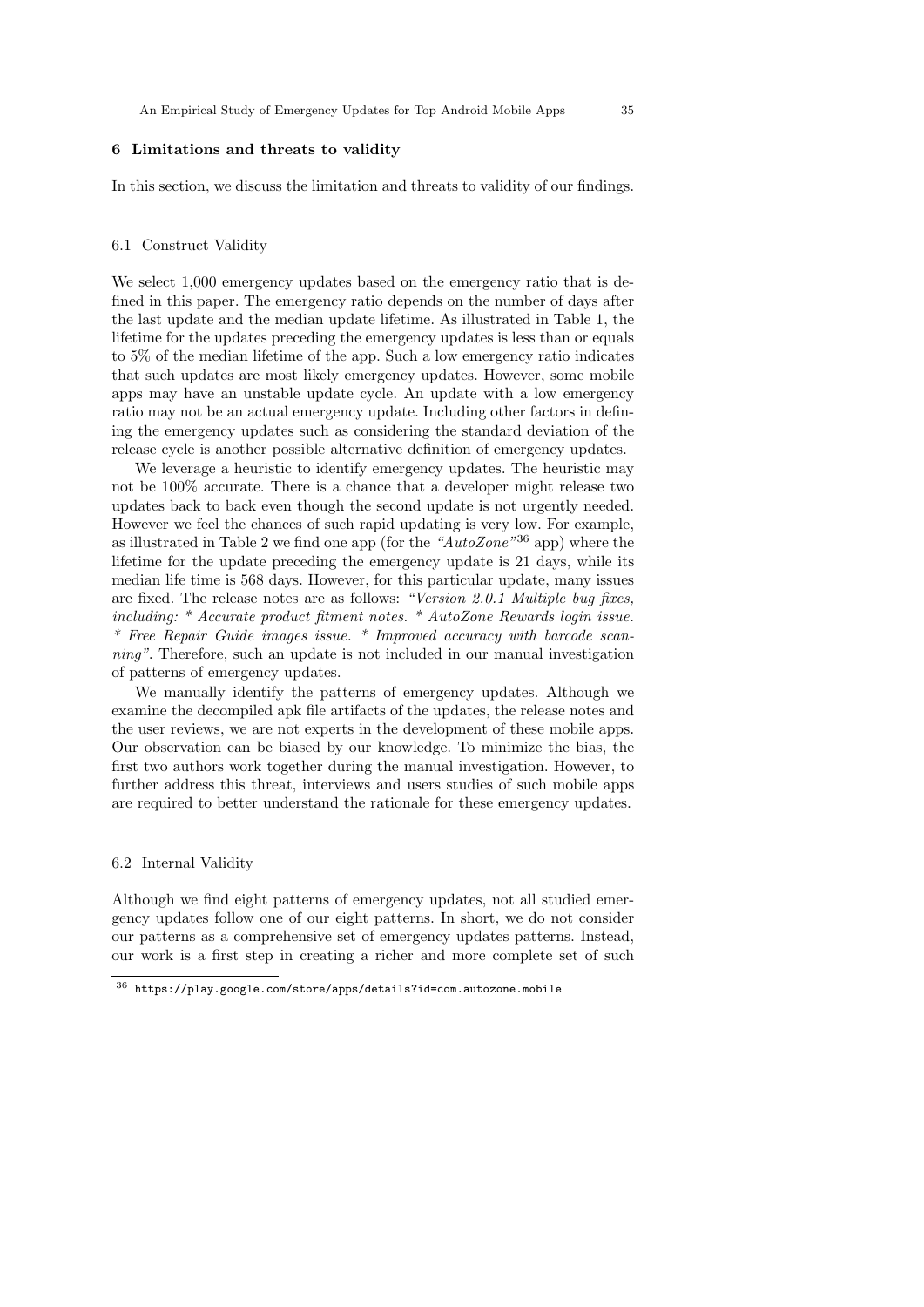patterns. As more updates are examined, we expect that more patterns will emerge.

The key contribution of our study is to raise awareness about the fact that many of these emergency updates share common reasons and by documenting such patterns we hope to assist in improving the quality assurance processes for app updates.

## 6.3 External Validity

Our study is based on the 10,747 top free-to-download apps from the Google Play Store. Distimo lists the top apps from each category of apps for the US market. There might be other top apps in other areas of the world. Including other mobile app stores, such as iOS store, and including the top popular apps in different countries (not only the US) would complement our study. Our results are based on running a Google Play Store crawler for 12 months. Our empirical study may be improved by including the mobile apps' data from a longer run period of our crawler. As any work that identifies patterns, our work is a first step towards creating a catalogue of such patterns. We expect that more patterns will emerge over the years. Although we find other issues that are fixed in emergency releases (e.g., we find one update that fixes the displayed text of a field), we did not formally document them as patterns since we find too few instances of them to claim a recurring pattern. Future studies should explore the generality of these patterns.

The Google Play Store crawler acts as a Samsung S3 device in order to download apk files. Some apps may have multiple apk files for different mobile devices. Therefore, other mobile devices may download different apk files from such apps. Crawling Google Play store with another device may complement our study.

The Google Play Store limits the number of retrieved user reviews for an app. Such a limitation is also noted by recent research by Martin et al. [45]. In our study we try to overcome this issue by running the Google Play Store crawler on a daily basis to ensure that we get as many reviews as possible (since the store will not return more than 500 new reviews since our last crawl).

Our study focuses on the top free-to-download apps since free-to-download apps are the majority of the apps in the Google Play Store. Moreover, free-todownload apps may not be totally free as some free-to-download apps include paid features through in-app purchases or subscriptions. Our study may benefit from including the top non-free apps and comparing the difference in the emergency updates of both free-to-download and non-free apps. However, one would need access to the apk files of these non-free apps by purchasing such apps, requiring a substantial amount of funds.

Our findings are based on a study of the top 1,000 emergency updates. The characteristics and patterns of the emergency updates that are not in the top 1,000 may be different from our findings. Our study may be improved by examining more emergency updates.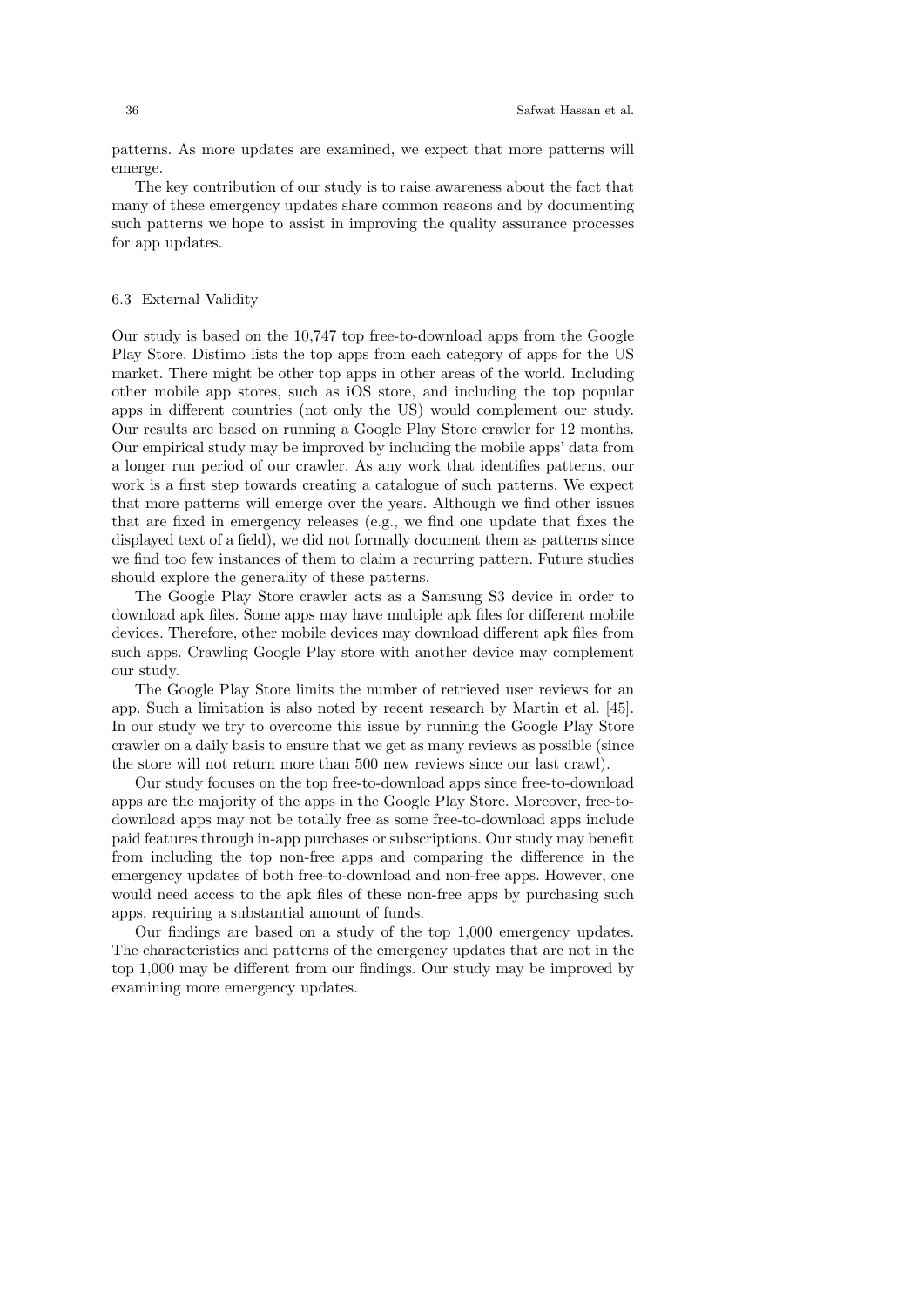## 7 Related work

In this section, we present prior research that is related to our work. In particular, we focus on prior research in the area of 1) rapid releases, 2) bugs in mobile apps, and 3) customer reviews of mobile apps.

## 7.1 Rapid Releases

Many organizations are moving from a traditional slower release cycle to a rapid release cycle [39, 43, 63]. For example, Mozilla Firefox has shifted from releasing every 12 to 18 months to releasing every six weeks. [63]. Rapid releases enable the delivery of software in a shorter time and enables reacting rapidly to customer feedback [39, 43]. However, there is little knowledge about the impact of a faster release cycle on the quality of software. Thus, researchers have explored the impact of rapid releases on quality [39, 40, 43, 62, 63].

Khomh et al. [39, 40] study the impact of changing from a traditional long release cycle to a rapid release cycle in the Mozilla Firefox by comparing the number of post-release bugs, median uptime, and crash rates. Khomh et al. [39, 40] illustrate that the number of reported bugs per day in rapid releases does not change significantly in comparison to traditional long releases, while defects are fixed faster in rapid releases. Khomh et al. also find that users discover bugs faster because the program crashes more quickly than in traditional releases.

Mäntylä et al. [43] study the testing of rapid releases for the Mozilla Firefox browser. The study collects different metrics that are related to the testing activities; such as the count of tests that are executed per day, the count of testers who are working in the project per day; they compare the testing activities within traditional releases to the testing activities within rapid releases. The study finds that with rapid releases developers test less compared to traditional releases.

Souza et al. [62] study the impact of rapid releases on the software quality by comparing the bug reopening rate in traditional and rapid releases. They study traditional and rapid releases of Mozilla Firefox and find that rapid releases have a 7% increase in the bug reopening rate than traditional releases. Hemmati et al. [32] find that a risk-driven prioritization technique has a higher accuracy in prioritizing the test cases in rapid releases than other prioritization techniques.

All prior work on rapid releases is done on Mozilla Firefox, while we study the mobile apps in the Google Play Store. Moreover, we look at another type of release, which is very rapid by definition, i.e., emergency updates.

#### 7.2 Bugs in mobile apps

In order to minimize the bugs in mobile apps, prior research studies crashes and bugs in mobile apps. Guana at al. [25] analyze the bugs data for 20,169 bugs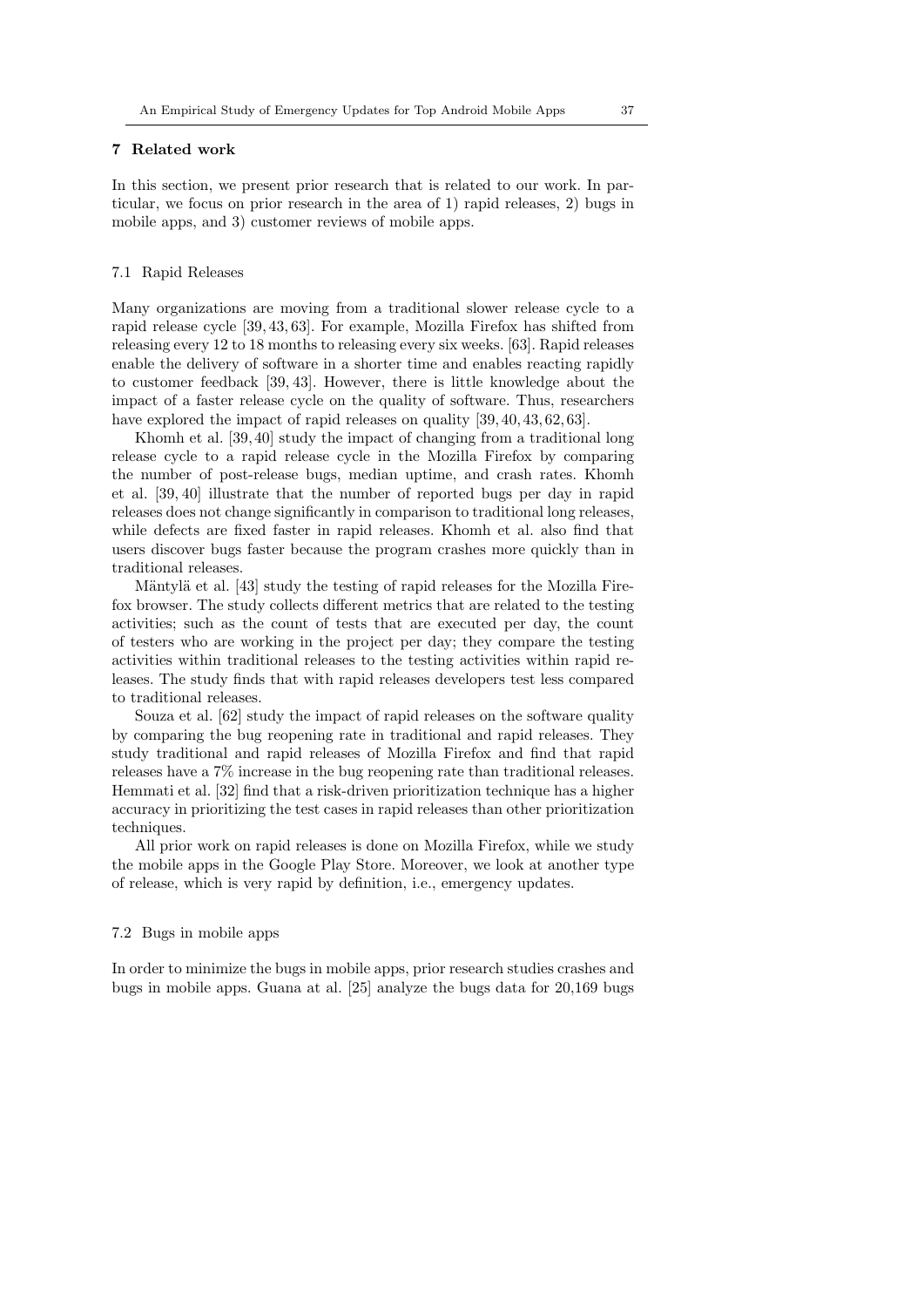in the Android platform repository. They study which layer in the Android framework contains more reported bugs. They find that the framework layer contains a higher number of bugs than the kernel layer. Han et al. [28] study the Android platform bugs that are reported for the HTC and Motorola devices. They manually labeled the bugs and applied Latent Dirichlet Allocation (LDA) and Labeled LDA techniques in order to generate the topics from the bug reports. Han et al. identify 57 labels and 72 labels for the Motorola and HTC devices respectively. Han et al. find 14 common topics between the Motorola and HTC devices.

Syer et al. [74] study the differences between mobile apps, desktop/server applications. Syer et al. study 15 open-source mobile apps (from the Google Play Store and F-Droid apps repositories) and five desktop/server applications. Syer et al. find that mobile apps have smaller code base than desktop/server applications. Syer et al. find that the reported bugs are fixed faster in mobile apps than in the desktop/server applications. Syer et al. [73] study the relation between the use of Android APIs and the probability of having bug reports in the mobile apps. Syer et al. find that source code files that have a higher dependence on the Android APIs are more bug-prone than other files. Thus, Syer et al. recommended to prioritize code review efforts on source code files that heavily depend on the Android APIs.

Ravindranath et al. [54] propose an *AppInsight* tool that analyzes the mobile app and identifies performance bottlenecks. Their study includes the analysis of the usage of 30 users of 30 apps over a four months period and leverages the AppInsight tool to identify the performance bottlenecks in these studied apps. Linares-V´asquez et al. [41] study the impact of the change to mobile OS APIs and the fault-proneness of the used APIs on the app's rating, Linares-Vásquez et al. predict the app success based on the users rating and apply their study on 7,097 free-to-download Android apps. Their study finds a high correlation between the app's rating and the change and fault-proneness of the APIs that are used by the app, which means that the apps with high rating are more likely to use the APIs with lower change and fault-proneness.

The limited battery power of mobile devices may impact the user experience if some app features have a high battery consumption (e.g., the mobile camera) [76]. Researchers study energy bugs and energy hotspots in mobile apps [12, 51, 52, 76]. According to Banerjee et al. [12] the energy bug is defined as the cases when the mobile device resources are still used although the app is no longer active, while energy hotspots are defined as the cases when the app causes high energy consumption although the resource utilization is small. Pathak et al. [51] propose a taxonomy of smartphone energy bugs. Pathak et al. find that there is a variation in the types and causes of energy bugs. Pathak et al. provide a roadmap for developing a framework that identifies the rootcause of energy bugs. Banerjee et al. [12] continue the study of energy bugs and energy hotspots and develop a framework that generates test data in order to detect energy bugs and energy hotspots in mobile apps. Wan et al. [76] study the display energy hotspots in mobile apps. Their research identifies the screens that have more energy consumption than the optimized screen design.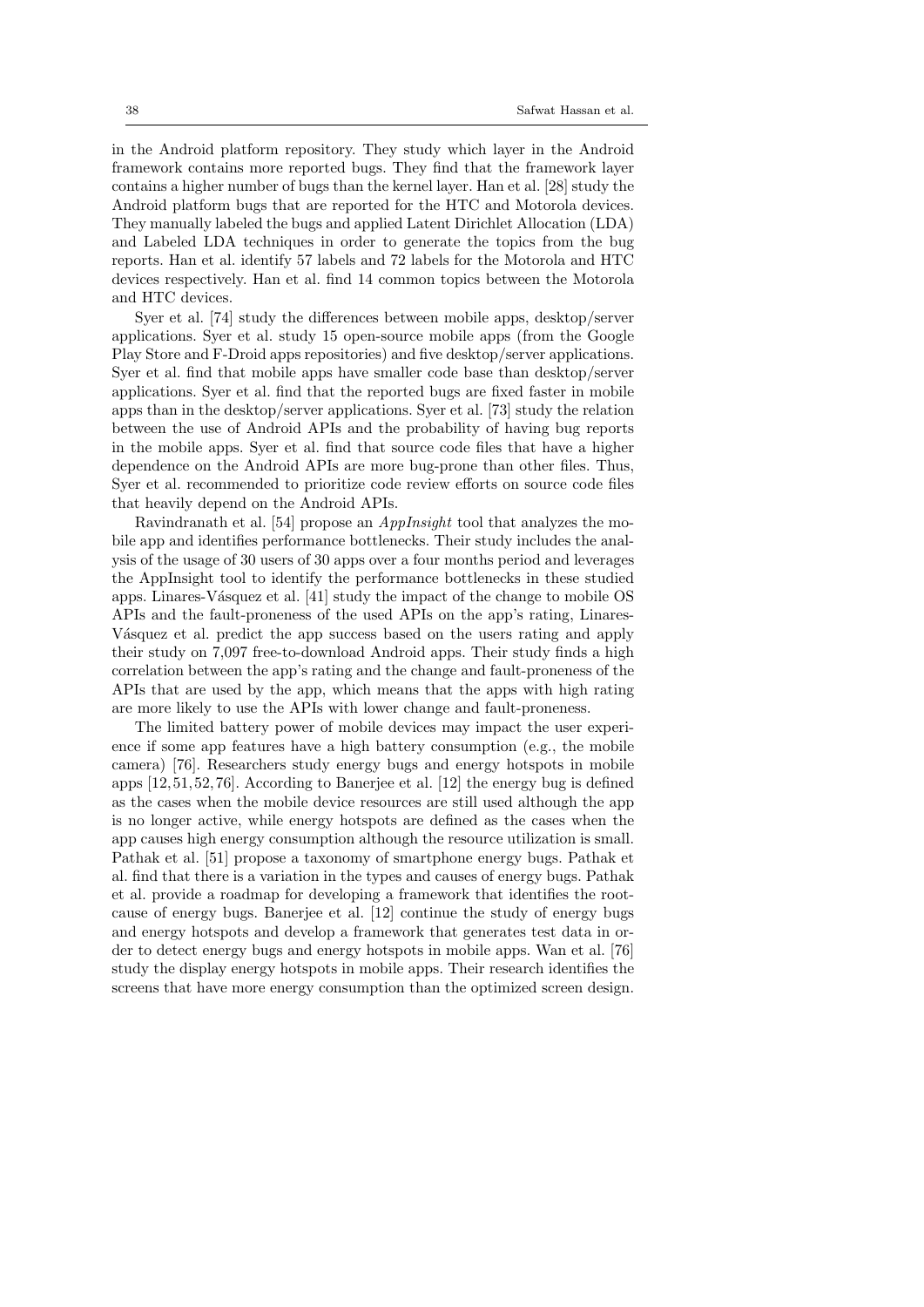For example, the optimized colors may reduce energy consumption. Wan et al. rank the app screens with respect to the difference in the energy consumption between the original screens and the energy-optimized screens, so developers can focus on top energy consuming screens to reduce the consumed energy of apps.

Hecht et al. [31] study anti-patterns in mobile apps. Hecht et al. analyze the source code from 3,568 updates of 106 apps in the Google Play Store. Hecht et al. identify seven anti-patterns in mobile apps. The anti-patterns belong to two groups: object oriented anti-patterns and Android framework anti-patterns. The findings from Hecht et al. show that mobile app developers need to allocate more quality assurance efforts.

The difference between our work and the prior work related to bugs in mobile apps is that the our identified patterns are different from traditional bugs in the source code. These issues are typically introduced by simple developer mistakes.

### 7.3 Customer reviews of mobile apps

User reviews have been used as new source of data to capture the perceived quality of an app. For example, McIlroy et al. [46, 47] collect the customer reviews from over 10,000 of the top free-to-download apps across all the app categories in the Google Play Store, and propose an approach to label user reviews automatically using 14 different labels that capture the user's perceived quality of an app.

Guzman et al. [27] study customer reviews for mobile apps by extracting the app features from the customer reviews. They apply sentiment analysis to quantitative the reviews, and then group the extracted app features into high level topics using LDA techniques. Guzman et al. study the customer reviews for seven apps from both the Google Play Store and the Apple Store. Their study proposes an approach for identifying the app features and general topics from customer reviews. They evaluate the identified topics through a manual analysis process and their approach has a 59% precision and a 51% recall.

Khalid et al. [37, 38] analyze the customer reviews in the Apple Store and identify 12 types of user complaints. They study the devices that have the most reported complaints in order to prioritize the quality assurance resources for these devices.

Khalid et al. [36] apply FindBugs on 10,000 Android Apps and study the relationship between the apps' ratings and the warnings identified by the Find-Bugs tool. They find that some FindBugs warnings (such as 'Performance', 'Bad Practice' and 'Internationalization') occur more significantly in the apps with low rating.

Gui et al. [26] study the hidden cost in mobile apps by analyzing the impact of using advertisement network on the performance, energy, network, maintenance, and reviews of the mobile app. Gui et al. study 21 different mobile apps of the Google Play Store, and they analyze the customer review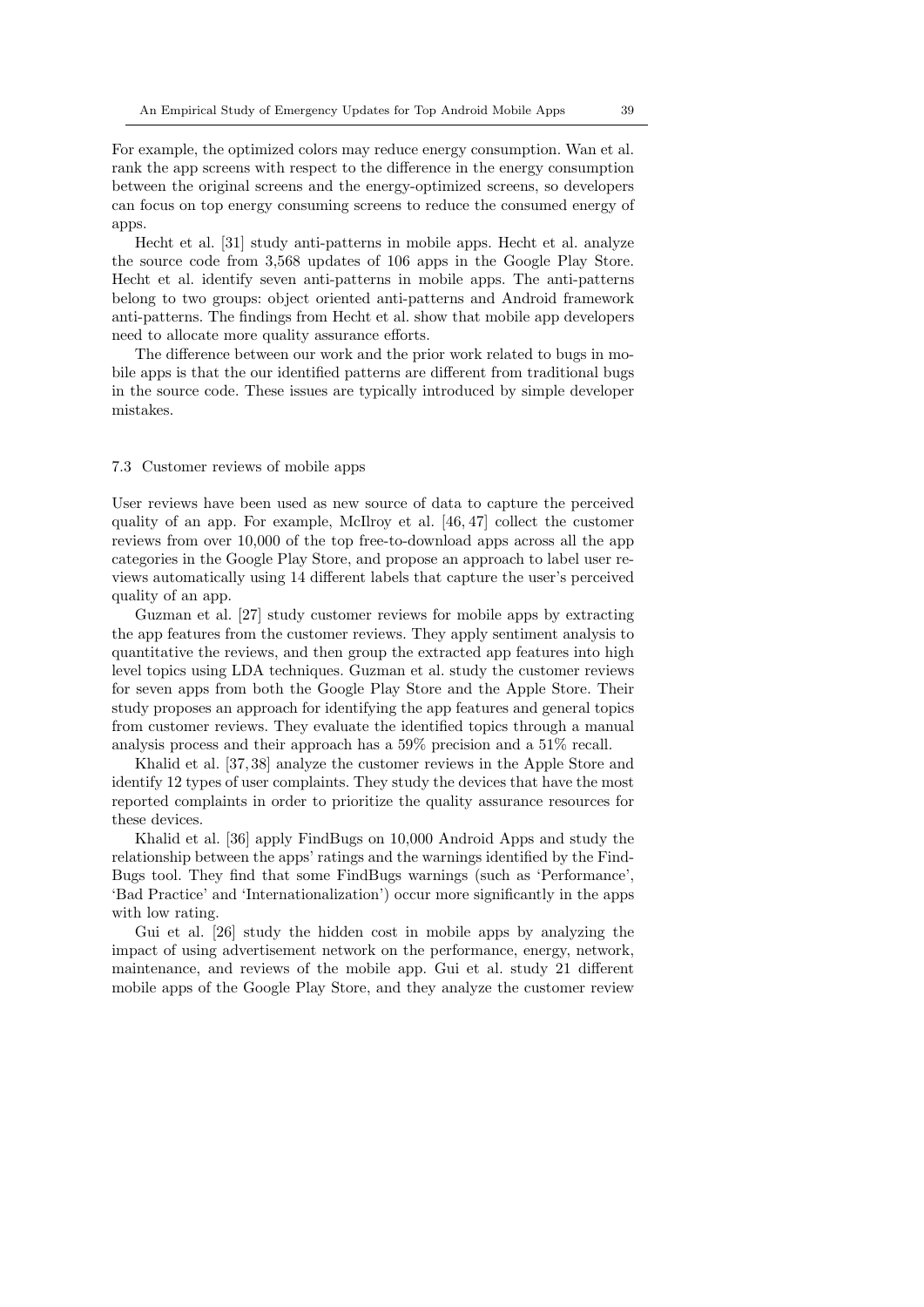during the study period from January 2014 to August 2014. The result of the study shows that more than 50% of the studied apps contain at least 3.28% of one and two stars reviews that mention advertisement in the review text. The study shows that the hidden cost of using advertisement networks can affect the apps rating.

Harman et al. [29] study the relationship between the app rating, the rank for the number of users who downloaded the app, and the price of the app. They collect data for 32,108 apps from the Blackberry App Store. Their study shows that there is a strong correlation between the app rating and the app downloads and there is no correlation between the app price and the app rating or the app downloads.

Maalej et al. [42] proposed an automated approach to classify customer reviews into four categories: bug, feature request, rating and user experience. Maalej et al. leverage data that are extracted from reviews, such as reviews rating, reviews length, sentiment analysis and bag of words, to classify the reviews.

Prior work proposes automated analyses of the reviews without mapping the reviews to particular updates. Instead, we manually investigate those reviews that are associated with each studied emergency update  $(U_i)$  and the preceding update  $(U_{i-1})$ .

## 8 Conclusions

Mobile app stores provide an update mechanism that enables app developers to rapidly publish new updates to their users in a cost effective manner. Developers leverage this mechanism to publish emergency updates that are published soon after the previous update.

In this paper, we study emergency updates in the Google Play Store by analyzing more than 44,000 updates based on around a year of monitoring the update activities of over 10,000 of the top free-to-download apps in the store.

By analyzing the top 1,000 emergency updates, we find that:

- 1. The emergency updates are often updates with a long lifetime (i.e., they are rarely followed by another emergency update). Users should update their apps when there is an emergency update without being concerned about another update showing up soon afterwards.
- 2. Emergency updates rarely include a description in their release notes about the rationale for such an update.
- 3. The updates preceding the emergency updates receive a higher ratio of negative reviews than the emergency updates.

We identify eight patterns of emergency updates in two categories, updates due to deployment issues and updates due to source code changes. For each pattern, we document the description, root-causes, example updates, examples of user complaints, speed of repair, and the takeaway from this pattern for users, developers, researchers and app store owners. Our findings can help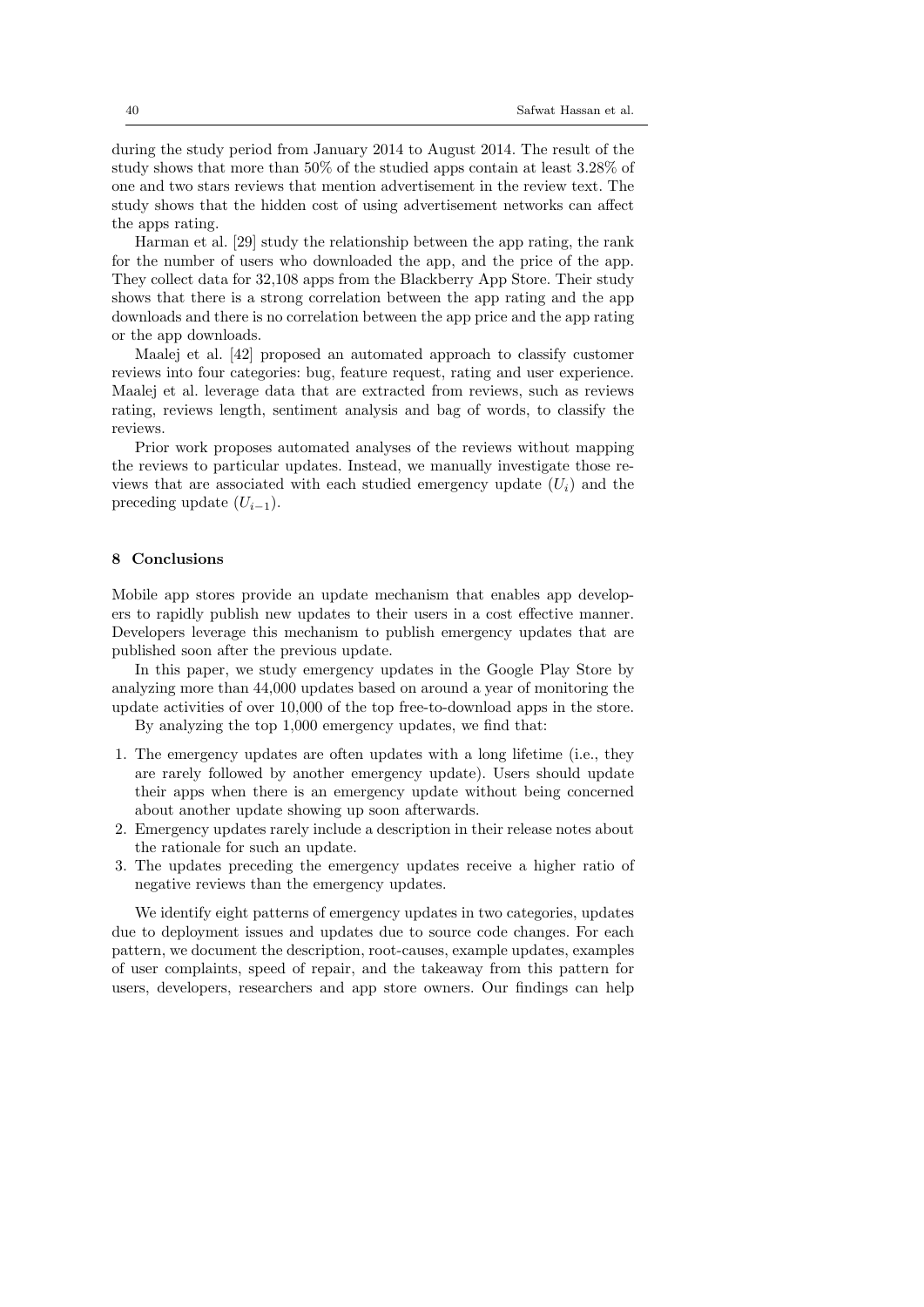developers and app store owners avoid emergency updates in order to improve the quality and user satisfaction of their apps.

Our study is a first step in creating a rich catalogue of patterns of emergency updates. Future studies should explore additional emergency updates in order to augment our identified patterns.

# References

- 1. ABI Research: Android will account for 58% of smartphone app downloads in 2013, with iOS commanding a market share of 75% in tablet apps. https://www.abiresearch. com/press/android-will-account-for-58-of-smartphone-app-down/. (Last accessed March 2016)
- 2. Akdeniz: Google play crawler. https://github.com/Akdeniz/google-play-crawler (2013)
- 3. Alvarez, H.: A guide to color, ux, and conversion rates. http://www.usertesting.com/ blog/2014/12/02/color-ux-conversion-rates/. (Last accessed March 2016)
- 4. Android, G.: App manifest, android developers. http://developer.android.com/ guide/topics/manifest/manifest-intro.html. (Last accessed March 2016)
- 5. Android, G.: Permission, android developers. http://developer.android.com/guide/ topics/manifest/permission-element.html. (Last accessed March 2016)
- 6. Android, G.: Uses-feature, android developers. http://developer.android.com/guide/ topics/manifest/uses-feature-element.html. (Last accessed March 2016)
- 7. Android, G.: Uses-sdk, android developers. http://developer.android.com/guide/ topics/manifest/uses-sdk-element.html. (Last accessed March 2016)
- 8. Apktool: Apktool a tool for reverse engineering android apk files. http://ibotpeaches. github.io/Apktool/. (Last accessed March 2016)
- 9. AppBrain: Free versus paid android apps. http://www.appbrain.com/stats/ free-and-paid-android-applications. (Last accessed March 2016)
- 10. Arakelyan, A.: Which color is right for your mobile app icon. https://www.iconsmind. com/color-right-mobile-app-icon/. (Last accessed March 2016)
- 11. Bacchelli, A., Bird, C.: Expectations, outcomes, and challenges of modern code review. In: 35th International Conference on Software Engineering, ICSE '13, San Francisco, CA, USA, May 18-26, 2013, pp. 712–721 (2013). URL http://dl.acm.org/citation. cfm?id=2486882
- 12. Banerjee, A., Chong, L.K., Chattopadhyay, S., Roychoudhury, A.: Detecting energy bugs and hotspots in mobile apps. In: Proceedings of the 22Nd ACM SIGSOFT International Symposium on Foundations of Software Engineering, FSE 2014, pp. 588–598. ACM, New York, NY, USA (2014)
- 13. Bavota, G., Vásquez, M.L., Bernal-Cárdenas, C.E., Penta, M.D., Oliveto, R., Poshyvanyk, D.: The impact of API change- and fault-proneness on the user ratings of android apps. IEEE Trans. Software Eng. 41(4), 384–407 (2015)
- 14. CFR: Cfr another java decompiler. http://www.benf.org/other/cfr/. (Last accessed March 2016)
- 15. Colblindor: Coblis color blindness simulator. http://www.color-blindness.com/ coblis-color-blindness-simulator/. (Last accessed March 2016)
- 16. Developer, A.: iOS human interface guidelines: Color and typography. https: //developer.apple.com/library/ios/documentation/UserExperience/Conceptual/ MobileHIG/ColorImagesText.html. (Last accessed March 2016)
- 17. Dex2jar: Dex2jar download sourceforge.net. http://sourceforge.net/projects/ dex2jar/. (Last accessed March 2016)
- 18. Distimo: Google Play Store, United States, top overall, free, week 35 2013. http://www. distimo.com/leaderboards/google-play-store/united-states/top-overall/free (2013)
- 19. Dredge, S.: Information commissioner's office releases app privacy guidelines. http://www.theguardian.com/technology/2013/dec/19/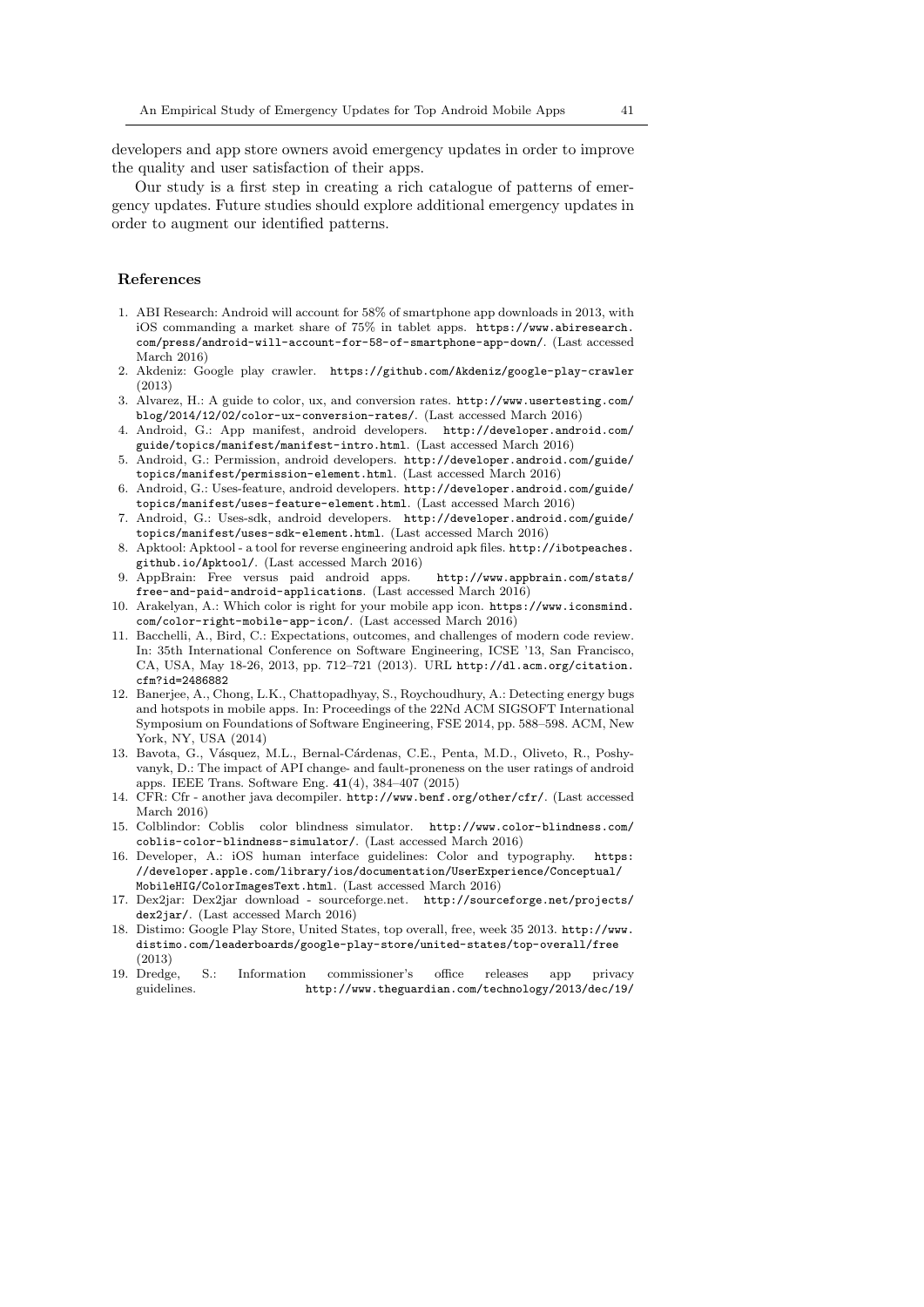information-commissioners-office-app-privacy-guidelines. (Last accessed March 2016)

- 20. F-Droid: F-droid. http://f-droid.org/. (Last accessed March 2016)
- 21. Felt, A.P., Chin, E., Hanna, S., Song, D., Wagner, D.: Android permissions demystified. In: Proceedings of the 18th ACM Conference on Computer and Communications Security, CCS '11, pp. 627–638. ACM, New York, NY, USA (2011)
- 22. FindBugs: Findbugs™- find bugs in java programs. http://findbugs.sourceforge.net. (Last accessed March 2016)
- 23. Gehan, E.A.: A generalized wilcoxon test for comparing arbitrarily singly-censored samples. Biometrika 52(1-2), 203–223 (1965)
- 24. Gorla, A., Tavecchia, I., Gross, F., Zeller, A.: Checking app behavior against app descriptions. In: Proceedings of the 36th International Conference on Software Engineering, ICSE 2014, pp. 1025–1035. ACM, New York, NY, USA (2014)
- 25. Guana, V., Rocha, F., Hindle, A., Stroulia, E.: Do the stars align? multidimensional analysis of android's layered architecture. In: 9th IEEE Working Conference of Mining Software Repositories, MSR 2012, June 2-3, 2012, Zurich, Switzerland, pp. 124–127 (2012)
- 26. Gui, J., Mcilroy, S., Nagappan, M., Halfond, W.G.J.: Truth in advertising: The hidden cost of mobile ads for software developers. In: 37th International Conference on Software Engineering, ICSE '15, Florence, Italy - May 16 - May 24, 2015 (2015)
- 27. Guzman, E., Maalej, W.: How do users like this feature? A fine grained sentiment analysis of app reviews. In: IEEE 22nd International Requirements Engineering Conference, RE 2014, Karlskrona, Sweden, August 25-29, 2014, pp. 153–162 (2014)
- 28. Han, D., Zhang, C., Fan, X., Hindle, A., Wong, K., Stroulia, E.: Understanding android fragmentation with topic analysis of vendor-specific bugs. In: 19th Working Conference on Reverse Engineering, WCRE 2012, Kingston, ON, Canada, October 15-18, 2012, pp. 83–92 (2012)
- 29. Harman, M., Jia, Y., Zhang, Y.: App store mining and analysis: MSR for app stores. In: 9th IEEE Working Conference of Mining Software Repositories, MSR 2012, June 2-3, 2012, Zurich, Switzerland, pp. 108–111 (2012)
- 30. Hassan, A.E., Holt, R.C.: Predicting change propagation in software systems. In: 20th International Conference on Software Maintenance (ICSM 2004), 11-17 September 2004, Chicago, IL, USA, pp. 284–293 (2004). DOI 10.1109/ICSM.2004.1357812. URL http: //dx.doi.org/10.1109/ICSM.2004.1357812
- 31. Hecht, G., Omar, B., Rouvoy, R., Moha, N., Duchien, L.: Tracking the Software Quality of Android Applications along their Evolution. In: L. Grunske, M. Whalen (eds.) 30th IEEE/ACM International Conference on Automated Software Engineering, Proceedings of the 30th IEEE/ACM International Conference on Automated Software Engineering (ASE 2015), p. 12. IEEE, Lincoln, Nebraska, United States (2015). URL https://hal. inria.fr/hal-01178734
- 32. Hemmati, H., Fang, Z., Mantyla, M.V.: Prioritizing manual test cases in traditional and rapid release environments. In: 8th IEEE International Conference on Software Testing, Verification and Validation, ICST 2015, Graz, Austria, April 13-17, 2015, pp. 1–10 (2015)
- 33. Houston, P.: Store and use files in assets. https://xjaphx.wordpress.com/2011/10/02/ store-and-use-files-in-assets/. (Last accessed March 2016)
- 34. Hyzap: Hyzap. https://www.heyzap.com. (Last accessed March 2016)
- 35. Joorabchi, M.E., Mesbah, A., Kruchten, P.: Real challenges in mobile app development. In: 2013 ACM / IEEE International Symposium on Empirical Software Engineering and Measurement, Baltimore, Maryland, USA, October 10-11, 2013, pp. 15–24 (2013)
- 36. Khalid, H., Nagappan, M., Hassan, A.E.: Examining the relationship between findbugs warnings and end user ratings: A case study on 10,000 android apps. IEEE Software (99) (2015)
- 37. Khalid, H., Nagappan, M., Shihab, E., Hassan, A.E.: Prioritizing the devices to test your app on: A case study of android game apps. In: Proceedings of the 22Nd ACM SIGSOFT International Symposium on Foundations of Software Engineering, FSE 2014, pp. 610–620. ACM, New York, NY, USA (2014)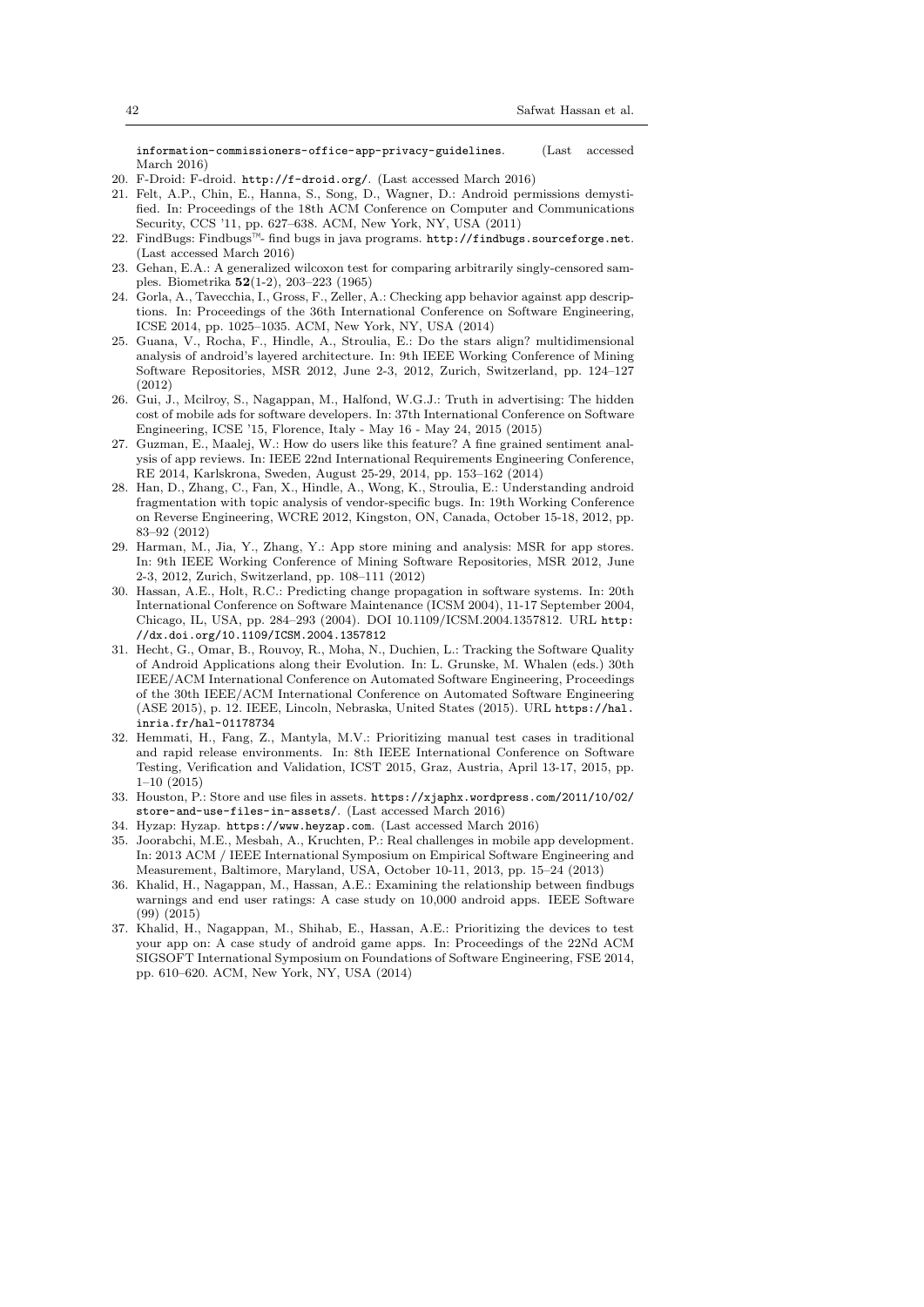- 38. Khalid, H., Shihab, E., Nagappan, M., Hassan, A.E.: What do mobile app users complain about? IEEE Software 32(3), 70–77 (2015)
- 39. Khomh, F., Adams, B., Dhaliwal, T., Zou, Y.: Understanding the impact of rapid releases on software quality - the case of firefox. Empirical Software Engineering 20(2), 336–373 (2015)
- 40. Khomh, F., Dhaliwal, T., Zou, Y., Adams, B.: Do faster releases improve software quality?: An empirical case study of mozilla firefox. In: Proceedings of the 9th IEEE Working Conference on Mining Software Repositories, MSR '12, pp. 179–188. IEEE Press, Piscataway, NJ, USA (2012)
- 41. Linares-Vásquez, M., Bavota, G., Bernal-Cárdenas, C., Di Penta, M., Oliveto, R., Poshyvanyk, D.: API change and fault proneness: A threat to the success of android apps. In: Proceedings of the 2013 9th Joint Meeting on Foundations of Software Engineering, ESEC/FSE 2013, pp. 477–487. ACM, New York, NY, USA (2013)
- 42. Maalej, W., Nabil, H.: Bug report, feature request, or simply praise? on automatically classifying app reviews. In: 23rd IEEE International Requirements Engineering Conference, RE 2015, Ottawa, ON, Canada, August 24-28, 2015, pp. 116–125 (2015). DOI 10.1109/RE.2015.7320414. URL http://dx.doi.org/10.1109/RE.2015.7320414
- 43. Mäntylä, M.V., Adams, B., Khomh, F., Engström, E., Petersen, K.: On rapid releases and software testing: a case study and a semi-systematic literature review. Empirical Software Engineering pp. 1–42 (2014)
- 44. Mäntylä, M.V., Khomh, F., Adams, B., Engström, E., Petersen, K.: On rapid releases and software testing. In: Proceedings of the 2013 IEEE International Conference on Software Maintenance, ICSM '13, pp. 20–29. IEEE Computer Society, Washington, DC, USA (2013)
- 45. Martin, W., Harman, M., Jia, Y., Sarro, F., Zhang, Y.: The app sampling problem for app store mining. In: 12th IEEE/ACM Working Conference on Mining Software Repositories, MSR 2015, Florence, Italy, May 16-17, 2015, pp. 123–133 (2015). DOI 10.1109/MSR.2015.19. URL http://dx.doi.org/10.1109/MSR.2015.19
- 46. McIlroy, S.: Empirical studies of the distribution and feedback mechanisms of mobile app stores. Master's thesis, Queen's University (2014)
- 47. McIlroy, S., Ali, N., Khalid, H., Hassan, A.E.: Analyzing and automatically labelling the types of user issues that are raised in mobile app reviews. Empirical Software Engineering (2015)
- 48. mobiThinking: Global mobile statistics 2013 section e: Mobile apps, app stores, pricing and failure rates. http://mobiforge.com/research-analysis/ global-mobile-statistics-2013-section-e-mobile-apps-app-stores-pricing-and-failure-rates? mT. (Last accessed March 2016)
- 49. Oracle, C.: Color oracle, design for the color impaired. http://colororacle.org. (Last accessed March 2016)
- 50. Pandita, R., Xiao, X., Yang, W., Enck, W., Xie, T.: Whyper: Towards automating risk assessment of mobile applications. In: Presented as part of the 22nd USENIX Security Symposium (USENIX Security 13), pp. 527–542. USENIX, Washington, D.C. (2013)
- 51. Pathak, A., Hu, Y.C., Zhang, M.: Bootstrapping energy debugging on smartphones: a first look at energy bugs in mobile devices. In: Tenth ACM Workshop on Hot Topics in Networks (HotNets-X), HOTNETS '11, Cambridge, MA, USA - November 14 - 15, 2011, p. 5 (2011)
- 52. Pathak, A., Jindal, A., Hu, Y.C., Midkiff, S.P.: What is keeping my phone awake?: characterizing and detecting no-sleep energy bugs in smartphone apps. In: The 10th International Conference on Mobile Systems, Applications, and Services, MobiSys'12, Ambleside, United Kingdom - June 25 - 29, 2012, pp. 267–280 (2012)
- Ambleside, United Kingdom June 20 23, 2012,  $\mu$ . 2012,  $\alpha$  2013, 2014, 2014, 2014, 2014, 2014, 2014, 2014, 2014, 2014, 2014, 2014, 2014, 2014, 2014, 2014, 2014, 2014, 2014, 2014, 2014, 2014, 2014, 2014, 2014, 2014 rated lower than 3 stars. http://blog.testmunk.com/ 77-will-not-download-a-retail-app-rated-lower-than-3-stars/. (Last accessed March 2016)
- 54. Ravindranath, L., Padhye, J., Agarwal, S., Mahajan, R., Obermiller, I., Shayandeh, S.: Appinsight: Mobile app performance monitoring in the wild. In: 10th USENIX Symposium on Operating Systems Design and Implementation, OSDI 2012, Hollywood, CA, USA, October 8-10, 2012, pp. 107–120 (2012)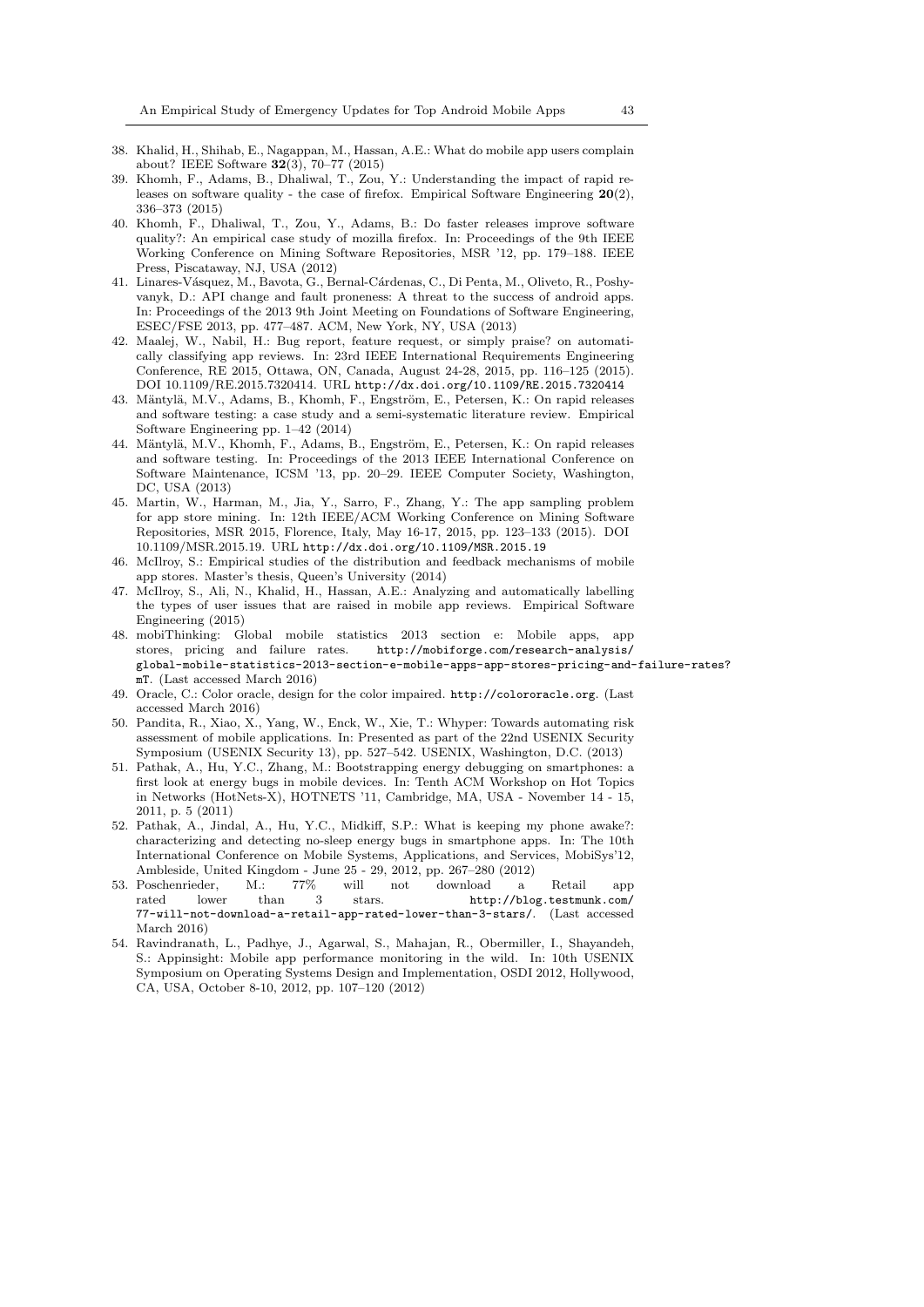- 55. Robotium: Robotium. https://code.google.com/p/robotium/. (Last accessed March 2016)
- 56. Ruiz, I.J.M., Adams, B., Nagappan, M., Dienst, S., Berger, T., Hassan, A.E.: A largescale empirical study on software reuse in mobile apps. IEEE Software 31(2), 78–86 (2014). DOI 10.1109/MS.2013.142. URL http://doi.ieeecomputersociety.org/10. 1109/MS.2013.142
- 57. Ruiz, I.J.M., Nagappan, M., Adams, B., Hassan, A.E.: Understanding reuse in the android market. In: IEEE 20th International Conference on Program Comprehension, ICPC 2012, Passau, Germany, June 11-13, 2012, pp. 113–122 (2012). DOI 10.1109/ ICPC.2012.6240477. URL http://dx.doi.org/10.1109/ICPC.2012.6240477
- 58. SimonVT: What API level should I target? http://simonvt.net/2012/02/07/ what-api-level-should-i-target/. (Last accessed March 2016)
- 59. Smali2java: Smali2java. http://www.hensence.com/en/smali2java/. (Last accessed March 2016)
- 60. Smith, J.: How to use the psychology of color to increase website conversions. https://blog.kissmetrics.com/psychology-of-color-and-conversions/. (Last accessed March 2016)
- 61. Sofia: Chapter 2, structure of an android app. http://sofia.cs.vt.edu/sofia-2114/ book/chapter2.html. (Last accessed March 2016)
- 62. Souza, R., von Flach G. Chavez, C., Bittencourt, R.A.: Do rapid releases affect bug reopening? A case study of firefox. In: 2014 Brazilian Symposium on Software Engineering, Maceió, Brazil, September 28 - October 3, 2014, pp. 31-40 (2014)
- 63. Souza, R., von Flach G. Chavez, C., Bittencourt, R.A.: Rapid releases and patch backouts: A software analytics approach. IEEE Software 32(2), 89–96 (2015)
- 64. Stackoverflow: Clean up unused android permissions, stackoverflow. http: //stackoverflow.com/questions/18362305/clean-up-unused-android-permissions. (Last accessed March 2016)
- 65. Stackoverflow: Difference between /res and /assets directories. http://stackoverflow. com/questions/5583608/difference-between-res-and-assets-directories. (Last accessed March 2016)
- 66. Stackoverflow: How to check if android permission is actually being used?, stackoverflow. http://stackoverflow.com/questions/24858462/ stackoverflow. http://stackoverflow.com/questions/24858462/ how-to-check-if-android-permission-is-actually-being-used. (Last accessed March 2016)
- 67. Stackoverflow: Remove extra unwanted permissions from manifest android, stackoverflow. http://stackoverflow.com/questions/8257412/ remove-extra-unwanted-permissions-from-manifest-android. (Last accessed March 2016)
- 68. Stackoverflow: Storage limit in raw and asset folder in android. http://stackoverflow. com/questions/14995756/storage-limit-in-raw-and-asset-folder-in-android. (Last accessed March 2016)
- 69. Statista: Google play: number of downloads 2010-2013. http://www.statista.com/ statistics/281106/number-of-android-app-downloads-from-google-play/. (Last accessed March 2016)
- 70. Statista: Number of apps available in leading app stores as of July 2015. http://www.statista.com/statistics/276623/ number-of-apps-available-in-leading-app-stores/. (Last accessed March 2016)
- 71. Studio, A.: Managing projects overview android developers. https://developer. android.com/tools/projects/index.html. (Last accessed March 2016)
- 72. Support, G.: Update your apps developer console help. https://support.google.com/ googleplay/android-developer/answer/113476?hl=en. (Last accessed March 2016)
- 73. Syer, M.D., Nagappan, M., Adams, B., Hassan, A.E.: Studying the relationship between source code quality and mobile platform dependence. Software Quality Journal 23(3), 485–508 (2015). DOI 10.1007/s11219-014-9238-2. URL http://dx.doi.org/10.1007/ s11219-014-9238-2
- 74. Syer, M.D., Nagappan, M., Hassan, A.E., Adams, B.: Revisiting prior empirical findings for mobile apps: an empirical case study on the 15 most popular open-source android apps. In: Center for Advanced Studies on Collaborative Research, CAS-